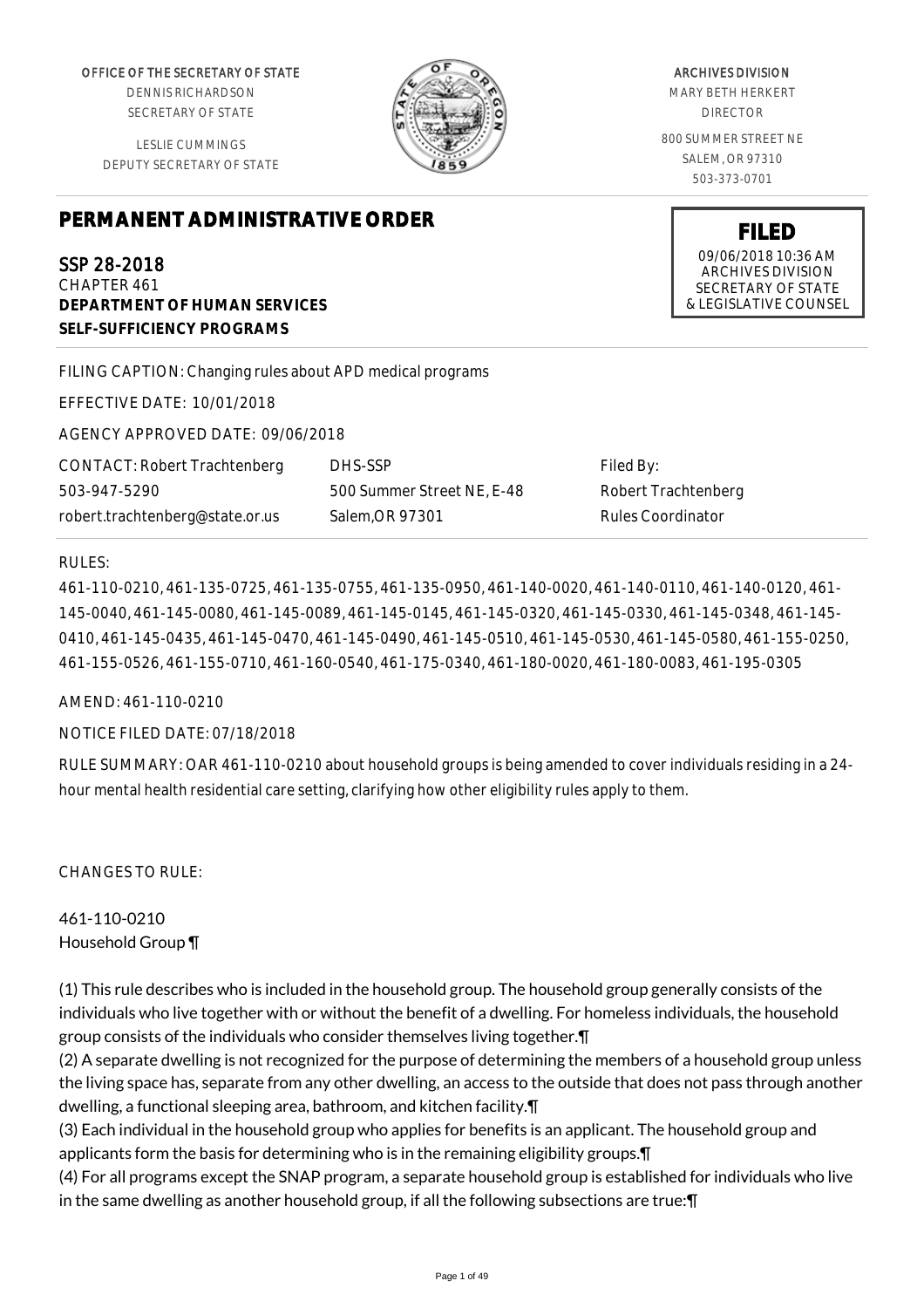(a) There is a landlord-tenant relationship between the two household groups in which the tenant is billed by the landlord at fair market value (see OAR 461-001-0000) for housing.¶

(b) The tenant lives independently from the landlord.¶

(c) The tenant:¶

(A) Has and uses sleeping, bathroom, and kitchen facilities separate from the landlord; or¶

(B) Shares bathroom or kitchen facilities with the landlord, but the facilities are in a commercial establishment that provides room or board or both for compensation at fair market value.¶

(5) Individuals who live with more than one household group during a calendar month are members of the household group in which they spend more than half of their time, except as follows:¶

(a) In the ERDC program, if a child (see OAR 461-001-0000) lives with different caretakers during the month, the child is considered a member of both household groups.¶

(b) In the TANF program:¶

(A) If a parent (see OAR 461-001-0000) sleeps at least 30 percent of the time during the calendar month in the home of the dependent child (see OAR 461-001-0000), the parent is in the same household group as the dependent child.¶

(B) A dependent child is included in the household group with the caretaker relative (see OAR 461-001-0000), who usually has the major responsibility for care and control of the dependent child, if the dependent child lives with two household groups in the same calendar month for at least one of the following reasons:¶

(i) Education.¶

(ii) The usual caretaker relative is gone from the household for part of the month because of illness.¶

(iii) A family emergency.¶

(c) In the SNAP program:¶

(A) The individual is a member of the household group that provides the individual more than half of the individual's 21 weekly meals. If the individual is a child, the child is a member of the household group credited with providing the child more than half of the individual's 21 weekly meals. A household group is credited with providing breakfast and lunch for each day the child departs that group's home for school, even if the child eats no breakfast or lunch at that home.¶

(B) During the month in which a resident of a domestic violence shelter (see OAR 461-001-0000) enters the domestic violence shelter, the resident may be included both in the household group he or she left and in a household group in the domestic violence shelter.¶

(6) In the OSIPM program, individuals who are being evaluated under OAR 461-135-0745, or OAR 461-135- 0750, or <del>OAR 461-135-0755 who are residing in a 24-hour mental health residential care setting are a household</del> group of one regardless of others living in the individual's dwelling or facility.¶

(7) Individuals absent from the household for 30 days or more are no longer part of the household group, except for the following:¶

(a) In all programs except the OSIPM and SNAP programs, an individual in an acute care medical facility remains in the household group unless the individual enters long-term care (see OAR 461-001-0000).¶

(b) In the ERDC and TANF programs:¶

(A) A caretaker relative who is absent for up to 90 days while in a residential alcohol or drug treatment facility is in the household group.¶

(B) A child who is absent for 30 days or more is in the household group if the child is:¶

(i) Absent for illness (unless the child is in a long-term care Title XIX facility), social service, or educational reasons;¶

(ii) In foster care, but expected to return to the household within the next 30 days.¶

(c) In the ERDC program, an individual in the household group who is:¶

(A) Absent because of education, training, or employment, including long-haul truck driving, fishing, or active duty in the U.S. armed forces;¶

(B) Absent to care for an emergent need of an individual related to illness, injury, or death; or¶

(C) Absent but reasonably anticipated to return within 90 days.¶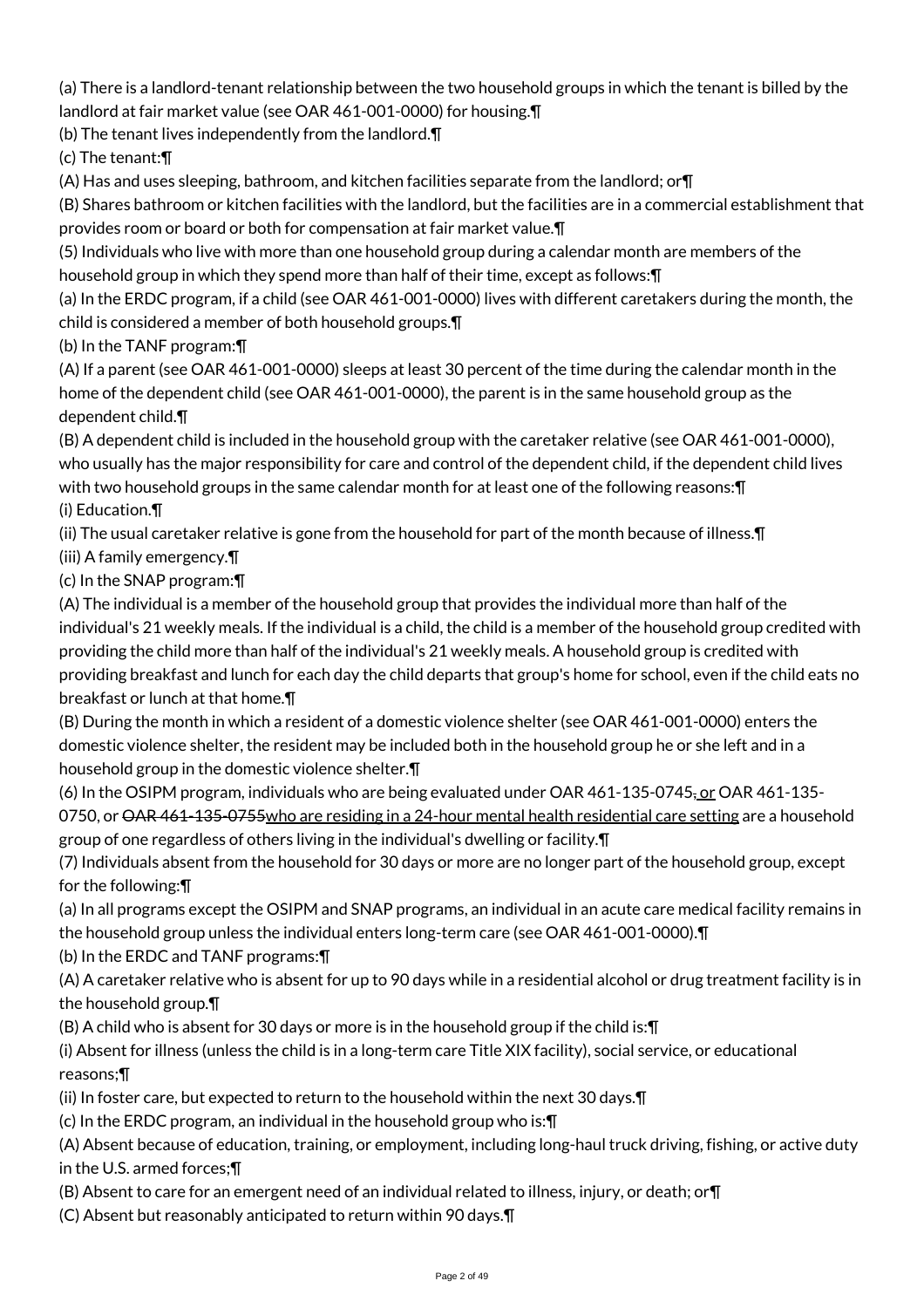(d) In the TANF program, when a filing group (see OAR 461-110-0310 and 461-110-0330) includes more than one caretaker relative, a caretaker relative in the household group who is absent:¶

(A) Because of education, training, or employment - including absence while working or looking for work outside the area of the residence of the caretaker relative, such as long-haul truck driving, fishing, or active duty in the U.S. armed forces; or¶

(B) For up to 60 days solely due to the regulations of a homeless or domestic violence shelter or other circumstances beyond the individual's control but who would otherwise be included in the household group.¶

(e) In the REF and REFM programs, an individual in the household group who was absent:¶

(A) For up to 90 days while in a residential alcohol or drug treatment facility;¶

(B) To care for an emergent need of an individual related to illness, injury, or death;¶

(C) Because of education, training, or employment - including absence while working or looking for work outside the area of the individual's residence, such as long-haul truck driving, fishing, or active duty in the U.S. armed forces; or¶

(D) For up to 60 days solely due to the regulations of a homeless or domestic violence shelter or other circumstances beyond the individual's control but who would otherwise be included in the household group.¶ (f) In the REF, REFM, and TANF programs, the Department may approve one or more 30-day extensions of this time period if the Department receives sufficient information to assure the Department that the absent individual will return within the extension period.¶

(8) In the OSIP-EPD and OSIPM-EPD programs, the household group consists only of the individual applying for or receiving benefits.

Statutory/Other Authority: ORS 329A.500, 409.050, 411.060, 411.070, 411.404, 411.706, 411.816, 412.006, 412.049, 413.085, 414.685

Statutes/Other Implemented: ORS 329A.500, 409.010, 409.050, 411.060, 411.070, 411.404, 411.704, 411.706, 411.816, 412.001, 412.006, 412.049, 413.085, 414.685, 414.839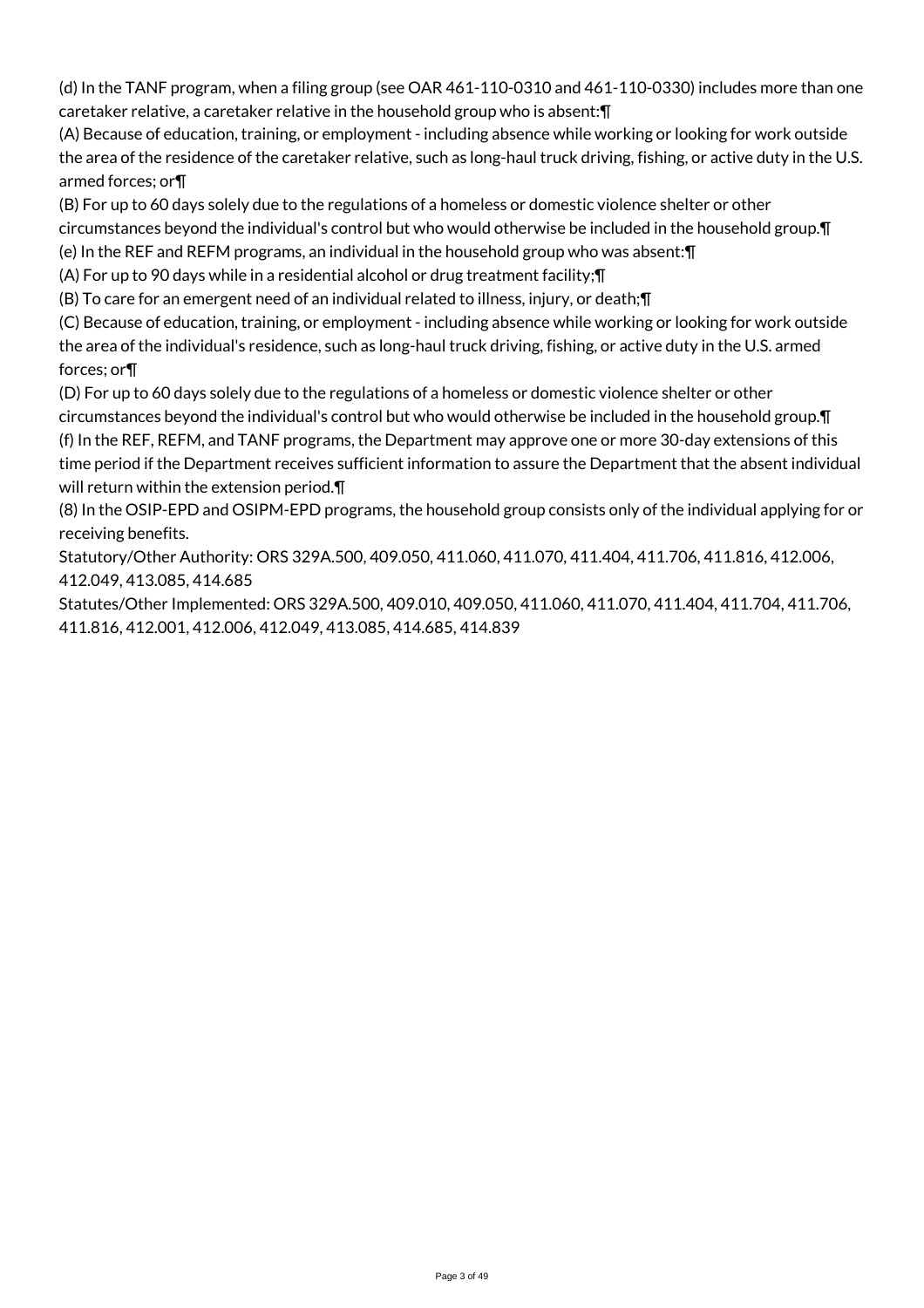#### NOTICE FILED DATE: 07/18/2018

RULE SUMMARY: OAR 461-135-0725 about specific requirements for OSIP-EPD and OSIPM-EPD is being amended to clarify that EPD should only be considered when an individual does not qualify for other OSIPM programs for individuals in a standard living arrangement, since that category of OSIPM does not have a participant fee provision. This rule is also being amended to clarify that the 12-month extended EPD eligibility only applies when the individual experiences a loss of employment; all other EPD requirements must be met. This rule is being further amended to remove policies about OSIP-EPD because there is no sub-category of OSIP for EPD recipients. These changes fit the rule to current practices and clarify that workers consider the categories first that are most cost-effective for clients.

CHANGES TO RULE:

#### 461-135-0725

Specific Requirements; OSIP-EPD, OSIPM-EPD 1

(1) To be eligible for the  $\overline{OSP-EPD}$  and  $\overline{O}SIPM-EPD$  programs, an individual must $:-\overline{P}$ 

(a) Have a disability, as defined in OAR 461-125-0370;¶

(b) Have adjusted income below the limit provided in OAR 461-155-0250(6);¶

(c) Have employment as defined in OAR 461-001-0035. Once found eligible, a client remains eligible under this subsection for the OSIP-EPD or OSIPM-EPD program while not working if the employer treats the client as an employee, such as when the client is absent from the job under the provisions of the Family Medical Leave Act; and¶

(d) Not be assumed eligible for OSIPM, as defined in OAR 461-135-0010(6)., and not meet one of the following:¶ (2A) If an OSIP-EPD orThe income requirements for OSIPM under section (3) of OAR 461-155-0250.¶ (B) The resource limits for OSIPM under section (3)(a) of OAR 461-160-0015.¶

(2) If an OSIPM-EPD client becomes unemployed and meets all financial and non-financial eligibility requirements for another OSIP or OSIPM sub-program OSIPM except for resources, the client may retain eligibility for OSIP-EPD or OSIPM-EPD for up to 12 months in order to spend down to the OSIP or OSIPM resource limit. The individual must continue to meet all financial and nonfinancial eligibility factors for OSIPM-EPD except employment. The 12-month period begins the first of the month following the loss of employment. Statutory/Other Authority: ORS 411.06009.050, 411.060, 411.404, 413.085, 414.685 Statutes/Other Implemented: ORS 411.06009.010, 411.060, 411.404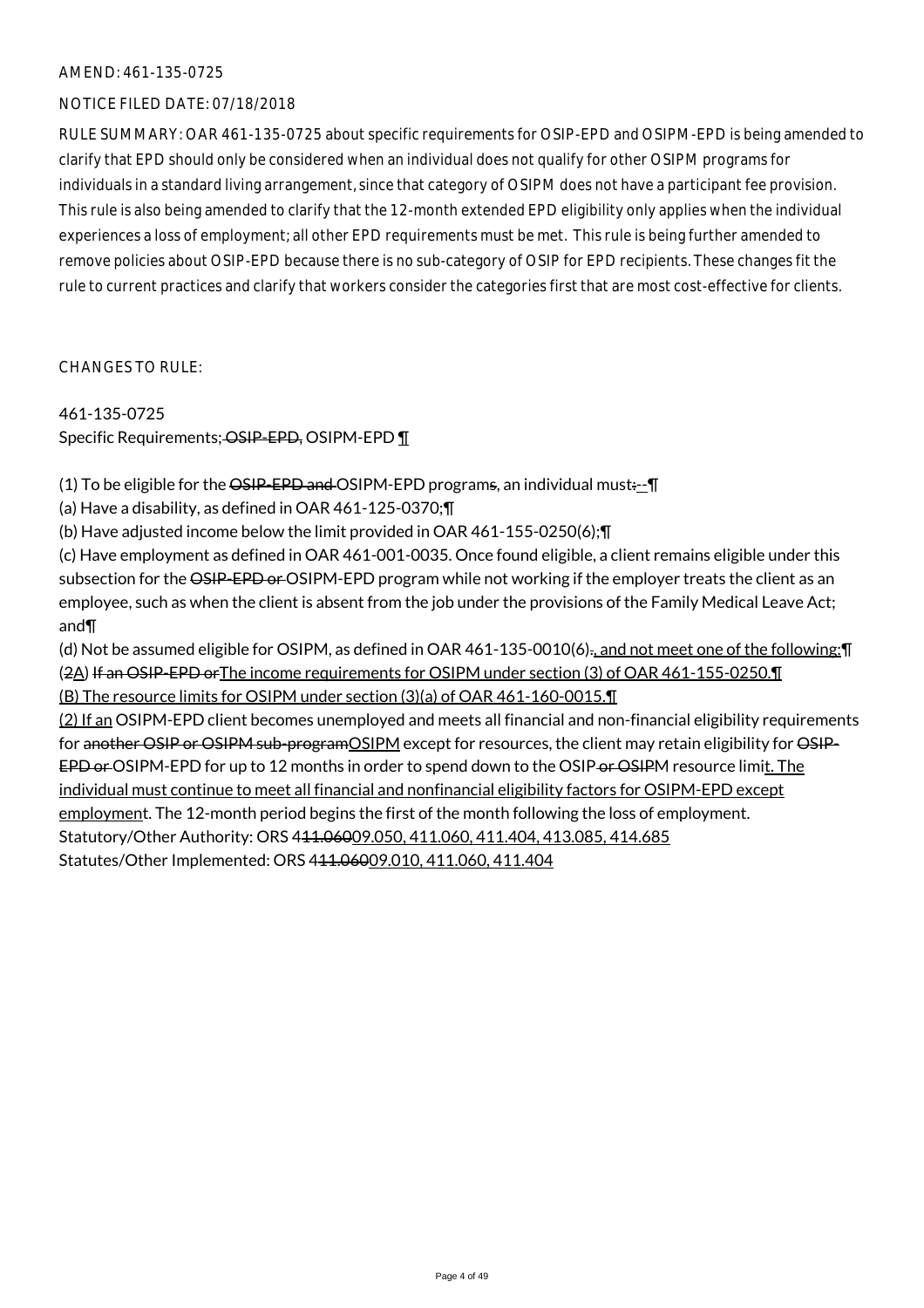### NOTICE FILED DATE: 07/18/2018

RULE SUMMARY: OAR 461-135-0755 about OSIPM requirements for individuals residing in a 24-hour mental health residential care setting is being amended to revise the requirements that apply to the income limits, consistent with federal policies about eligibility for this group.

CHANGES TO RULE:

### 461-135-0755

Individuals Residing in a 24-Hour Mental Health Residential Care Setting; OSIPM

In the OSIPM program, an individual who meets bothall of the requirements below is subject to the OSIPM income limit specified in OAR 461-155-0250(6):¶

(1) The individual resides or will reside in a 24-hour mental health residential care setting, such as an adult foster home,. For purposes of this rule, only the following types of treatment centers qualify as a 24-hour mental health residential care setting:¶

(a) A mental health adult foster home.¶

(b) A mental health residential treatment home<sub>5.</sub> $\P$ 

 $(c)$  A mental health residential treatment facility, or a. $\P$ 

(d) A mental health secure treatment facility.¶

(2) The individual does not meet the income requirements for OSIPM is not assumed eligible for OSIPM under OAR 461-135-0010, and does not meet the income requirements for OSIPM for those in a standard living

arrangement (see OAR 461-001-0000) under sections (3) or (5) of OAR 461-155-0250.

(3) The individual is age 18 or older.

Statutory/Other Authority: ORS 409.050, 411.060, 411.404, 413.085, 414.685

Statutes/Other Implemented: ORS 409.010, 411.060, 411.404, 42 CFR 435.219, 42 CFR 435.726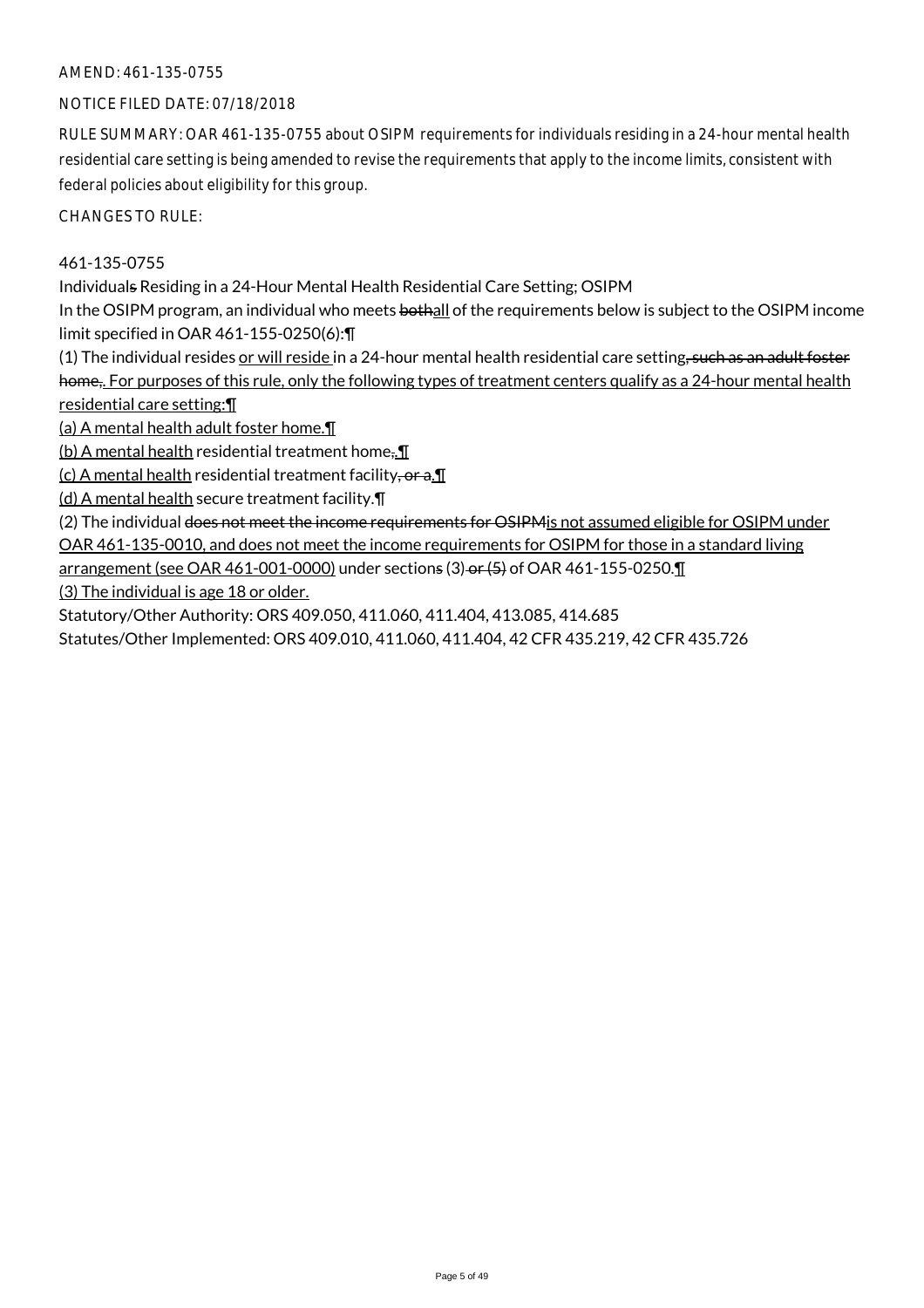#### NOTICE FILED DATE: 07/18/2018

RULE SUMMARY: OAR 461-135-0950 about eligibility for inmates and residents of public institutions is being amended to make permanent temporary rule change that add Medicare Savings Programs (QMB programs) to the exception of ineligibility for certain individuals in the state hospital. This rule is also being amended to change the requirements for receiving benefits in a state hospital from 21 or older to 21 or younger and specify that 21-year-old individuals must be receiving services in a certified ward before age 21, not just enter the state hospital prior to age 21. This amendment aligns with federal policy by adding Medicare Savings Programs (QMB programs) to the exception of ineligibility for certain individuals in the state hospital, and by changing the requirements for receiving benefits in a state hospital from 21 or older to 21 or younger and specifying that 21-year-old individuals must be receiving services in a certified ward before age 21, not just enter the state hospital prior to age 21. This rule is also being amended to change the length of time GA recipients who are incarcerated may continue to receive housing assistance benefits from two calendar months following the month of incarceration to one calendar month so the payments not exceed what is needed for transition.

CHANGES TO RULE:

## 461-135-0950

Eligibility for Inmates and Residents of Public Institutions ¶

(1) This rule sets out additional restrictions on the eligibility of inmates and residents of state hospitals for programs covered by Chapter 461 of the Oregon Administrative Rules.¶

(2) Definition of an "inmate".¶

(a) An inmate is an individual living in a public institution (see section (3) of this rule) who is:¶

(A) Confined involuntarily in a local, state or federal prison, jail, detention facility, or other penal facility, including an individual being held involuntarily in a detention center awaiting trial or an individual serving a sentence for a criminal offense;¶

(B) Residing involuntarily in a facility under a contract between the facility and a public institution where, under the terms of the contract, the facility is a public institution;¶

- (C) Residing involuntarily in a facility that is under governmental control;¶
- (D) Receiving care as an outpatient while residing involuntarily in a public institution; or¶
- (E) In the OSIPM and QMB programs, released from the public institution during a temporary period of
- hospitalization in a medical institution outside of the correctional facility.¶
- (b) An individual is not considered an inmate when:¶
- (A) The individual is released on parole, probation, or post-prison supervision;¶

(B) The individual is on home- or work-release, unless the individual is required to report to a public institution for an overnight stay;¶

(C) The individual is staying voluntarily in a detention center, jail, or county penal facility after his or her case has been adjudicated and while other living arrangements are being made for the individual; or¶

(D) The individual is in a public institution pending other arrangements as defined in 42 CFR 435.1010.¶

(3) A "public institution" is any of the following:¶

(a) A state hospital (see ORS 162.135).¶

(b) A local correctional facility (see ORS 169.005): a jail or prison for the reception and confinement of prisoners that is provided, maintained and operated by a county or city and holds individuals for more than 36 hours.¶ (c) A Department of Corrections institution (see ORS 421.005): a facility used for the incarceration of individuals sentenced to the custody of the Department of Corrections, including a satellite, camp, or branch of a facility.¶ (d) A youth correction facility (see ORS 162.135):¶

(A) A facility used for the confinement of youth offenders and other individuals placed in the legal or physical custody of the youth authority, including a secure regional youth facility, a regional accountability camp, a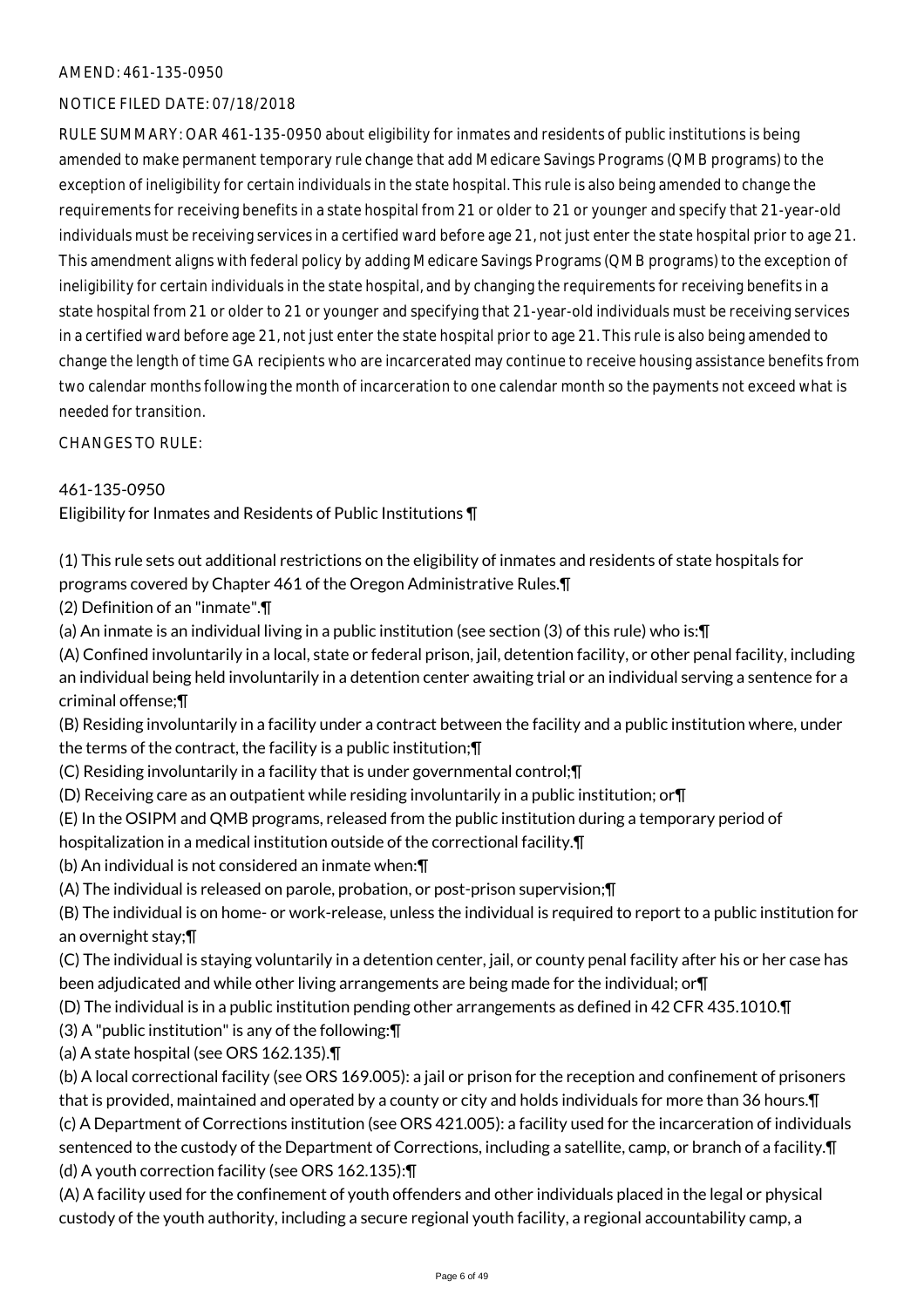residential academy and satellite, and camps and branches of those facilities; or¶

(B) A facility established under ORS 419A.010 to 419A.020 and 419A.050 to 419A.063 for the detention of children, wards, youth, or youth offenders pursuant to a judicial commitment or order.¶

(4) Definition of serious mental illness. An individual has a serious mental illness if the individual has been diagnosed by a psychiatrist, a licensed clinical psychologist or a certified non-medical examiner as having dementia, schizophrenia, bipolar disorder, major depression or other affective disorder or psychotic mental disorder other than a substance abuse disorder and other than a disorder that is caused primarily by substance abuse.¶

(5) An individual who resides in a state hospital (see subsection (3)(a) of this rule) meets the definition of a serious mental illness (see section (4) of this rule), and applies for medical assistance between 90 and 120 days prior to the expected date of the person's release from the state hospital may be found eligible for medical assistance. If the individual is determined to be eligible, the effective date of the individual's medical assistance is the date the individual is released from the institution.¶

(6) In the OSIPM and QMB programs, a client except as provided for in section (7) of this rule, an individual who is at least 21 years of age and less than 65 years of age who becomes a resident of a state hospital has medical benefits suspended if the client is at least 21 years of age and under 65 years of age. When a client. When an individual with suspended medical benefits is no longer a resident of the state hospital, or when the individual is admitted to a medical institution outside of the state hospital for a period of hospitalization, medical benefits are reinstated effective the first day the clientindividual is no longer a resident, if the clientindividual continues to meet eligibility for the medical program.¶

(7) An individual residing in a state hospital may be eligible for OSIPM and QMB program benefits if the individual:¶

(a) Receives services on a certified ward;¶

(b) Receives a Certificate of Need for Services from the State-authorized agency; and¶

(c) Meets one of the following:¶

(A) Is 65 years of age or older;¶

(B) Is under 21 years of age; or¶

(C) Is 21 years of age or older, if the basis of need is disability or blindness; eligibility was determined before the individual reached 21 years of age; and the individual entered the state hospital before reaching 22 years of, and the individual was receiving services in a certified ward immediately before reaching age 21. Except as provided for in paragraph (A) of this subsection, eligibility ends at age 22.¶

(8) For all programs covered under chapter 461 of the Oregon Administrative Rules:¶

(a) Except as provided otherwise in this rule, an inmate (see section (2) of this rule) of a public institution is not eligible for benefits.¶

(b) If a pregnant woman receiving medical assistance through the OSIPM program becomes an inmate of a public institution, her medical benefits are suspended. When the Department is informed the woman is no longer an inmate, her medical benefits are reinstated - effective on the first day she is no longer an inmate - if she is still in her protected period of eligibility under OAR 461-135-0010.¶

(c) If an individual receiving medical assistance through the OSIPM or QMB programs becomes an inmate of a correctional facility, medical benefits are suspended during the incarceration period.¶

(d) In the OSIPM and QMB programs, when the Department is notified that an individual with suspended benefits has been released or has been admitted to a hospital outside of the public institution for a period of hospitalization, medical benefits are reinstated effective the first day the client is no longer an inmate if both of

the following are true:¶

(A) The client continues to meet eligibility for the medical program; and¶

(B) The notification takes place within ten calendar days of the release, or the notification takes place more than ten calendar days from the release date and there is good cause for the late reporting.¶

(9) In the GA and SNAP programs, in addition to the other provisions of this rule, an inmate released from a public institution on home arrest, and required to wear an electronic device to monitor his or her activity, is ineligible for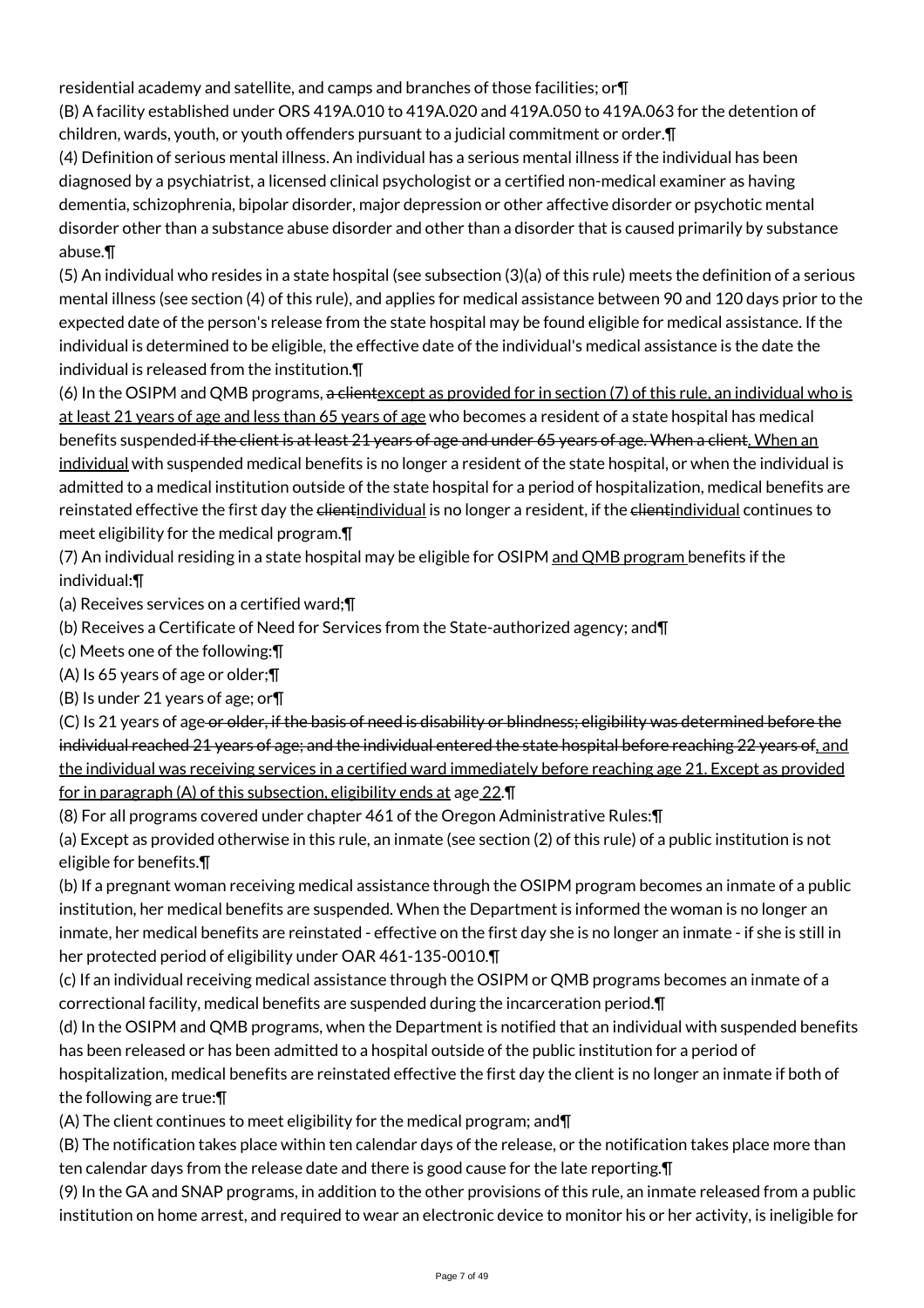benefits if the correctional agency provides room and board to the individual.¶

(10) In the GA program, when an individual becomes an inmate of a public institution:¶

(a) Benefits may continue for the two calendar months following the month the Department is notified of the incarceration, if the individual will be released before the end of the second calendar month and the housing arrangement is still available.¶

(b) If the individual will be released after the end of the second calendar month following the month of notification, or if the release date is not known, benefits will be closed effective the end of the notice period (see OAR 461- 175-0050) for a timely continuing benefit decision notice (see OAR 461-001-0000).

Statutory/Other Authority: ORS 409.050, 411.060, 411.070, 411.404, 411.816, 412.049, 413.085, 414.685, 412.014

Statutes/Other Implemented: ORS 409.010, 411.060, 411.070, 411.404, 411.447, 411.816, 412.014, 412.049, 414.426, 42 CFR 435.1009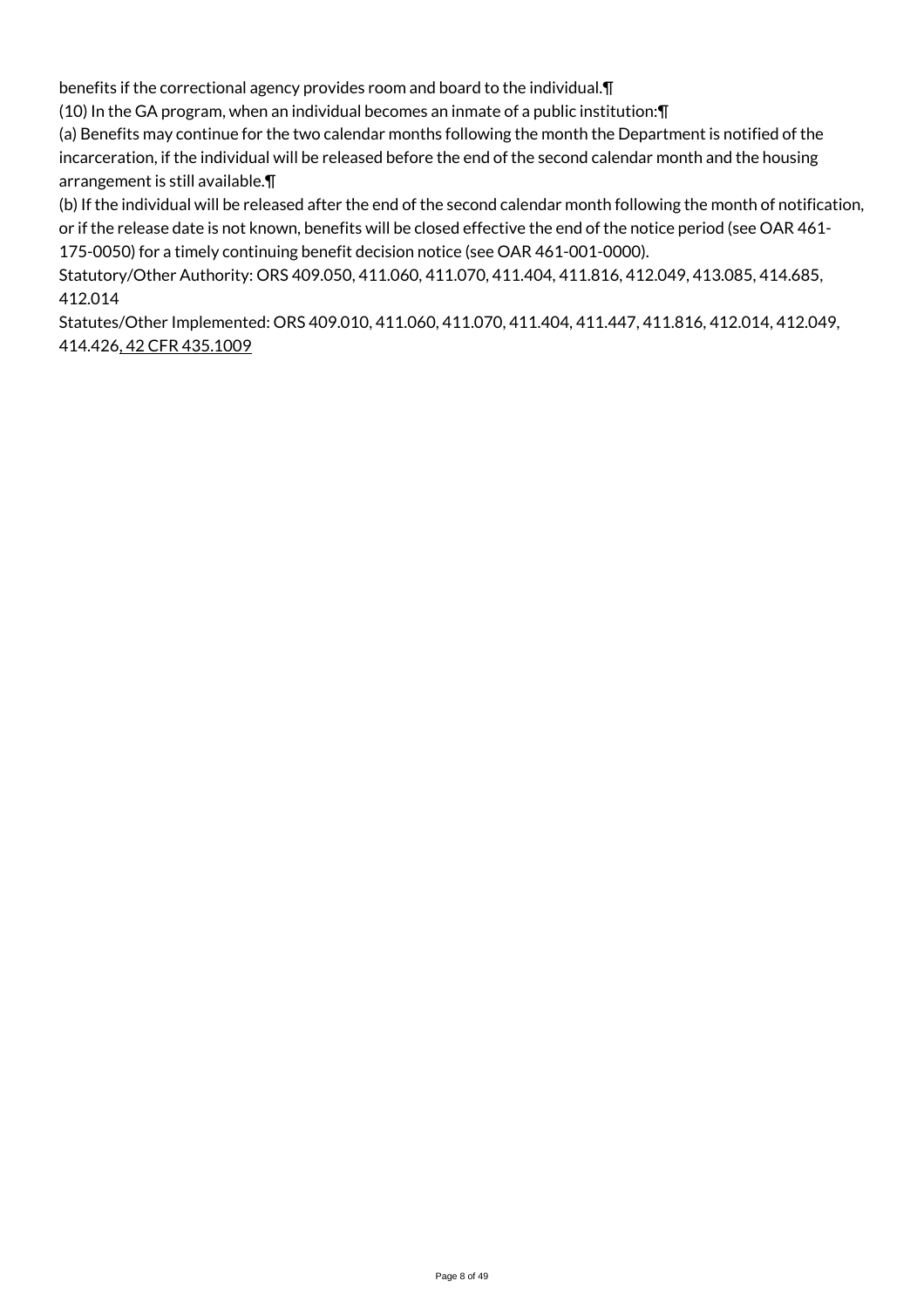#### NOTICE FILED DATE: 07/18/2018

RULE SUMMARY: OAR 461-140-0020 about availability of resources being amended to state that the limit on resource availability when there is a legal bar to the sale of the resource applies only in the QMB-DW program, not all QMB programs, making this rule consistent with earlier changes to the QMB program rules.

CHANGES TO RULE:

## 461-140-0020 Availability of Resources ¶

(1) Except as provided in sections (2) to (4) of this rule:¶

(a) In the SNAP program, a resource owned jointly by a client and another individual is available in its entirety to the client.¶

(b) In all other programs, jointly-owned resources are available to members of a financial group (see OAR 461- 110-0530) only to the extent they own the resource; except that in the OSIPM and QMB-DW program, jointlyowned "liquid resources" (including bank and other financial institution accounts) are assumed to be available in their entirety to the client. The client has the right to provide evidence rebutting the ownership assumption. For the purposes of this rule, "liquid resources" means cash as well as other resources that can be converted to cash within 20 business days.¶

(2) A resource is not available to a client in each of the following situations:¶

(a) The client has a legal interest in the resource, but the resource is not in the client's possession and the client is unable to gain possession of it. In the REF and REFM programs, if a resource remains in the applicant's country of origin, it is not available.¶

(b) The resource is jointly owned with others not in the financial group who are unwilling to sell their interest in the resource, and the client's interest is not reasonably saleable.¶

(c) The client verifiably lacks the competence to gain access to or use the resource and there is no legal

representative available to act on the client's behalf.¶

(d) The client is a victim of domestic violence (see OAR 461-001-0000) and:¶

(A) Attempting to use the resource would subject the client to risk of domestic violence; or¶

(B) The client is using the resource to avoid the abusive situation.¶

(e) Except as provided in OAR 461-145-0540, the resource is included in an irrevocable or restricted trust and may not be used to meet the basic monthly needs of the financial group.¶

(f) In the OSIP, OSIPM, and QMB-DW programs, there is a legal bar to the sale of the resource.¶

(3) A resource is not considered available during the time the owner does not know he or she owns the resource.¶ (4) If a resource is subject to an early withdrawal penalty, the amount of the penalty is not available.

Statutory/Other Authority: ORS 409.050, 411.060, 411.070, 411.404, 411.706, 411.816, 412.014, 412.049, 413.085, 414.685

Statutes/Other Implemented: ORS 409.010, 409.050, 411.060, 411.070, 411.404, 411.706, 411.816, 412.014, 412.049, 413.085, 414.685, 414.839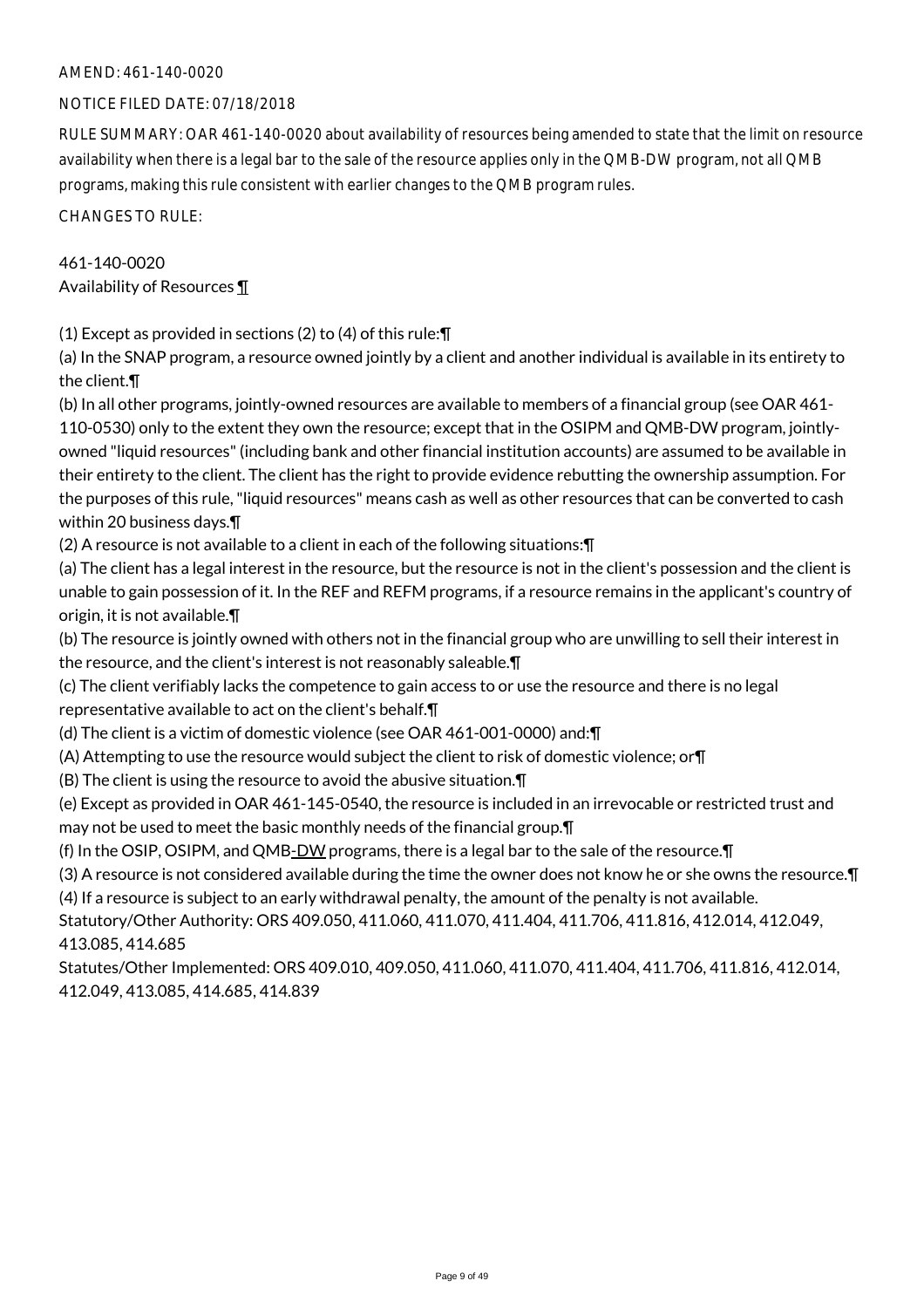#### NOTICE FILED DATE: 07/18/2018

RULE SUMMARY: OAR 461-140-0110 about treatment of periodic income is being amended to establish that for OSIPM and QMB programs, periodic income will be averaged for both determining eligibility and calculating client liability, subject to exceptions in the month of the date of request and retroactive months. This amendment also incorporates a monthly \$10 earned and \$20 unearned exclusion of combined periodic and lump-sum income. These changes align the rule with Integrated Eligibility.

CHANGES TO RULE:

461-140-0110 Treatment of Periodic Income ¶

(1) In the SNAP and TANF programs, for a filing group (see OAR 461-110-0330 and 461-110-0370) that includes at least one member who is working under a TANF JOBS Plus agreement, periodic income (see OAR 461-001- 0000) is excluded.¶ (2) In the REF, SNAP, and TANF programs, for filing groups not covered under section (1) of this rule, periodic income is averaged over the applicable period.¶ (3) In the ERDC program, periodic income is averaged over the applicable period.¶ (4) In the OSIP-EPDM and OSIPM-EPDQMB programs, all periodic income received in the 12 months following initial approval orperiodic income is averaged over the applicable period, except as follows:¶ (a) A new source of periodic income received or expected to be received in any month following the month containing the date of request (see OAR 461-115-0030) is not averaged and counted until the first month it is received following the month containing the date of request.¶ (b) When determining countable (see OAR 461-001-0000) income for retroactive eligibility:¶ (A) Any ongoing periodic income received in a retroactive month is averaged.¶ (B) A new source of periodic income received in a retroactive month is averaged from the most recent redetermination is averaged over the months remaining prior to the next redeterminationnth of receipt forward.¶ (c) When determining countable income for the purposes of eligibility, the following exclusions apply to the total amount of combined periodic income and lump-sum income (see OAR 461-001-0000) received by an individual each month, including non-applying spouses and children:¶ (A) A \$10 monthly exclusion from earned income.¶ (B) A \$20 monthly exclusion from unearned income.¶ (d) For purposes of calculating client liability under OAR 461-160-0620:¶ (A) Any periodic income received in a month prior to the month containing the date of request for services is excluded.¶ (B) Any periodic income received or expected to be received in the month containing the date of request for services, is not averaged and counted until the next time it is received after the month containing the date of request.¶

(C) For purposes of counting periodic income and calculating liability, an individual is not considered to have a break in services when the individual is admitted to a nursing facility or hospital and begins receiving services again upon discharge.¶

(5) In the REFM program, periodic income is averaged over the applicable period if received in the month of application.¶

(6) In all programs not covered under sections (1) to (4) of this rule, periodic income is counted in the month received.

Statutory/Other Authority: ORS 329A.500, 409.050, 411.060, 411.070, 411.404, 411.706, 411.816, 412.014,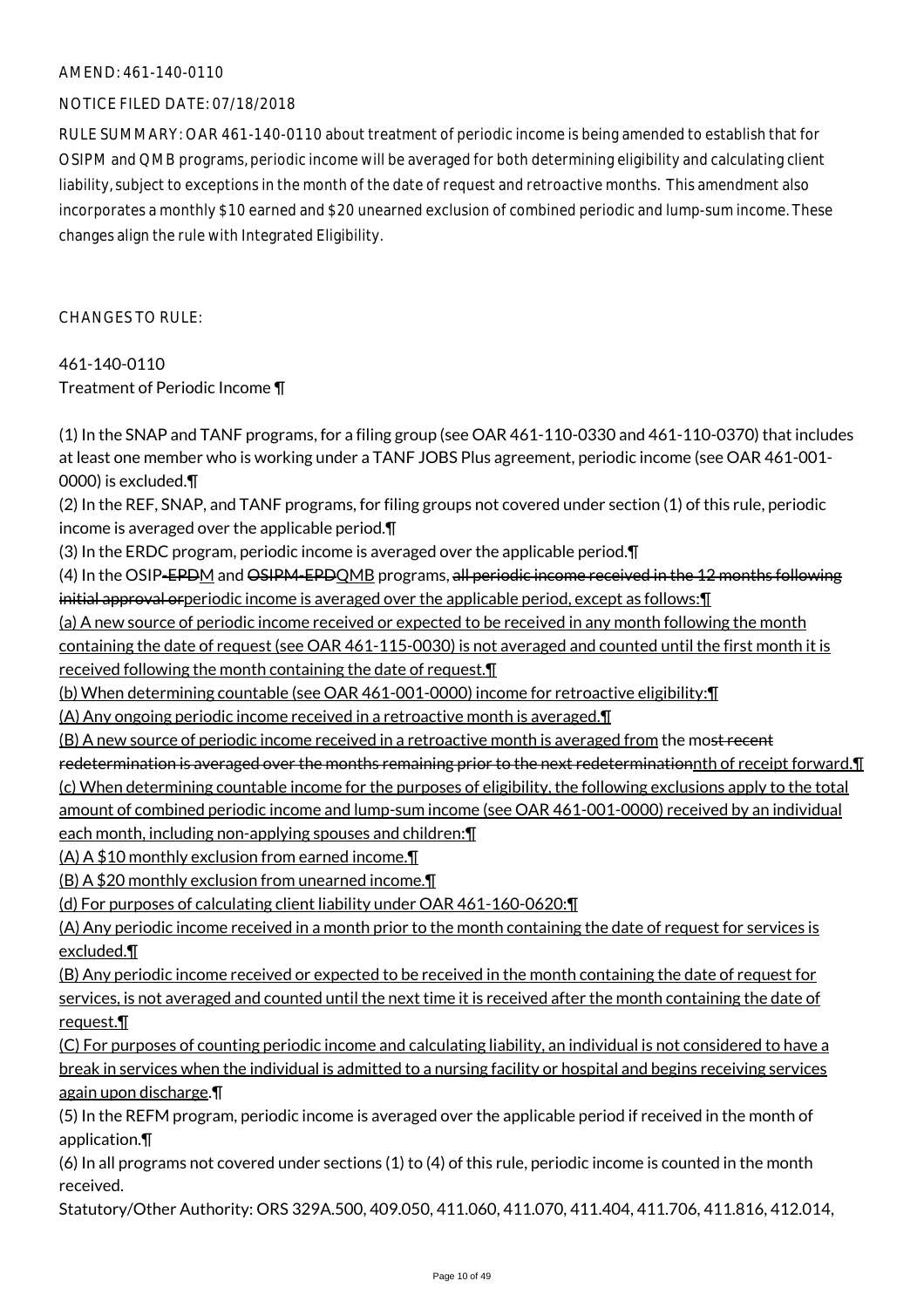413.085, 414.685 Statutes/Other Implemented: ORS 329A.500, 409.010, 409.610, 411.060, 411.070, 411.404, 411.816, 412.014, 412.049, 413.085, 414.685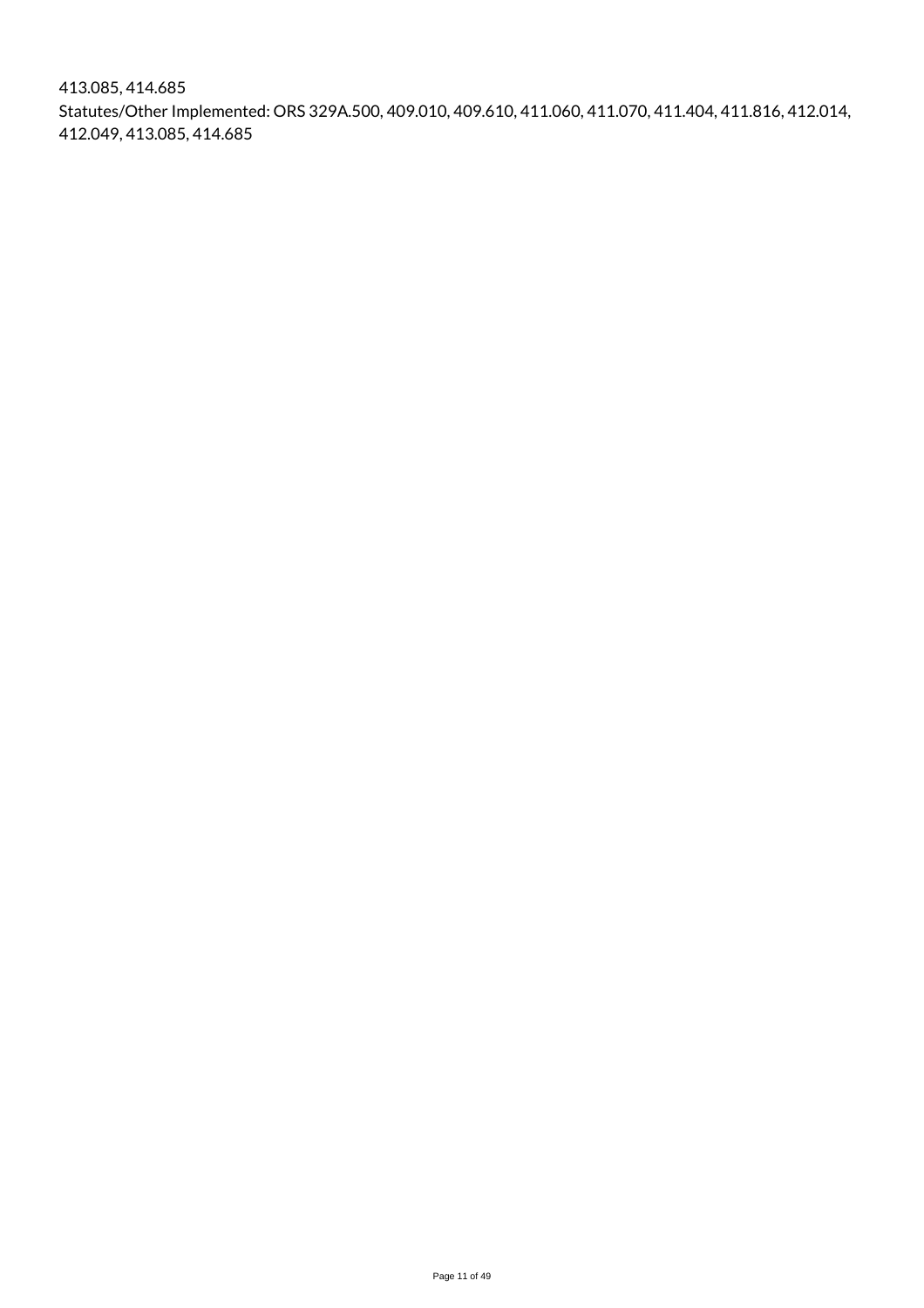#### NOTICE FILED DATE: 07/18/2018

RULE SUMMARY: OAR 461-140-0120 about availability and treatment of lump-sum income is being amended to remove treatment exceptions for EPD, and incorporate a \$10 earned and \$20 unearned monthly exclusion of combined periodic and lump-sum income for QMB programs and all OSIPM programs, including EPD, which was excluded from the existing lump-sum \$20 exclusion. This rule is also being amended to acknowledge that not all lump-sum income is unearned. These changes align the rule with Integrated Eligibility.

CHANGES TO RULE:

#### 461-140-0120

Availability and Treatment of Lump-Sum Income ¶

(1) Lump-sum income (see OAR 461-001-0000) is treated as follows if it is received by a member of a financial group (see OAR 461-110-0530).¶

(2) In the EA, REF, REFM, SNAP, and TANF programs:¶

(a) Lump-sum income is a resource.¶

(b) In the EA, REF, REFM, and TANF programs:¶

(A) Lump-sum income is considered available to the financial group when a member of the group receives the income and until the income becomes unavailable for a reason beyond the group's control.¶

(B) Lump-sum income is considered unavailable for a reason beyond the group's control if the member who received the lump-sum income:¶

(i) Leaves the financial group before spending any of the lump-sum income; or¶

(ii) Spends the lump-sum income on an immediate basic need or emergency.¶

(3) In the ERDC program, lump-sum income is excluded.¶

(4) In the OSIP (except OSIP-EPD), OSIPM (except OSIPM-EPD), OSIPM, and QMB-DW programs, lump-sum income is treated as follows:¶

(a) Lump-sum income not excluded is <del>unearned</del> income in the month of receipt, and any amount remaining in future months is a resource, except that in the OSIP and OSIPM programs retroactive SSB and SSI payments are treated in accordance with OAR 461-145-0490 and 461-145-0510.¶

(b) The following lump-sum income is excluded:¶

(A) The first \$20 received in a month; when calculating countable (see OAR 461-001-0000) income for the purposes of determining eligibility and calculating client liability under OAR 461-160-0620:¶

(BA) The income the client turns over to the Department as reimbursement for previous assistance; and¶

(CB) The income the client uses to pay for special need items approved by the Department. Special needs are explained in OAR 461-155-0500 and following.¶

(5c) In the OSIP-EPD and OSIPM-EPD programs, lump-sum income is counted as a resource When calculating countable income for the purposes of eligibility, the following exclusions apply to the total amount of combined lump-sum income and periodic income (see OAR 461-001-0000) received by an individual each month, including non-applying spouses and children:¶

(A) The first \$10 of earned income received in a month.¶

(B) The first \$20 of unearned income received in a month.¶

(65) In the QMB-BAS, QMB-SMB, and QMB-SMF programs:¶

(a) Lump-sum income not excluded is <del>unearned</del> income in the month of receipt, except that retroactive SSB and

SSI payments are treated in accordance with OAR 461-145-0490 and 461-145-0510.¶

(b) The following lump-sum income is excluded:¶

 $(A)$  The first \$20 received in a month;  $\P$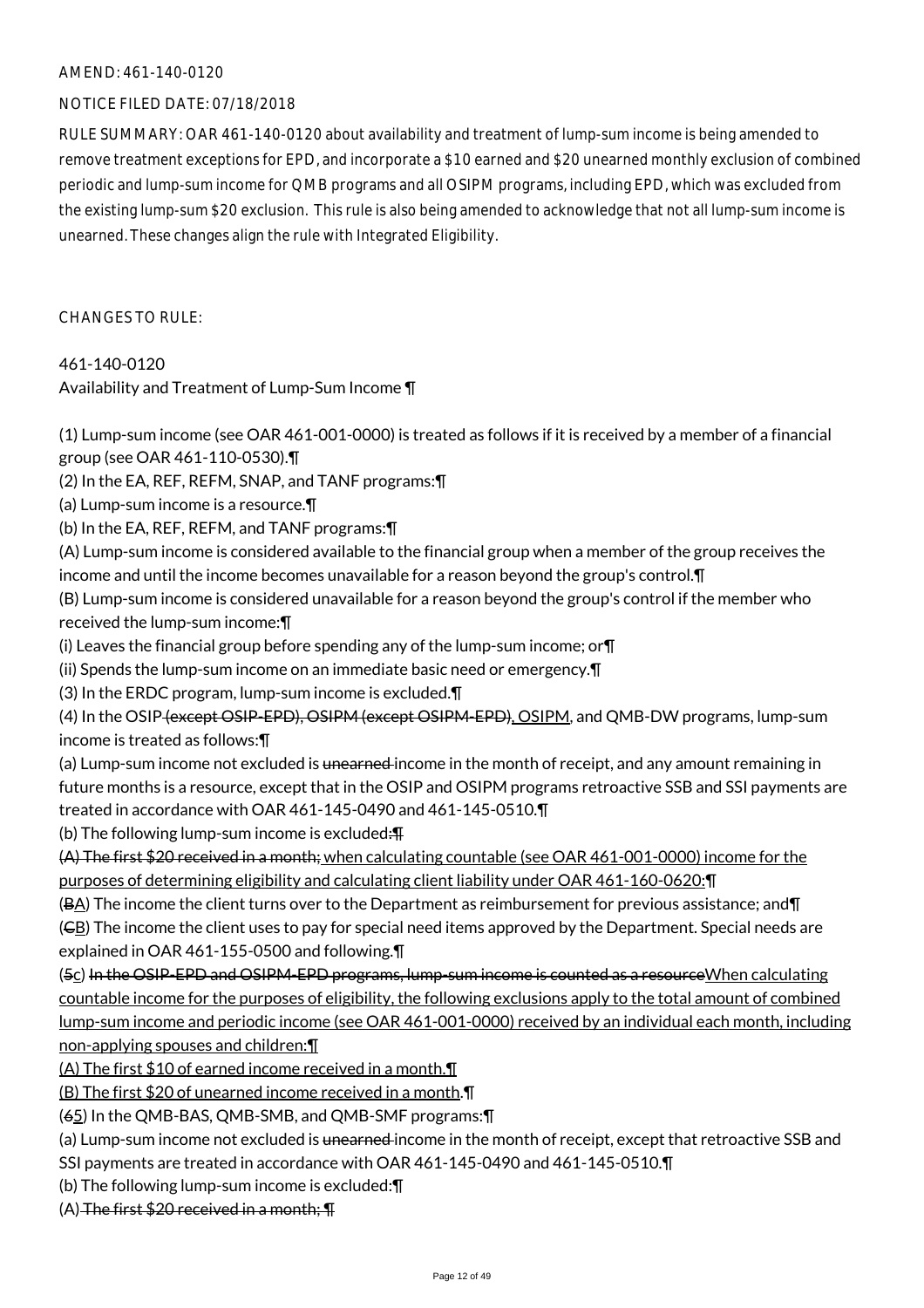(B) The income the client turns over to the Department as reimbursement for previous assistance; and¶ (CB) The income the client uses to pay for special need items approved by the Department. Special needs are explained in OAR 461-155-0500 and following.¶

(c) The following exclusions apply to combined lump-sum income and periodic income received by an individual, including non-applying spouses and children:¶

(A) The first \$10 of earned income received in a month.¶

(B) The first \$20 of unearned income received in a month.

Statutory/Other Authority: ORS 329A.500, 409.050, 411.060, 411.070, 411.404, 411.816, 412.014, 412.049, 413.085, 414.685

Statutes/Other Implemented: ORS 329A.500, 409.010, 410.010, 410.020, 410.070, 410.080, 411.060, 411.070, 411.404, 411.706, 411.816, 412.014, 412.049, 413.085, 414.685, 414.839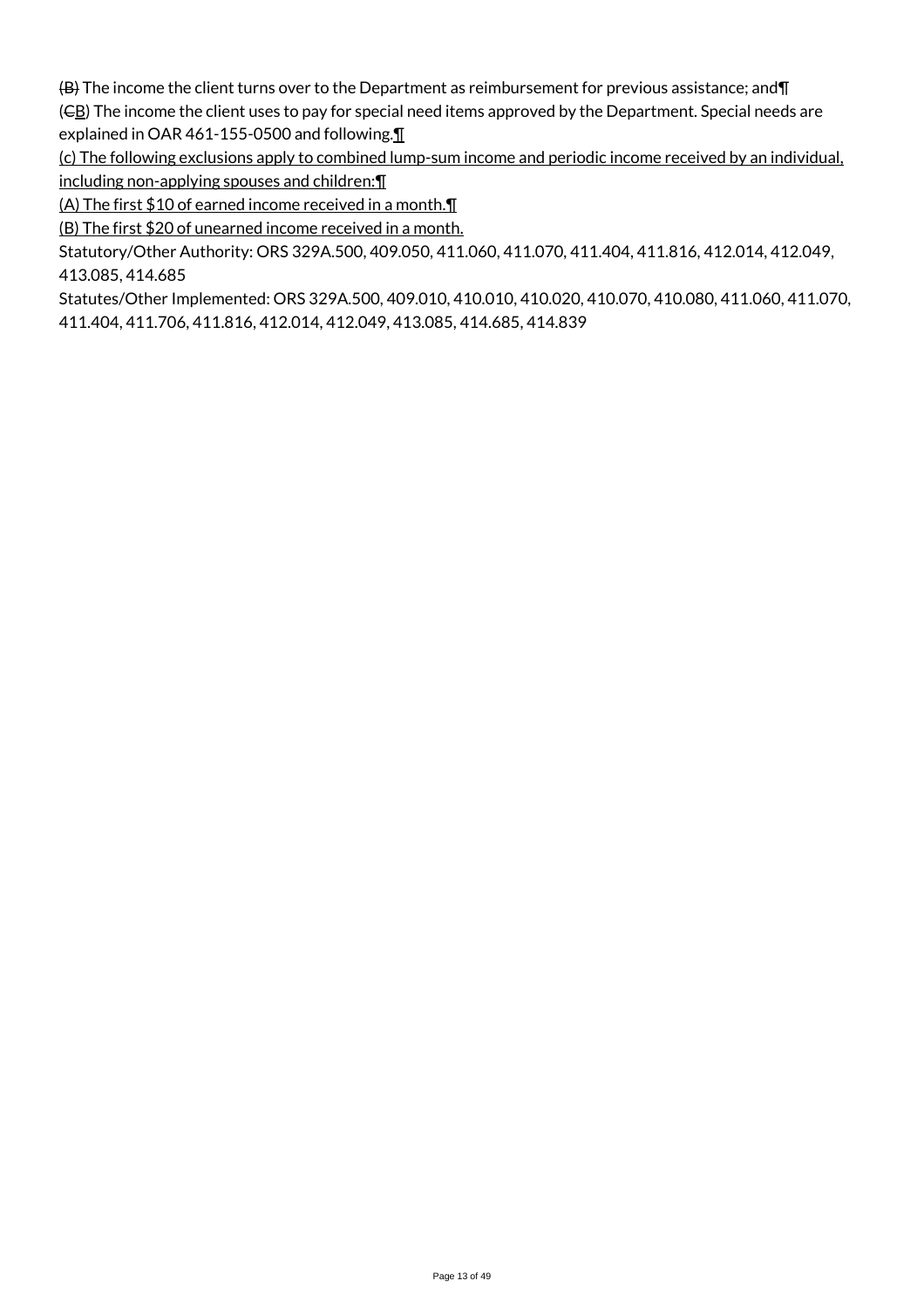## NOTICE FILED DATE: 07/18/2018

RULE SUMMARY: OAR 461-145-0040 about the effect on program eligibility of burial arrangements and burial funds is being amended to clarify exclusions of burial funds in the OSIPM program.

CHANGES TO RULE:

## 461-145-0040

Burial Arrangements and Burial Fund ¶

(1) The following definitions apply to this rule:¶

(a) "Burial arrangement" means an agreement with an entity - such as a funeral agreement (which means an arrangement made with a licensed funeral provider), burial insurance, or a burial trust designating a funeral director as the beneficiary that establishes provisions for payment of an individual's burial costs. A "burial arrangement" does not include a burial space, which is covered in OAR 461-145-0050, or a burial fund (see subsection (b) of this section).¶

(b) "Burial fund" means an identifiable fund set aside for a client's burial costs. A "burial fund" does not include a burial space, which is covered in OAR 461-145-0050, or a burial arrangement (see subsection (a) of this section).¶ (2) Except as provided in subsection (e) of this section, a burial arrangement is treated as follows:¶

(a) In the ERDC, REF, REFM, SNAP, and TANF programs, the equity value (see OAR 461-001-0000) of one prepaid burial arrangement for each member of the filing group (see OAR 461-110-0310) is excluded.¶

(b) For grandfathered OSIP and OSIPM clients (see OAR 461-125-0330(2), 461-125-0370(1)(b), and 461-135- 0771), up to \$1,000 in combined equity value of each burial arrangement with a licensed funeral director (plus accrued interest) and life insurance policies are excluded. The amount of combined cash and equity value of all life insurance and burial arrangements that exceeds \$1,000 is counted as a resource.¶

(c) In the OSIP, OSIPM, and QMB-DW programs, the amount in an irrevocable burial trust or any other irrevocable arrangement to cover burial costs is excluded.¶

(d) In all programs not list Except as provided in subsections (ab) and (c) of this section and for OSIP and OSIPM  $e$  elient, in all programs not  $e$  vertisted byin subsection (ba) of this section, a burial arrangement is treated in the manner as the program treats a burial fund under section (3) of this rule.¶

(e) Burial insurance that generates a cash surrender value to which the owner has access is considered life insurance and is treated in accordance with OAR 461-145-0320 and, as applicable, subsection (b) of this section.¶ (f) Burial insurance that does not generate a cash surrender value, or generates cash surrender value to which the owner does not have access, is considered an irrevocable arrangement and treated in accordance with subsection (c) of this section.¶

(3) A burial fund is treated as follows:¶

(a) In the OSIP, OSIPM, and QMB-DW programs:¶

(A) A burial fund may be established only from financial means such as cash, burial contracts, bank accounts, stocks, bonds, or life insurance policies.¶

(B) A burial fund is counted as a resource if it is commingled with assets unrelated to a burial. The amount set aside for burial must be in a separate account to be excluded from resource consideration.¶

(C) A burial fund may be established if the countable (see OAR 461-001-0000) resources of a client exceed allowable limits. A burial fund is excluded from the resource calculation to the extent allowed in paragraph (D) of this subsection.¶

(D) The following calculation determines the exclusion for a burial fund:¶

(i) Up to \$1,500 of a burial fund may be excluded from resources for each of the following:¶

(I) The client.¶

(II) The client's spouse.¶

(ii) The amount in subparagraph (i) of this paragraph is reduced by the total of the following amounts:¶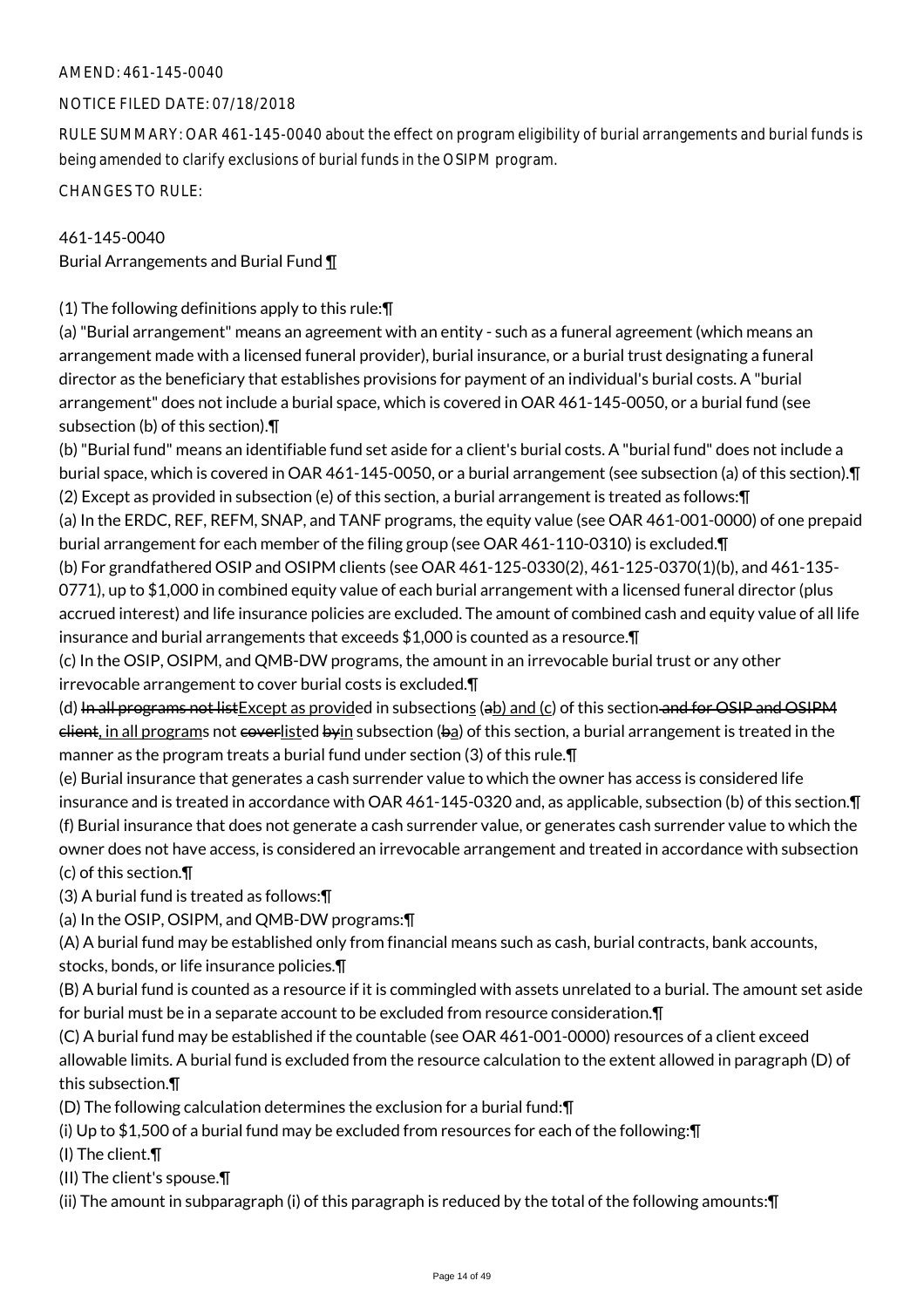(I) The face value of life insurance policies owned by the client that have already been excluded from resources. This does not include term life insurance policies that do not generate a cash surrender value.¶

(II) The amount in an irrevocable burial trust or any other irrevocable arrangement designated to cover burial costs, including the face value of burial insurance considered an irrevocable arrangement (see subsection (2)(f) of this rule). Burial costs do not include burial spaces or merchandise (see OAR 461-145-0050).¶

(E) All interest earned on an excluded burial fund or increases in the value of an excluded burial arrangement if left in the fund is excluded from income.¶

(b) In the QMB-BAS, QMB-SMB, and QMB-SMF programs, a burial fund is excluded as a resource.¶

(c) In all programs not listed in subsections (a) or (b) of this section, a burial fund is counted as a resource.¶

(4) There is no overpayment for the time period during which the burial arrangement or burial fund existed if a client:¶

(a) Cancels an excluded burial arrangement; or¶

(b) Uses an excluded burial fund for any purpose other than burial costs.¶

(5) If an asset originally used as a burial arrangement or burial fund is converted to other uses, the asset is treated under the other applicable rules.

Statutory/Other Authority: ORS 409.050, 411.060, 411.070, 411.404, 411.706, 411.816, 412.049, 413.085, 414.685

Statutes/Other Implemented: ORS 409.050, 411.060, 411.070, 411.404, 411.706, 411.816, 412.049, 413.085, 414.685, 414.839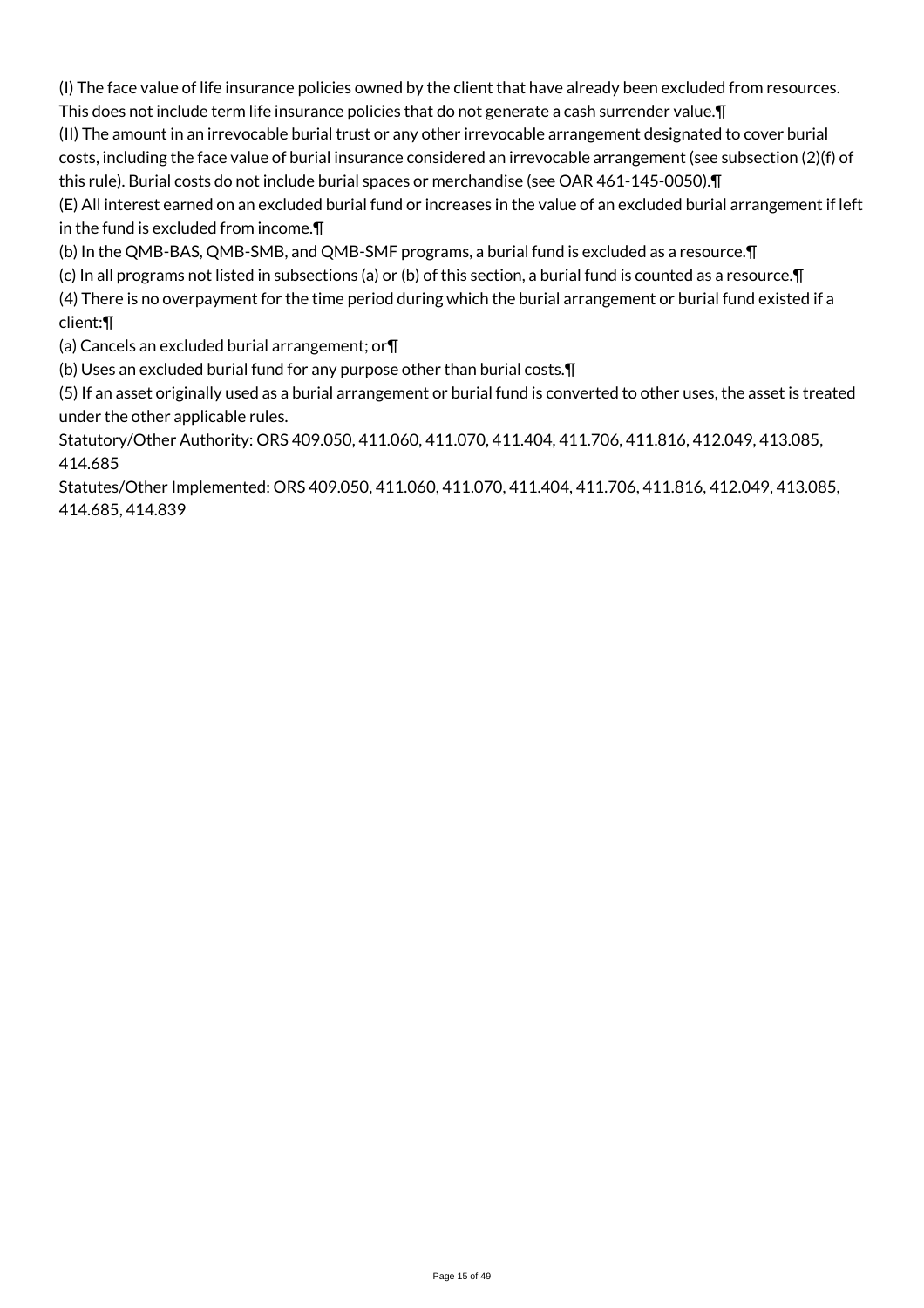## NOTICE FILED DATE: 07/18/2018

RULE SUMMARY: OAR 461-145-0080 about the effect on program eligibility of child support and cash medical support is being amended to set out the effect of child support paid in arrears on eligibility for the OSIPM and QMB programs, aligning these programs with Integrated Eligibility.

 $CHANGFS TO RIIF$ 

461-145-0080 Child Support and Cash Medical Support ¶

(1) Child support and cash medical support paid by a non-custodial parent for a dependent child (see OAR 461- 001-0000) or minor parent (see OAR 461-001-0000) in the financial group (see OAR 461-110-0530) are considered income of the dependent child or minor parent, whether the support is paid voluntarily or in accordance with an order to pay child support.¶

(2) For the purposes of this rule:¶

(a) "Absent parent" means a parent (see OAR 461-001-0000) whose parental rights have not been legally severed or a stepparent currently legally married (see OAR 461-001-0000) to a parent of a child (see OAR 461-001-0000) who does not live in the same household as the child.¶

(b) "Disregard" means child support, up to \$50 per dependent child or minor parent per financial group per month and not to exceed \$200 per financial group per month, that is not counted as income of the client. "Disregard" includes current child support only.¶

(c) "Pass-through" means child support, up to \$50 per dependent child or minor parent per financial group per month and not to exceed \$200 per financial group per month, that is sent to the client before any remaining amount of current child support is withheld by the State. "Pass-through" includes current child support only.¶ (3) In the ERDC program, child support is considered countable (see OAR 461-001-0000) unearned income if it is received by the financial group or is countable under OAR 461-145-0280. Otherwise it is excluded.¶

(4) In the SNAP program, child support and cash medical support are treated as follows:¶

(a) Child support payments the group receives that must be assigned to the Department to maintain TANF eligibility are excluded, even if the group fails to turn the payments over to the Department.¶

(b) Child support payments received by a filing group (see OAR 461-110-0370) with at least one member working under a TANF JOBS Plus agreement are excluded, except:¶

(A) It is considered countable unearned income in the calculation of the wage supplement; and¶

(B) Any pass-through pursuant to section (2) of this rule is considered countable unearned income.¶

(c) All other child support, including any pass-through pursuant to section (2) of this rule, is considered countable unearned income.¶

(d) Cash medical support is considered countable unearned income except to the extent it is used to reimburse (see OAR 461-145-0440) an actual medical cost.¶

(e) Payments made by a non-custodial parent to a third party for the benefit of the financial group are treated in accordance with OAR 461-145-0280.¶

(5) Except as provided otherwise in section (8) of this rule, in the TANF program:¶

(a) In determining initial eligibility (see OAR 461-001-0000), except for disregard pursuant to section (2) of this rule, child support received by the Oregon Department of Justice, Division of Child Support (DCS) is considered countable unearned income, if continued receipt of the child support is reasonably anticipated. These payments are excluded when determining the benefit amount.¶

(b) In determining on-going eligibility, except for clients working under a TANF JOBS Plus agreement and except for child support passed through to the client and disregarded pursuant to section (2) of this rule, child support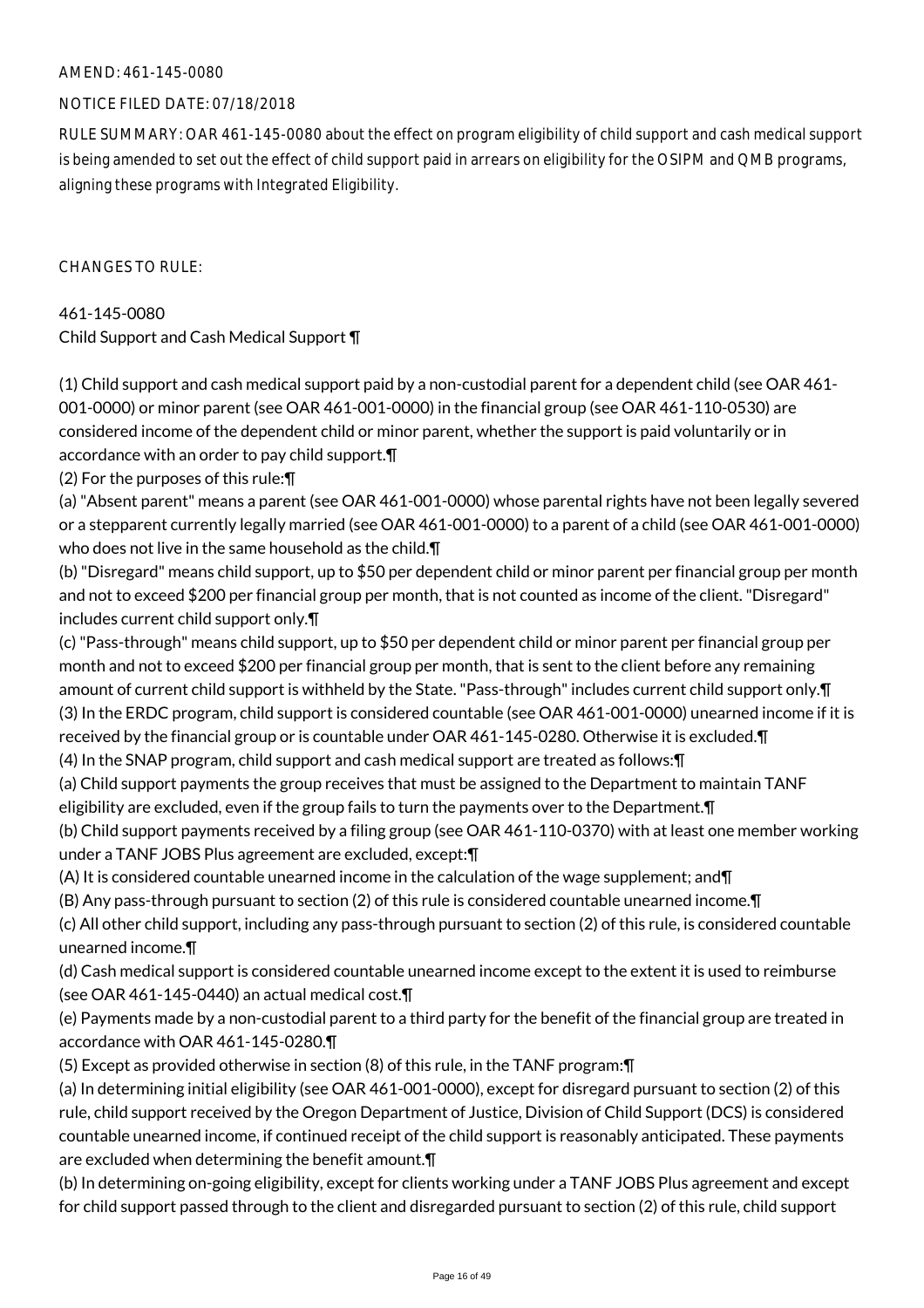received by the DCS is considered countable unearned income, if continued receipt of the child support is reasonably anticipated. These payments are excluded when determining the benefit amount.¶

(c) For clients working under a TANF JOBS Plus agreement:¶

(A) Child support is excluded in determining countable income.¶

(B) Child support is excluded when calculating the TANF portion of the benefit equivalency standards.¶

(C) All child support paid directly to the client is considered countable unearned income in the calculation of the wage supplement.¶

(d) All other child support payments:¶

(A) Paid directly to the financial group that are turned over to the DCS are considered countable unearned income except for any amount of pass-through and disregard pursuant to section (2) of this rule.¶

(B) Paid directly to the financial group that are not turned over to the DCS are considered countable unearned income.¶

(C) Paid to a third party for the benefit of the financial group are considered countable unearned income. This includes but is not limited to payments made by a non-custodial parent to a third party for rent, mortgage, utilities, or child care.¶

(e) Cash medical support is excluded in determining countable income.¶

(6) In the OSIP, OSIPM, and QMB programs:¶

(a) Child support and cash medical support paid to the financial group are considered countable unearned income, except as follows:¶

(A) One-third of all cash child support (including cash medical support) paid to an individual is excluded.This exclusion does not apply to child support paid in arrears.¶

(B) All in-kind child support paid to the financial group is excluded.¶

(C) Child support collected from an absent parent (see section (2) of this rule) by the State on behalf of a child in the custody of the State of Oregon (such as foster care) that is not given to the child or the custodial parent of the child is excluded. ¶

(D) Child support payments collected by the State of Oregon that are given to the individual or to the custodial parent are counted in accordance with paragraph  $(A)$  or  $(E)$  of this subsection. $\P$ 

(E) Child support paid in arrears is considered countable unearned income to the individual receiving the payments. If the individual gives the payments to the child, they are countable income to the child. I

(b) Child support and cash medical support paid by the financial group are not deductible from income except as provided in OAR 461-160-0550, OAR 461-160-0551, and OAR 461-160-0552.¶

(7) In the SFPSS program, notwithstanding section (5) of this rule, for on-going eligibility and benefit determination:¶

(a) Except for disregard pursuant to section (2) of this rule, child support is considered countable unearned income.¶

(b) Cash medical support is excluded in determining countable income.¶

(c) Payments made by a non-custodial parent to a third party for the benefit of the financial group are considered countable unearned income. This includes but is not limited to payments made by a non-custodial parent to a third-party for rent, mortgage, utilities, or child care.¶

(8) For on-going eligibility and benefit determination for TANF clients in a two-parent household:¶

(a) Except for disregard pursuant to section (2) of this rule, child support is considered countable unearned income.¶

(b) Cash medical support is excluded in determining countable income.¶

(c) Payments made by a non-custodial parent to a third party for the benefit of the financial group are considered countable unearned income. This includes but is not limited to payments made by a non-custodial parent to a third party for rent, mortgage, utilities, or child care.¶

(d) For a filing group (see OAR 461-110-0330) with at least one member working under a TANF JOBS Plus agreement:¶

(A) Child support is excluded in determining countable income.¶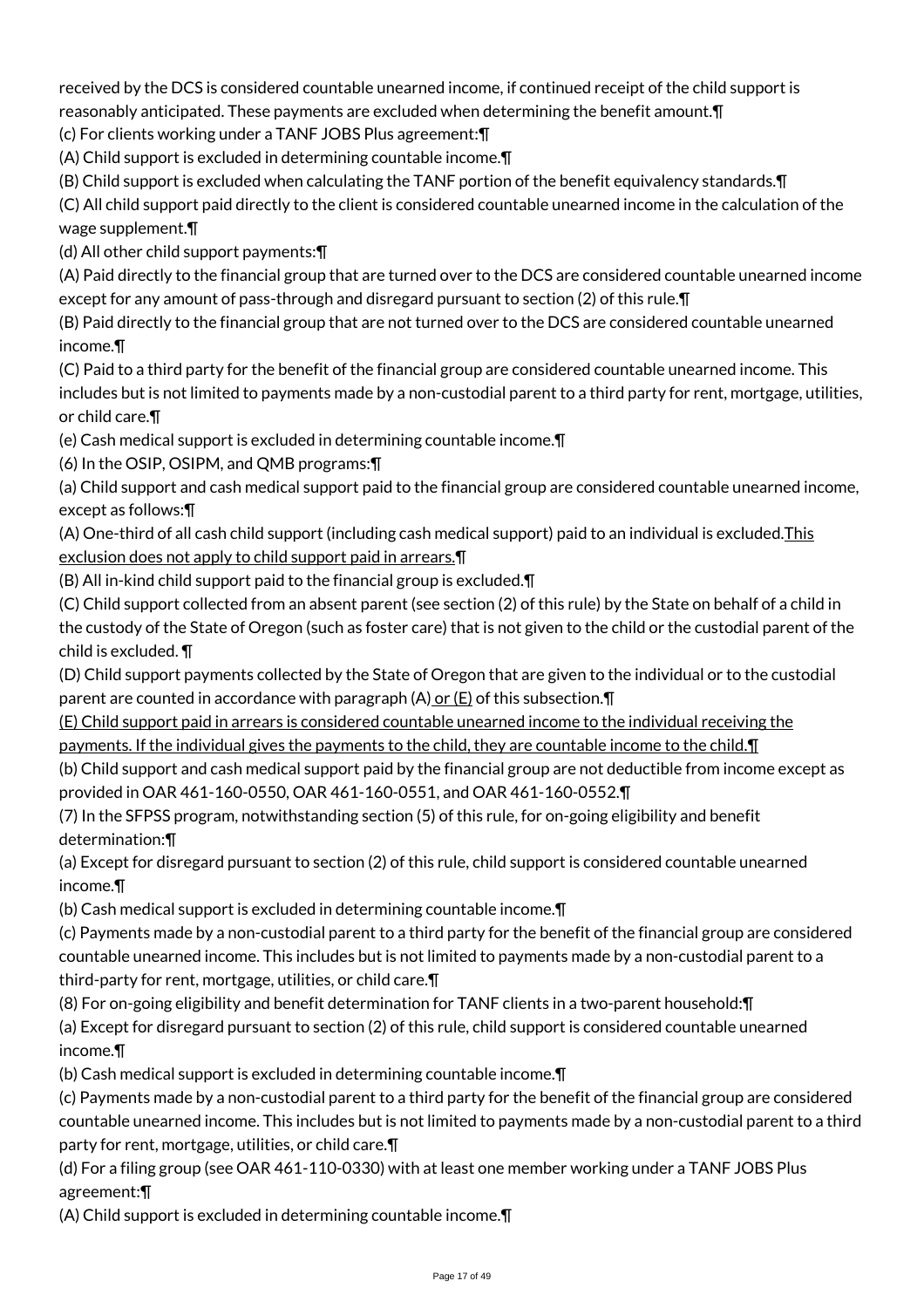(B) Child support is excluded when calculating the TANF portion of the benefit equivalency standards.¶ (C) All child support paid directly to the client is considered countable unearned income in the calculation of the wage supplement.

Statutory/Other Authority: ORS 329A.500, 409.050, 411.060, 411.070, 411.404, 411.816, 412.009, 412.014, 412.049, 413.085, 414.685

Statutes/Other Implemented: ORS 329A.500, 409.010, 411.060, 411.070, 411.404, 411.816, 412.009, 412.014, 412.049, 413.085, 414.685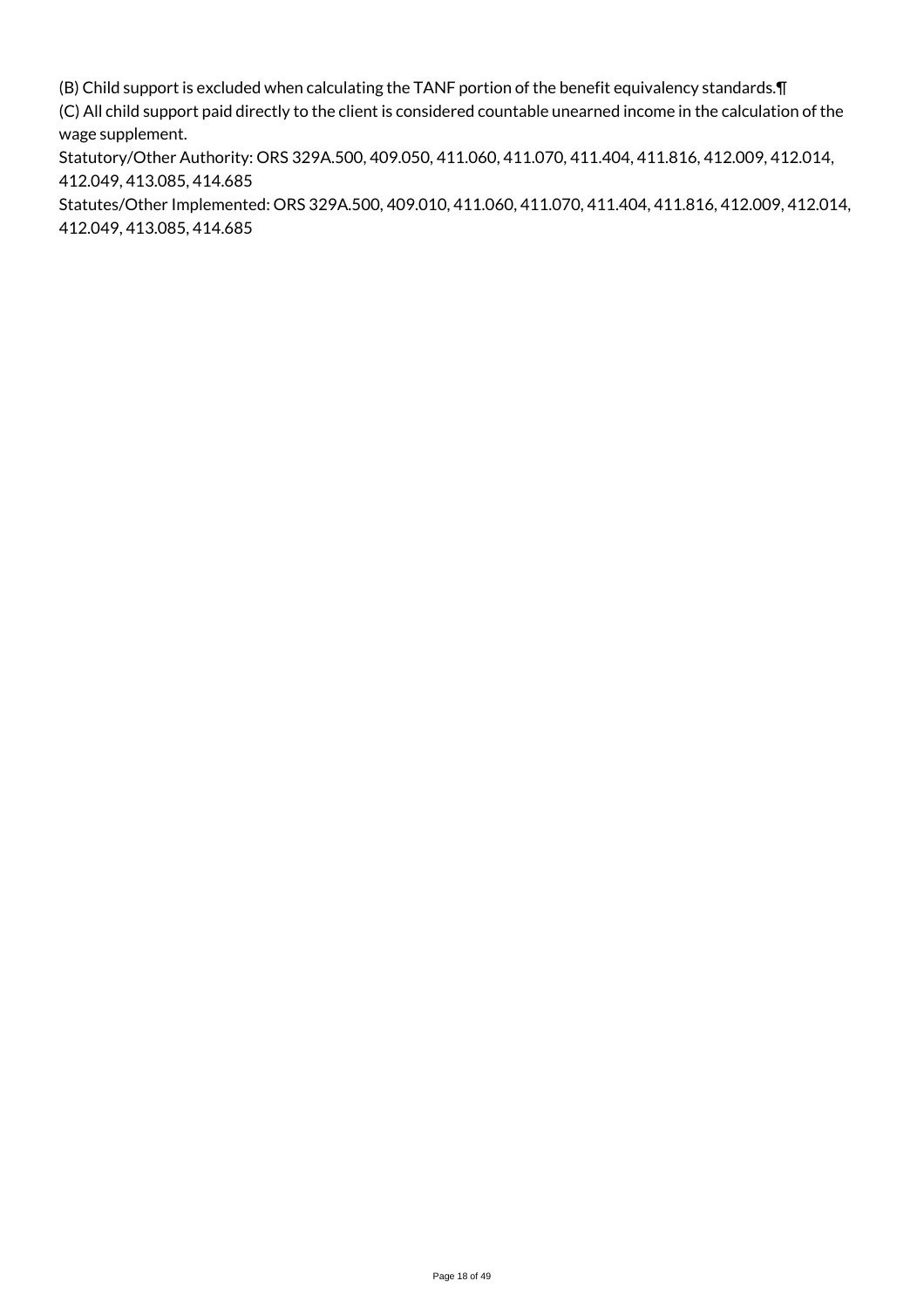### NOTICE FILED DATE: 07/18/2018

RULE SUMMARY: OAR 461-145-0089 about the treatment of corporations and other business entities in the determination of eligibility for the OSIP, OSIPM, and QMB programs is being amended to clarify the rule by changing "treated" with "counted" and indicating that stock in a corporation owned by individuals with an ownership interest in the corporation but not actively working for the corporation is treated according to the rule on stocks.

CHANGES TO RULE:

### 461-145-0089

Corporations and Other Business Entities; Income and Resources, Not Self-Employment; OSIP, OSIPM, QMB ¶

In the OSIP, OSIPM, and QMB programs: ¶

(1) For purposes of this rule:¶

(a) "Business entity" includes a sole proprietorship, a partnership, and an unincorporated limited liability company.¶

(b) "Principal" means an individual with significant authority in and responsibility for the success or failure of a corporation or "business entity" (see subsection (a) of this section), including:¶

- (A) A sole proprietor.¶
- (B) A general partner in a partnership.¶
- (C) A member or manager of a limited liability company.¶
- (D) An officer or stockholder with controlling shares in a closely-held corporation.¶
- (2) This rule applies to an individual who has an ownership interest in:¶
- (a) A corporation; or¶
- (b) A business entity, but is not considered self-employed (see OAR 461-145-0915).¶
- (3) For an individual with an ownership interest in and actively working for a corporation:¶

(a) The individual cannot be considered self-employed, regardless of whether or not the individual is a principal (see subsection (1)(b) of this rule). Income from actively working for the corporation is treacounted as earned income as provided in OAR 461-145-0130.¶

- (b) Dividends or profits are treacounted as unearned income.¶
- (c) Income not paid to an individual but retained by the corporation is not considered income of the individual.¶ (d) Property and resources owned by the corporation are excluded.¶

(e) Except forin the QMB-BAS, QMB-SMB, and QMB-SMF programs, if maintaining an ownership interest in a corporation is required for employment, the equity value (see OAR 461-001-0000) of the ownership interest is excluded; otherwise it is counted as provided in subsection (6)(a) of this rule. ¶

(f) A non-business expenditure - including, but not limited to, a car or housing payment - paid by the corporation that benefits the individual is treated as earned income of the individual.¶

(4) If the individual has an ownership interest in a business entity, is considered a principal, and is actively working in the business entity, the individual is considered self-employed (see OAR 461-145-0915).¶

(5) If the individual has an ownership interest in a business entity, is not considered a principal, and is actively working in the business entity:¶

(a) The individual's income, not including dividends or profits from the business entity, is treacounted as earned income as provided in OAR 461-145-0130.¶

(b) Dividends or profits are treated as unearned income.¶

(c) Except forin the QMB-BAS, QMB-SMB, and QMB-SMF programs, if maintaining an ownership in the business entity is required for employment, the equity value of the ownership interest is excluded; otherwise it is counted as provided in subsection (6)(a) of this rule.¶

(d) A non-business expenditure - including, but not limited to, a car or housing payment - paid by a business entity that benefits the individual is treacounted as earned income of the individual. [1]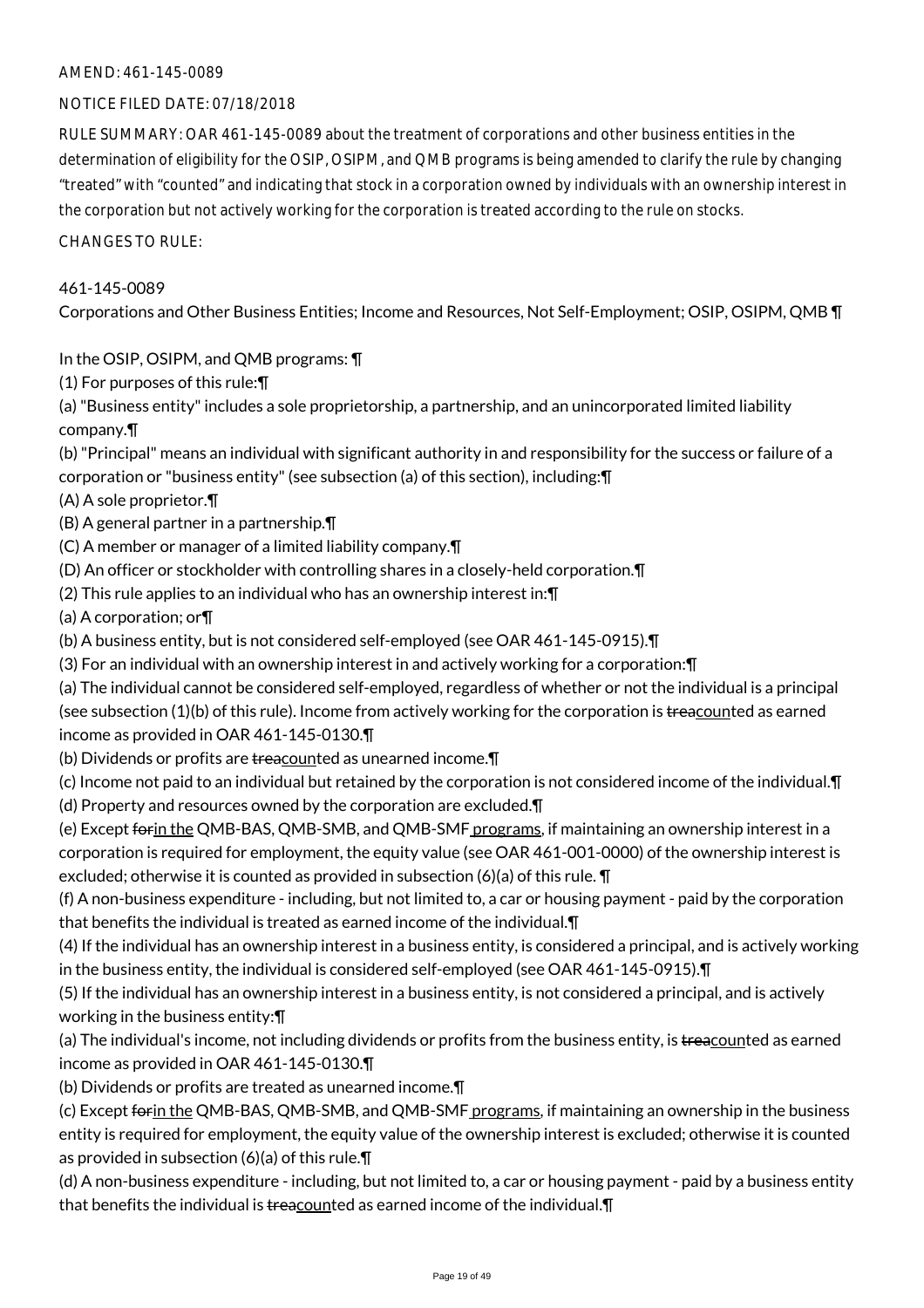(6) If the individual has an ownership interest in a corporation or business entity, but is not actively working in the corporation or business entity:¶

(a) Except forin the QMB-BAS, QMB-SMB, and QMB-SMF programs, and except as provided in OAR 461-140-0020, the equity value of an ownership interest in a corporation or business entity, such asother than stock in the corporation, is treacounted as a resource. See OAR 461-145-0520 for how to treat stock.¶

(b) Except as provided in OAR 461-140-0040, income of the individual from a corporation or business entity is treacounted as unearned income of the individual.¶

(c) A non-business expenditure - including, but not limited to, a car or housing payment - paid by a corporation or business entity that benefits the individual is treacounted as unearned income of the individual.

Statutory/Other Authority: ORS 409.050, 411.060, 411.070, 411.083, 411.404, 411.706, 413.085, 414.685 Statutes/Other Implemented: ORS 409.010, 409.050, 411.060, 411.070, 411.083, 411.404, 411.706, 413.085, 414.685, 414.839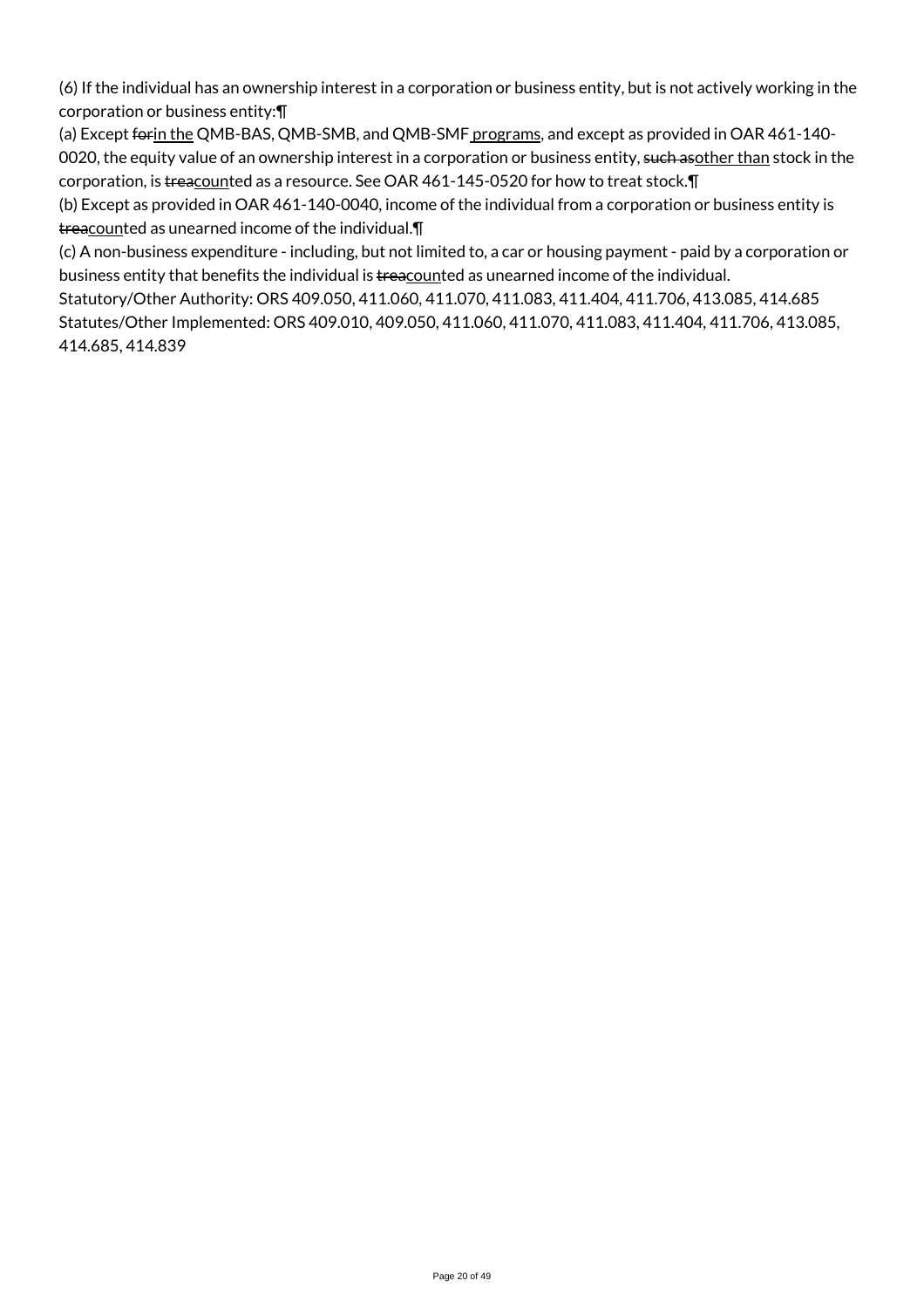## NOTICE FILED DATE: 07/18/2018

RULE SUMMARY: OAR 461-145-0145 about the effect of educational accounts on program eligibility is being amended to specify how this asset is treated in the QMB programs.

CHANGES TO RULE:

## 461-145-0145 Educational Account ¶

(1) The Individual Education Account (IEA) is an asset accrued by JOBS Plus participants. The IEA is excluded while it accumulates, while it is saved, and when it is withdrawn for educational purposes.¶

(2) For purposes of this rule, "educational expenses" are tuition, fees, and other necessary expenses for education at any educational institution. Examples of other necessary expenses for education include books, laboratory fees, student activity fees, transportation, stationary supplies, technology fees, and impairment-related expenses necessary to attend school or perform schoolwork (such as special prosthetic devices necessary to operate school machines or equipment). "Educational expenses" do not include the cost of shelter.¶

(3) In the OSIP, OSIPM, and QMB-DW programs:¶

- (a) Funds in a Qualified Tuition Programs under Section 529 of the Internal Revenue Code are treated as follows:¶ (A) They are a countable (see OAR 461-001-0000) resource to the individual who owns the account.¶
- (B) They are excluded as a resource for the beneficiary, unless the beneficiary is also the owner.¶
- (b) Funds in a Coverdell Education Savings Accounts are treated as follows:¶

(A) They are excluded as a resource to the designated beneficiary. ¶

(B) If the contributor is not a designated beneficiary, funds deposited into the account are no longer the resource of the contributor beginning with the month after the month the cash is transferred. The transfer may be considered a disqualifying transfer of resources by the contributor under OAR 461-140-0210 and 461-140- 0220.¶

(c) Distributions from a Coverdell Education Savings Account to a designated beneficiary are treated as follows:¶

(A) Educational expenses (see section (2) of this rule) are excluded as income in the month of receipt.¶

(B) If the excluded distribution is retained into the month following the month of receipt, it is excluded as a resource for nine months beginning with the month after the month of receipt.¶

(C) If the beneficiary spends any portion of a distribution for a purpose other than the educational expenses of the beneficiary, or no longer intends to use the funds for the educational expenses of the beneficiary, the noneducation portion of the funds is countable as unearned income at the earlier of the following:¶ (i) The month the funds are spent.¶

(ii) The month the beneficiary no longer intends to use the funds for educational expenses.¶

(D) If a countable distribution is retained into the month following the month of receipt, it is a countable resource of the designated beneficiary. See OAR 461-145-0150 for information on other types of educational income.¶ (d) Gifts that are set aside to pay educational expenses are treated in accordance with subsection (c) of this section, except that the exclusion does not apply to any portion set aside or actually used for food or shelter. See OAR 461-145-0150 for information on other types of educational income.¶

## (4) In the QMB-BAS, QMB-SMB, and QMB-SMF programs, distributions from a Coverdell Education Savings Account to a designated beneficiary are treated as follows:¶

 $\mathbf{a}$ :

(a) Funds held in a Qualified Tuition Program under Section 529 of the Internal Revenue Code or a Coverdell Education Savings Accounts are excluded as a resource.¶

(b) Distributions from a Coverdell Education Savings Account to a designated beneficiary are treated as follows:¶ (A) They are excluded as income in the month of receipt.¶

(B) If the excluded distribution is retained following the month of receipt, it is excluded as a resource.¶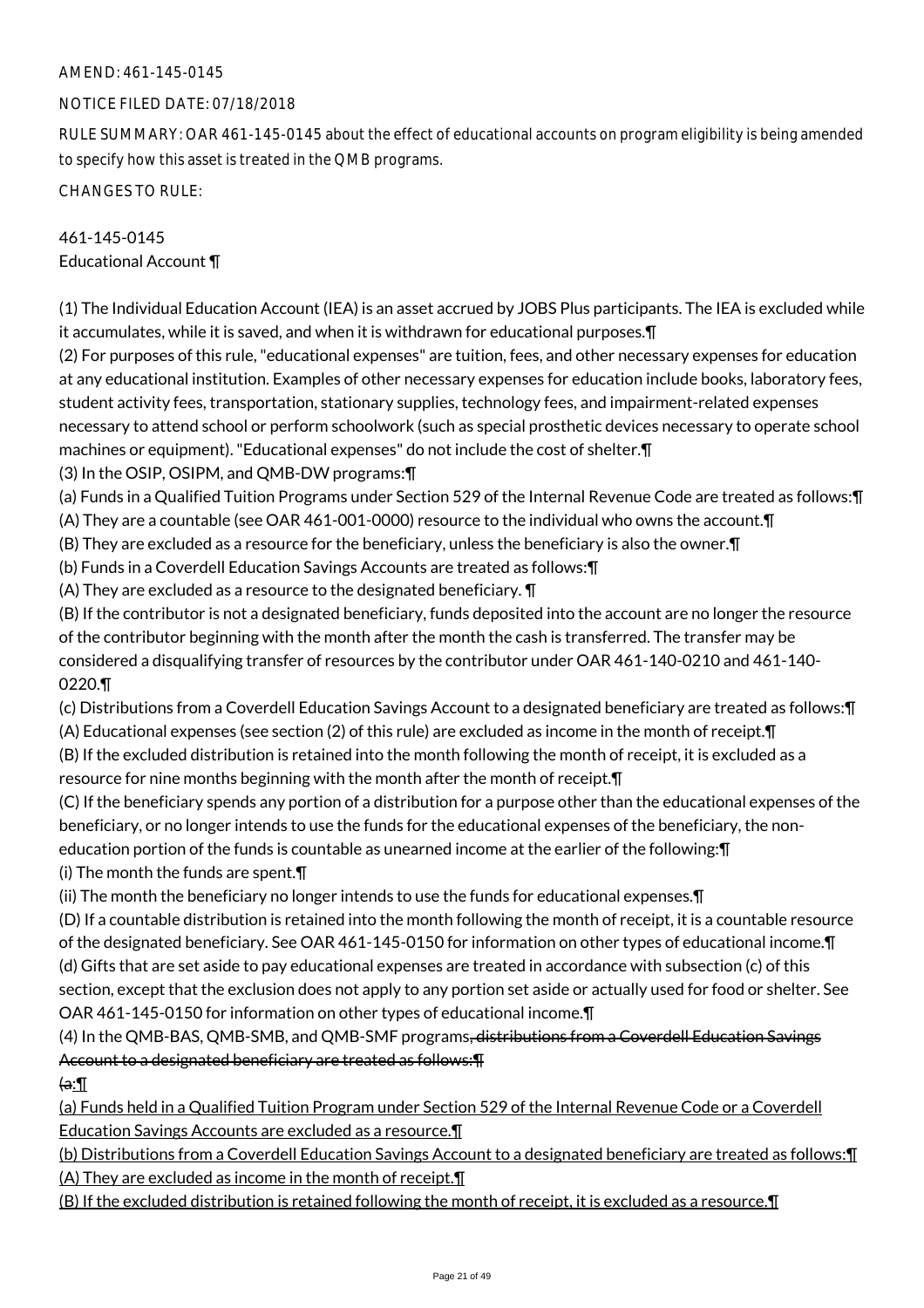$(C)$  If the beneficiary spends any portion of a distribution for a purpose other than the educational expenses of the beneficiary, or no longer intends to use the funds for the educational expenses of the beneficiary, the noneducation portion of the distribution is countable as unearned income at the earlier of the following:¶ (Ai) The month the funds are spent.¶

(Bii) The month the beneficiary no longer intends to use the funds for educational expenses. [1] (b) All other distributions are excluded as income.¶

(5) In the SNAP program, the value of funds in a qualified tuition program under section 529 of the Internal Revenue Code or in a Coverdell education savings account is excluded.

Statutory/Other Authority: ORS 329A.500, 409.050, 411.060, 411.404, 411.816, 413.085, 414.025, 414.685 Statutes/Other Implemented: ORS 329A.500, 409.010, 411.060, 411.404, 411.816, 413.085, 414.025, 414.685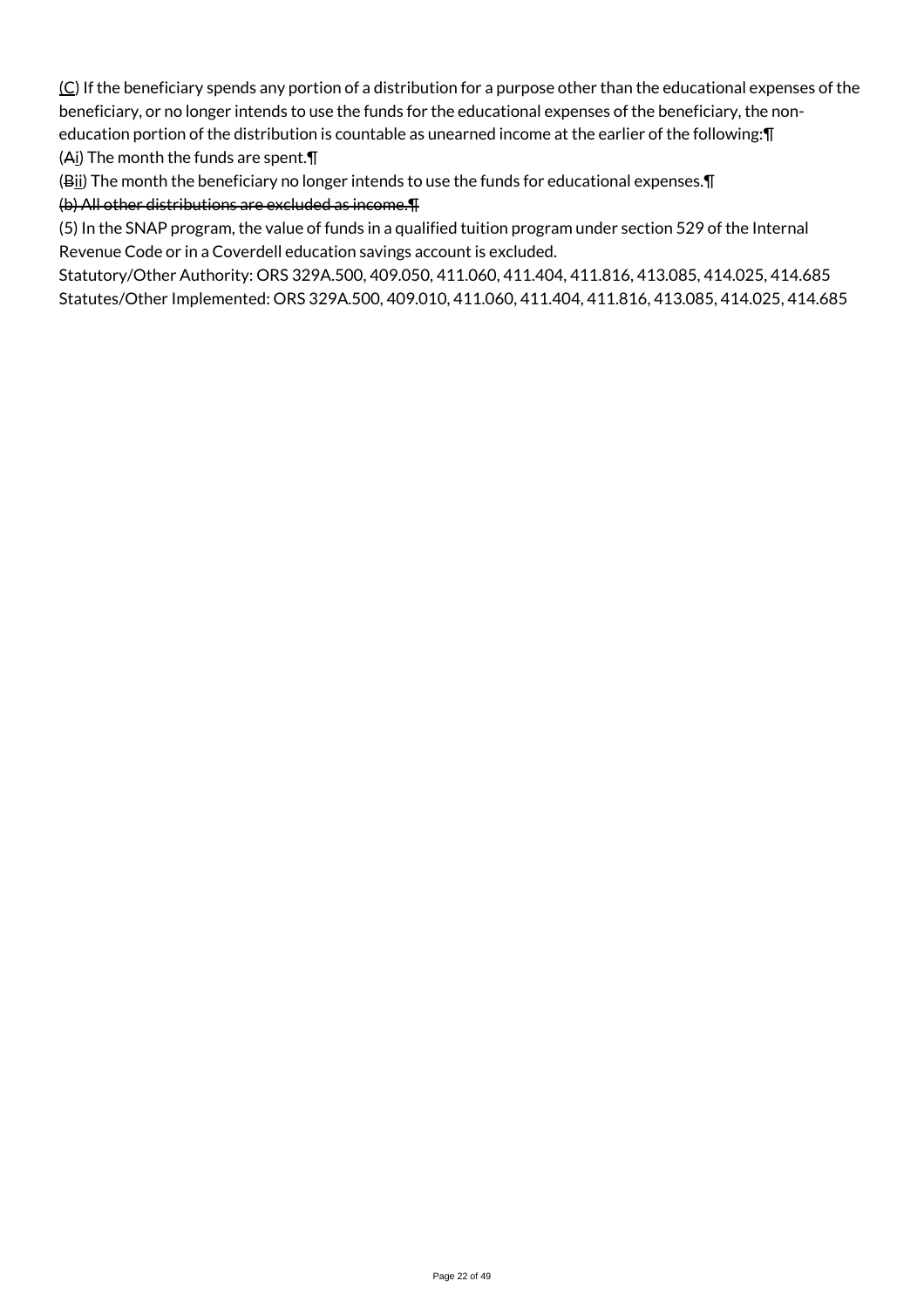### NOTICE FILED DATE: 07/18/2018

RULE SUMMARY: OAR 461-145-0320 about the effect on program eligibility of life insurance is being amended to set out policy on this topic in the QMB-BAS, QMB-SMB, and QMB-SMF programs.

CHANGES TO RULE:

461-145-0320 Life Insurance ¶

 $(1)$  Benefits paid on a life insurance policy are counted as unearned income in the month received and a resource if . Except in the QMB-BAS, QMB-SMB, and QMB-SMF programs, any amount retained into the following month is counted as a resource.¶

(a) The Department counts benefits as received when the insured individual dies or when the insured individual is eligible for and receives accelerated payments before death, such as when the insured individual has a terminal illness.¶

(b) When the payment is a lump sum due to the death of the insured individual a deduction is allowed, not to exceed \$1,500, for the cost of the deceased individual's last illness and burial if these costs were not otherwise insured.¶

(2) Burial insurance that generates a cash surrender value is treated in the same manner that this rule treats life insurance.¶

(3) When the ownership or beneficiary of a life insurance policy has been irrevocably assigned and designated for burial, it is treated in accordance with OAR 461-145-0040 and is not counted towards the \$1500 life insurance limit.¶

(4) The value of a life insurance policy is treated as follows:¶

(a) All term insurance that has no cash surrender value is excluded.¶

(b) In all programs except OSIP, OSIPM, and QMB-DWthe ERDC, QMB-BAS, QMB-SMB, QMB-SMF, REF, REFM,

SFPSS, SNAP, TA-DVS, Pre-TANF, Post-TANF, and TANF programs, the cash surrender value of the life insurance policy is excluded.¶

(c) In the OSIP, OSIPM, and QMB-DW programs:¶

(A) For the purposes of this subsection, the following definitions apply:¶

(i) "Cash surrender value" means the equity that the policy acquires over time.¶

(ii) "Dividend" means a payment of surplus company earnings from the insurer.¶

(iii) "Dividend accumulation" means a dividend left with the insurer to accumulate interest that may be withdrawn without affecting the policy's face value or cash surrender value.¶

(iv) "Dividend addition" means the amount of insurance purchased with a dividend that increases the policy's death benefit and cash surrender value.¶

(v) "Face value" means the amount of the death benefit contracted for at the time the policy was purchased and does not include a dividend addition added after purchase of the policy.¶

(vi) "Viatical settlement" means an agreement allowing a third party to acquire a life insurance policy from a terminally ill individual at an agreed-upon percentage of the life insurance policy's face value.¶

(B) The cash surrender value of life insurance policies owned by the financial group (see 461-110-0530) is excluded if the total face value of all policies for the insured individual is less than or equal to \$1,500. If the total face value of all policies for the insured individual is more than \$1,500, the entire cash surrender value are counted as a resource to the owner of the policies. The total face value does not include any dividend addition. A dividend accumulation must count as a resource even if the face value of the policy that generated the dividend accumulation is excluded.¶

(C) The face value of term life insurance policies excluded under subsection (a) of this section are not counted in determining if the \$1,500.00 life insurance exclusion limit is exceeded.¶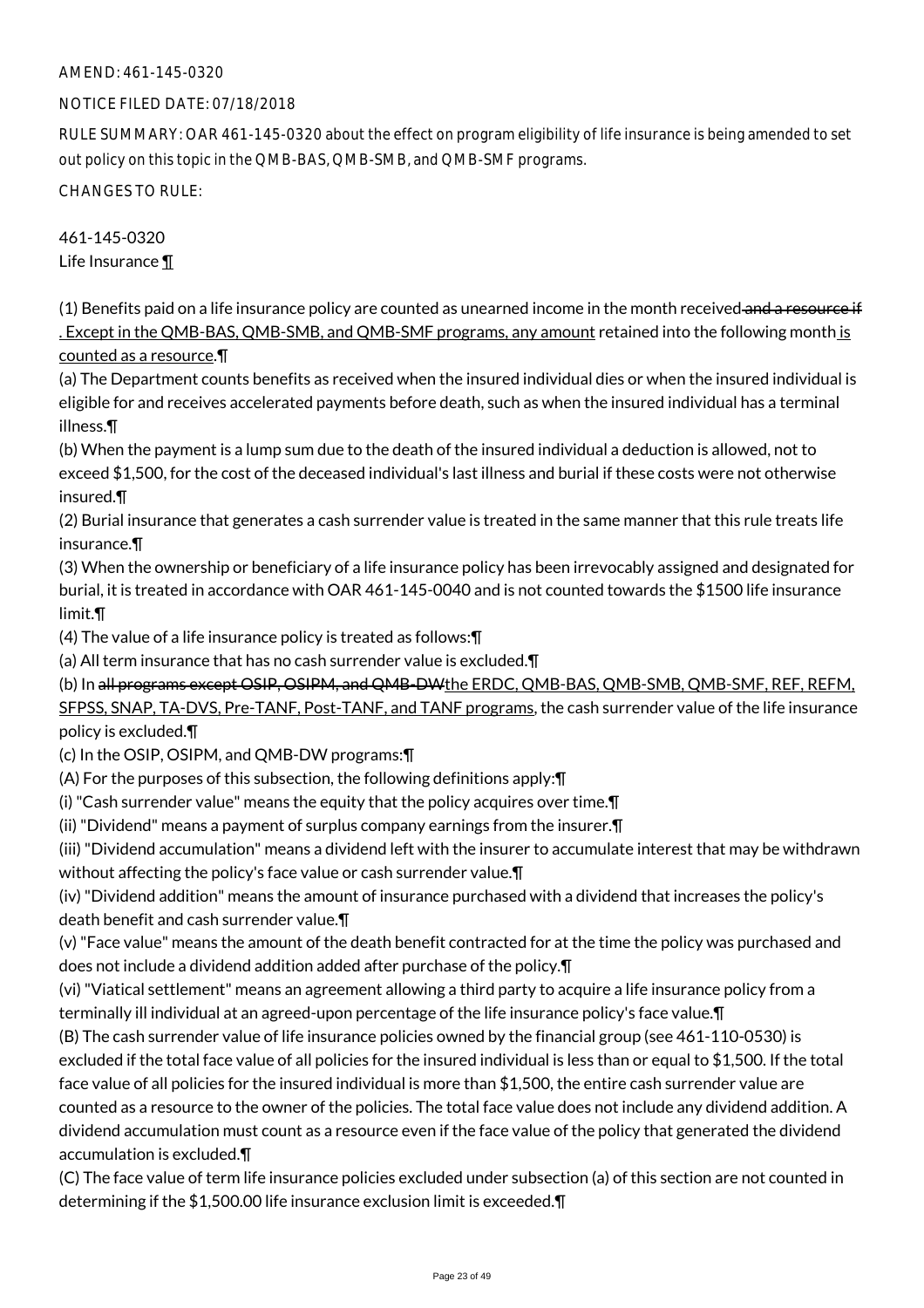(D) The cash surrender value of a policy acquired through a viatical settlement is excluded. Statutory/Other Authority: ORS 409.05011.706, 411.060816, 4142.07049, 4143.0835, 411.4044.685, ORS 329A.500, 409.050, 411.704060, 411.0706, 411.816083, 412.1.4049, 413.085, 414.6851.704 Statutes/Other Implemented: ORS 409.010, 411.060, 411.070, 411.083, 411.404, 411.704, 411.706, 411.816, 412.049, 413.085, 414.685, 414.839, ORS 329A.500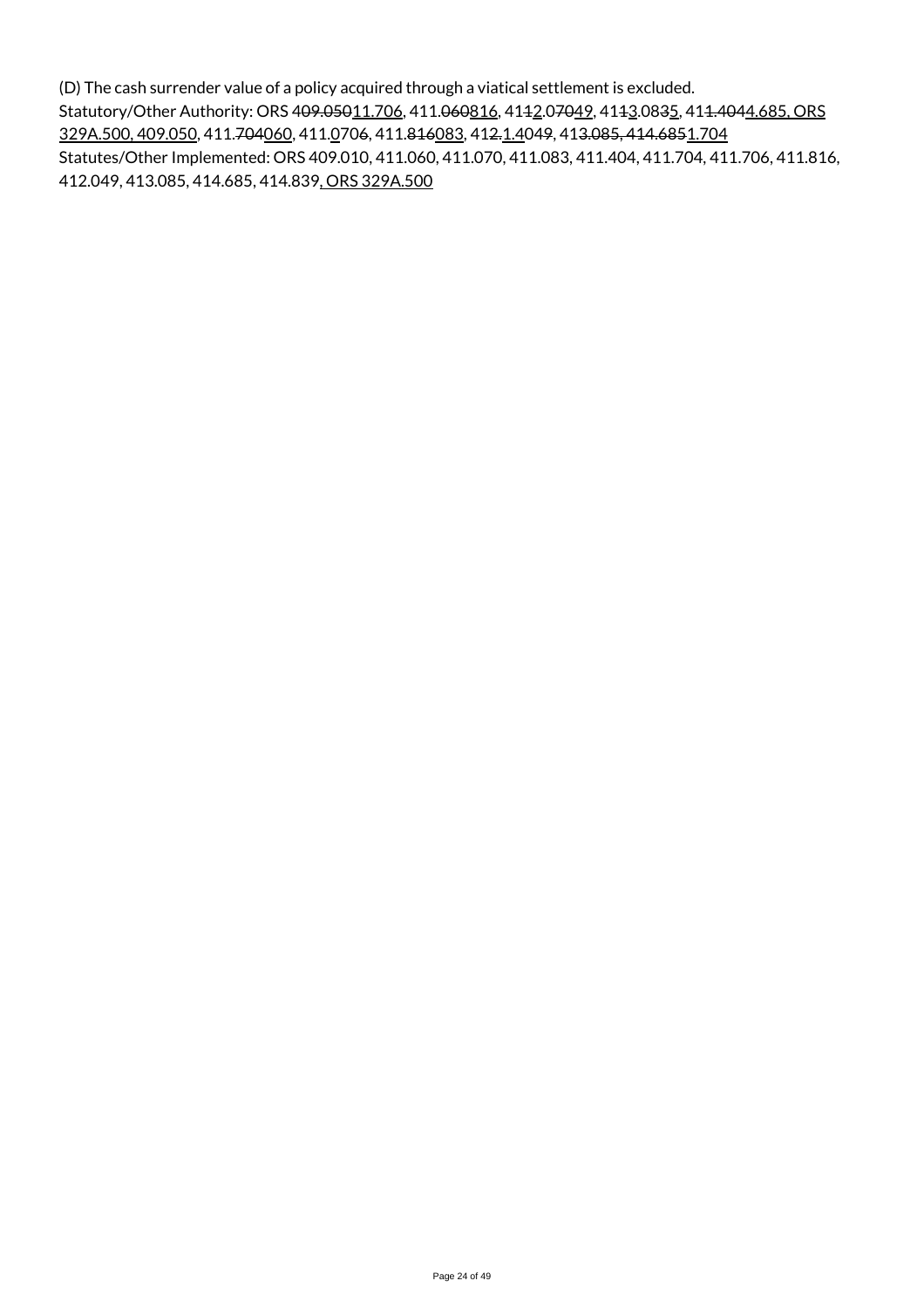#### NOTICE FILED DATE: 07/18/2018

RULE SUMMARY: OAR 461-145-0330 about the effect on program eligibility of loans and interest on loans is being amended to add a condition that warrants a disqualifying transfer, clarify that its treatment is not dependent on whether an asset is a disqualifying transfer, and add clarity about how the loan is treated as a resource where that information is currently absent. It is also being amended to clarify how loans and interest on loans are treated in QMB programs. These changes are consistent with federal policy.

 $CHANGESTORUIF$ 

461-145-0330 Loans and Interest on Loans ¶

(1) This rule covers proceeds of loans, loan repayments, and interest earned by a lender. If the proceeds of a loan are used to purchase an asset, the asset is evaluated under the other rules in this division of rules.¶

(2) For purposes of this rule:¶

(a) In the OSIP, OSIPM, and QMB programs:¶

(A) "Bona fide loan agreement" means an agreement that:¶

(i) Is enforceable under state law;¶

(ii) Is in effect at the time the cash proceeds are provided to the borrower; and  $\P$ 

(iii) Includes an obligation to repay and a feasible repayment plan.¶

(B) "Negotiable loan agreement" means a loan agreement in which the instrument ownership and the whole amount of money expressed on its face can be transferred from one person to another (i.e., sold) at prevailing market rates.¶

(b) In all programs:¶

(A) "Reverse-annuity mortgage" means a contract with a financial institution (see OAR 461-001-0000) under which the financial institution provides payments against the equity in the home that must be repaid when the homeowner dies, sells the home, or moves.¶

(B) The proceeds of a home equity loan or reverse-annuity mortgage (see paragraph (A) of this subsection) are considered loans.¶

(3) For payments that a member of the financial group (see OAR 461-110-0530) receives as a borrower to be treated as a loan:¶

(a) In the OSIP, OSIPM, QMB, and SNAP programs, there must be an oral or written loan agreement, and this agreement must state when repayment of the loan is due to the lender.¶

(b) In programs other than the OSIP, OSIPM, QMB, and SNAP programs, there must be a written loan agreement, and this agreement must be signed by the borrower and lender, dated before the borrower receives the proceeds of the loan, and state when repayment of the loan is due to the lender.¶

(4) Payments for a purported loan that do not meet the requirements of section (3) of this rule are counted as unearned income.¶

(5) When a member of a financial group receives cash proceeds as a borrower from a loan that meets the requirements of section (3) of this rule:¶

(a) In all programs, educational loans are treated according to OAR 461-145-0150.¶

(b) In the ERDC, REF, REFM, SNAP, and TANF programs, the loan is excluded. If retained after the month of receipt, the loan proceeds are treated in accordance with OAR 461-140-0070.¶

(c) In the OSIP, OSIPM, and QMB-DW programs:¶

(A) If the loan is a bona fide loan agreement (see paragraph (2)(a)(A) of this rule), the money provided by the lender is not income but is counted as the borrower's resource if retained in the month following the month of receipt (notwithstanding OAR 461-140-0070).¶

(B) If the loan is not a bona fide loan agreement, the money provided by the lender is counted as income in the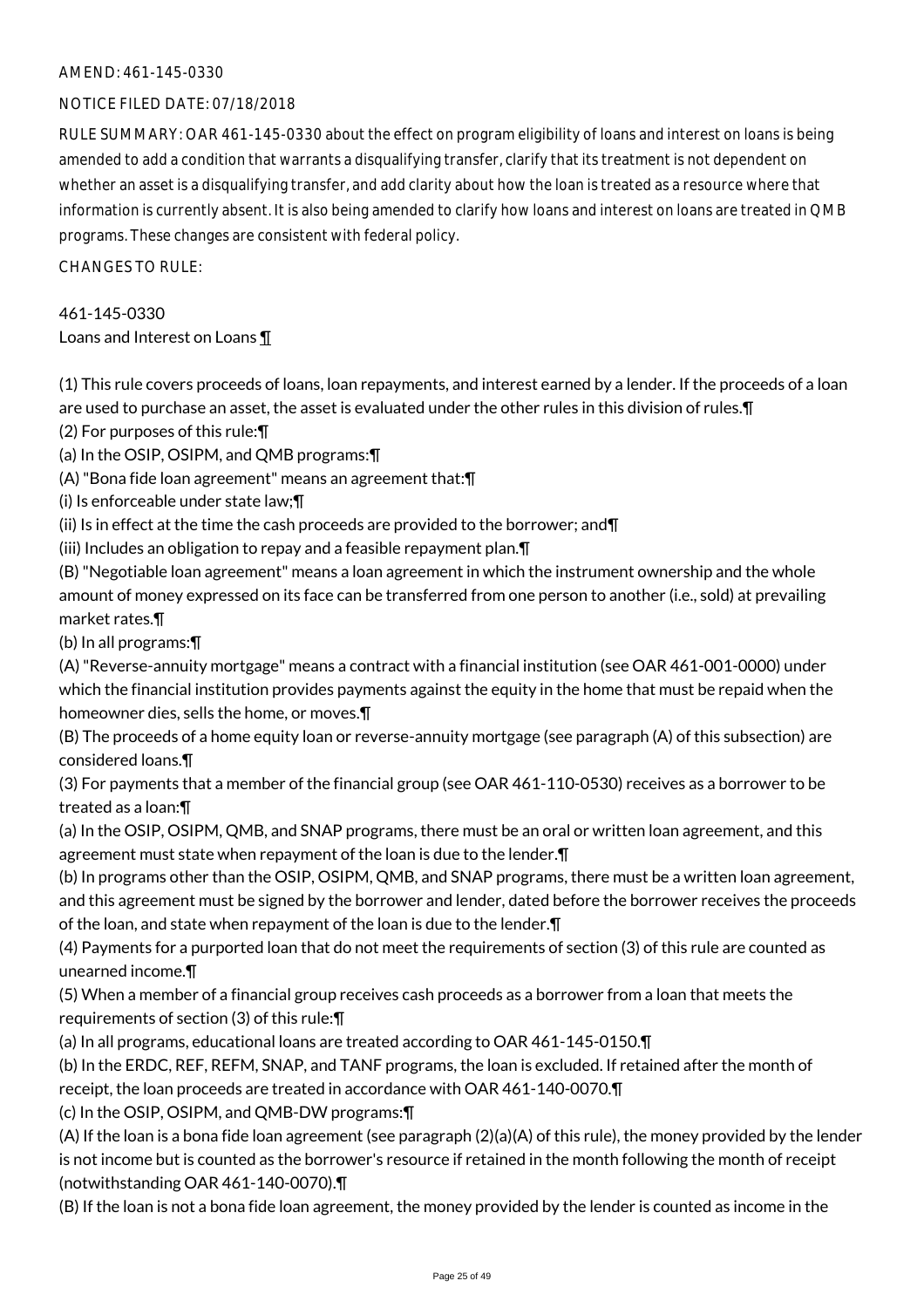month received and is counted as a resource if retained in the month following the month it was received.¶ (d) In the QMB-BAS, QMB-SMB, and QMB-SMF programs:¶

(A) If the loan is a bona fide loan agreement, the money provided by the lender is not considered income.¶ (B) If the loan is not a bona fide loan agreement, the money provided by the lender is counted as income in the month received.¶

(6) In the OSIPMC) All money provided by the lender is excluded as a resource.¶

(6) In the OSIPM (except OSIPM-EPD) program, if a clientn individual or a spouse (see OAR 461-001-0000) of a clientn individual uses funds to purchase a mortgage or to purchase or lend money for a promissory note or loan:¶ (a) In a transaction occurring on or after July 1, 2006:¶

(A) The balance of the payments owing to the elientindividual or spouse of the elientindividual is a transfer of assets for less than fair market value (see OAR 461-001-0000), unless all of the following requirements are met:¶ (i) The total value of the transaction is being repaid to the elientindividual or spouse of the elientindividual within three months of the life expectancy per the actuarial life expectancy of that individual as established by the Period Life Table of the Office of the Chief Actuary of the Social Security Administration. If the loan, promissory note, or mortgage are jointly owned by the elientindividual and their spouse, the requirements of this section are met if the transaction is repaid according to the life expectancy of either the elientindividual or their spouse. T (ii) Payments are made in equal amounts over the term of the transaction without any deferrals or balloon payments.¶

(iii) The contract is not cancelled upon the death of the individual receiving the payments under this transaction.¶ (B) If the loan results in a disqualification and the disqualification period has been served, iv) No one other than the estate of the lender is designated as remainder beneficiary. ¶

(B) If any of the requirements in paragraph (a)(A) of this section are not met. payments against the principal and interest are treated as unearned income. The outstanding principal balance of the loan is excluded as a resource.¶ (b) In a transaction occurring before July 1, 2006, or for a transaction occurring on or after July 1, 2006, that does not result in a disqualification inmeets all of the requirements of subsection (a) of this section, the loan is treated as follows:¶

(A) Interest income is treated as unearned income.¶

(B) If the loan is both a negotiable loan agreement (see paragraph (2)(a)(B) of this rule) and a bona fide loan agreement, the loan is counted as a resource valued at the outstanding principal balance. Payments against the principal are excluded as income.¶

(C) If the loan does not qualify under paragraph (B) of this subsection, payments against the principal are counted as unearned income. The outstanding principal balance of the loan is excluded as a resource.¶

(7) In the OSIP, OSIPM, and QMB-DW programs, if an individual uses funds to purchase a mortgage or to purchase or lend money for a promissory note or loan:¶

(a) Interest income is treated as unearned income.¶

(b) If the loan is both a negotiable loan agreement and a bona fide loan agreement, the loan is counted as a resource of the lender valued at the outstanding principal balance. Payments against the principal are excluded as income.¶

(c) If the loan does not qualify under subsection (b) of this section, the balance of the loan is excluded as a resource. The payments against the principal are counted as income to the lender.¶

(8) In the QMB-BAS, QMB-SMB, and QMB-SMF programs, if an individual uses funds to purchase a mortgage or to purchase or lend money for a promissory note or loan:¶

(a) Interest income is treacounted as unearned income.

(b) Payments against the principal of all loans are excluded as income.¶

(9) In all programs other than the OSIP, OSIPM, and QMB programs:¶

(a) The interest payment is counted as unearned income.¶

(b) The payment of principal is excluded.

Statutory/Other Authority: ORS 329A.500, 409.050, 411.060, 411.070, 411.404, 411.816, 412.014, 412.049, 413.085, 414.685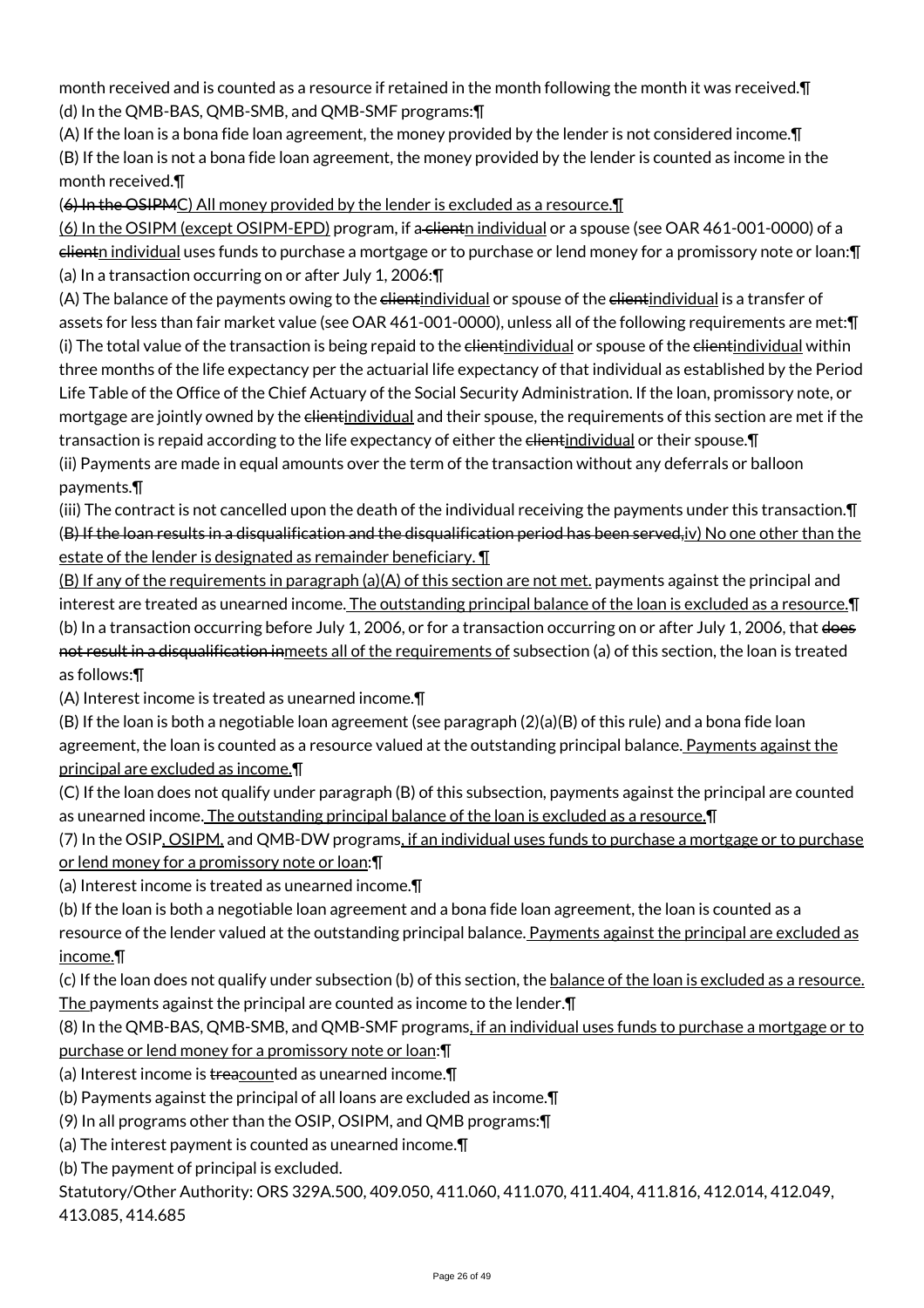Statutes/Other Implemented: ORS 329A.500, 409.010, 409.050, 411.060, 411.070, 411.404, 411.816, 412.014, 412.049, 413.085, 414.685, 414.839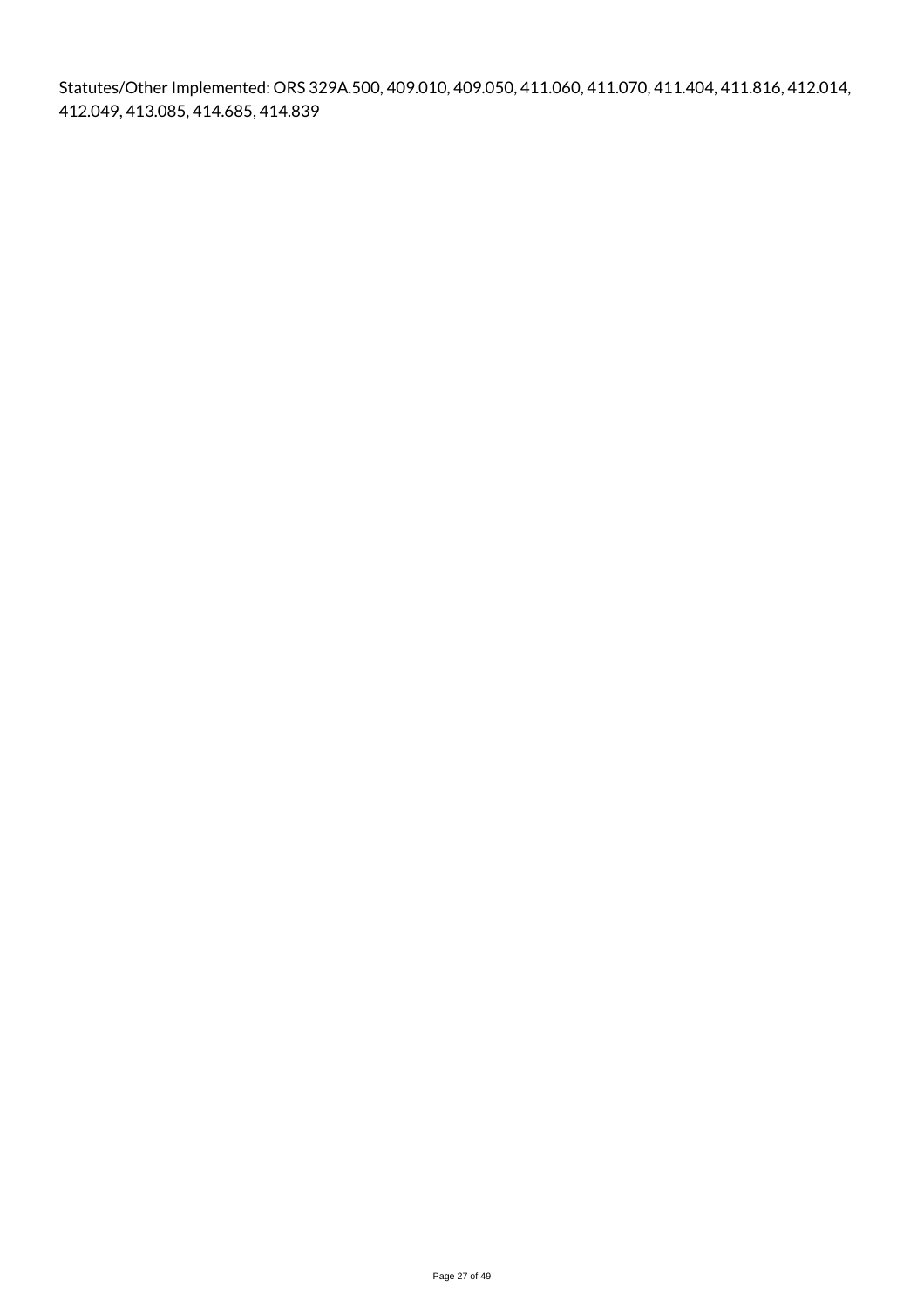#### NOTICE FILED DATE: 07/18/2018

RULE SUMMARY: OAR 461-145-0348 about the effect of mineral rights on eligibility for the OSIP, OSIPM, and QMB programs is being amended to address how income and resources from mineral rights are treated in the QMB-BAS, QMB-SMB, and QMB-SMF programs.

CHANGES TO RULE:

### 461-145-0348

Mineral Rights; OSIP, OSIPM, QMB ¶

(1) In the OSIP, OSIPM, and QMB programs:¶

(4) M, "mineral rights" represent ownership interest in natural resources such as coal, oil, or natural gas, which normally are extracted from the ground.¶

(2) Mineral rightsIn the OSIP, OSIPM, and QMB-DW programs, mineral rights(see section (1) of this rule) are treated as follows:¶

(a) If the individual owns the property to which the mineral rights pertain, the current market value of the property is assumed to include the value of the mineral rights and is treated in accordance with OAR 461-145- 0420.¶

(b) If the individual does not own the land to which the mineral rights pertain, the current market value of the mineral rights is counted as a resource.¶

(c) Income received from mineral rights, including compensation paid to the owner for the use or lease of property or natural resources, is considered royalty income and treated in accordance with OAR 461-145-0108.¶ (3) In the QMB-BAS, QMB-SMB, and QMB-SMF programs, mineral rights are treated as follows:¶

(a) Income received from mineral rights, including compensation paid to the owner for the use or lease of property or natural resources, is considered royalty income and treated in accordance with OAR 461-145-0108.¶ (b) Mineral rights are excluded as a resource.

Statutory/Other Authority: ORS 409.050, 410.070, 411.060, 411.070, 411.404, 411.706, 413.085, 414.685 Statutes/Other Implemented: ORS 413.085, 414.685, 414.839, ORS 409.010, 409.050, 410.020, 410.070, 410.080, 411.060, 411.070, 411.404, 411.706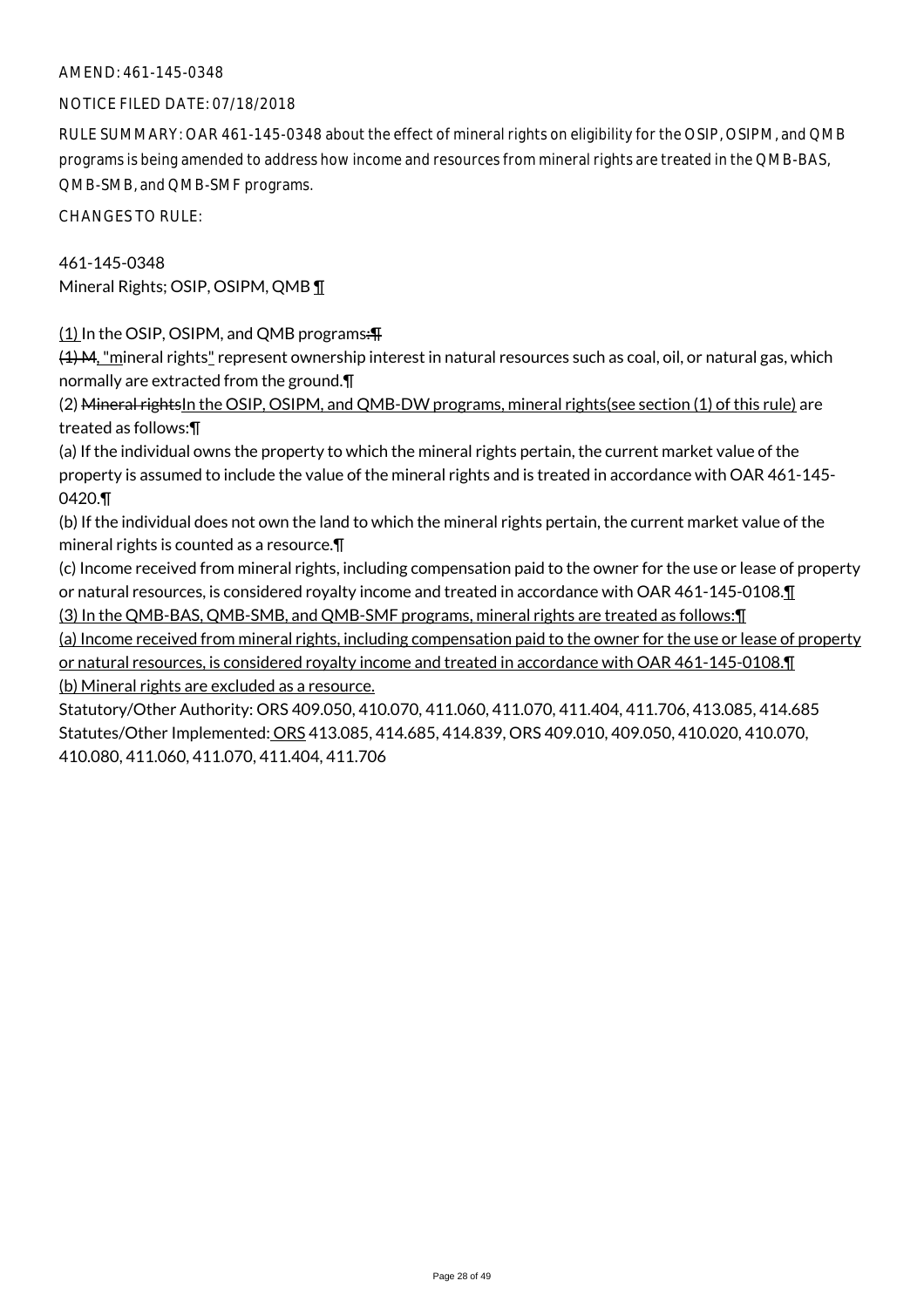### NOTICE FILED DATE: 07/18/2018

RULE SUMMARY: OAR 461-145-0410 about the effect of program benefits on the determination of eligibility is being amended to update program names.

CHANGES TO RULE:

461-145-0410 Program Benefits ¶

(1) EA and TA-DVS payments are treated as follows:¶

(a) In the ERDC and SNAP programs, a payment made directly to the client is counted as unearned income. Dual payee and provider-direct payments are excluded.¶

(b) In all programs except the ERDC and SNAP programs, these payments are excluded.¶

(2) Employment Payments (see OAR 461-001-0025 and 461-135-1270) are treated as follows:¶

(a) In the REF, REFM, SNAP, and TANF programs, these payments are counted as unearned income in the month received.¶

(b) In all programs not covered in subsection (a) of this section, these payments are excluded.¶

(3) Payments from ERDC and TANF child care are excluded unless the client is the provider.¶

(4) Payments from the OCCSMAGI medical programs(including MAGI-CHIP), OSIPM, QMB, and REFM programs are excluded.¶

(5) Payments from JPI (see OAR 461-135-1260) are issued as a food benefit and are excluded.¶

(6) SNAP payments are treated as follows:¶

(a) The value of an SNAP benefit is excluded in all programs except the EA program. In the EA program, the value is counted as a resource when determining the emergency food needs of the filing group (see OAR 461-110-0310 and 461-110-0370).¶

(b) OFSET service payments are excluded.¶

(7) Benefits from the GA, OSIP (except OSIP-IC), Post-TANF, REF, SFPSS, TANF, and tribal-TANF programs are treated as follows:¶

(a) In the EA program, these payments are counted as unearned income, except that these payments are excluded for a benefit group (see OAR 461-110-0750) whose emergent need is the result of domestic violence (see OAR 461-001-0000).¶

(b) In the ERDC program:¶

(A) Post-TANF payments are excluded.¶

(B) All other payments are counted as unearned income.¶

(c) In the QMB-BAS, QMB-SMB, and QMB-SMF programs, these payments are excluded.¶

(d) In the SNAP program:¶

(A) These payments are treated as unearned income.¶

(B) An amount received as a late processing payment is treated as lump-sum income (see OAR 461-001-0000 and 461-140-0120).¶

(C) Payments made to correct an underpayment are treated as lump-sum income.¶

(D) Ongoing special needs payments for laundry allowances, special diet or meal allowance, restaurant meals,

accommodation allowances, and telephone allowances are treated as unearned income. All other special needs payments are excluded as reimbursements.¶

(e) In all programs except the EA, ERDC, QMB-BAS, QMB-SMB, QMB-SMF, and SNAP programs:¶

(A) These payments are excluded in the month received, and any portion remaining following the month of receipt is counted as a resource.¶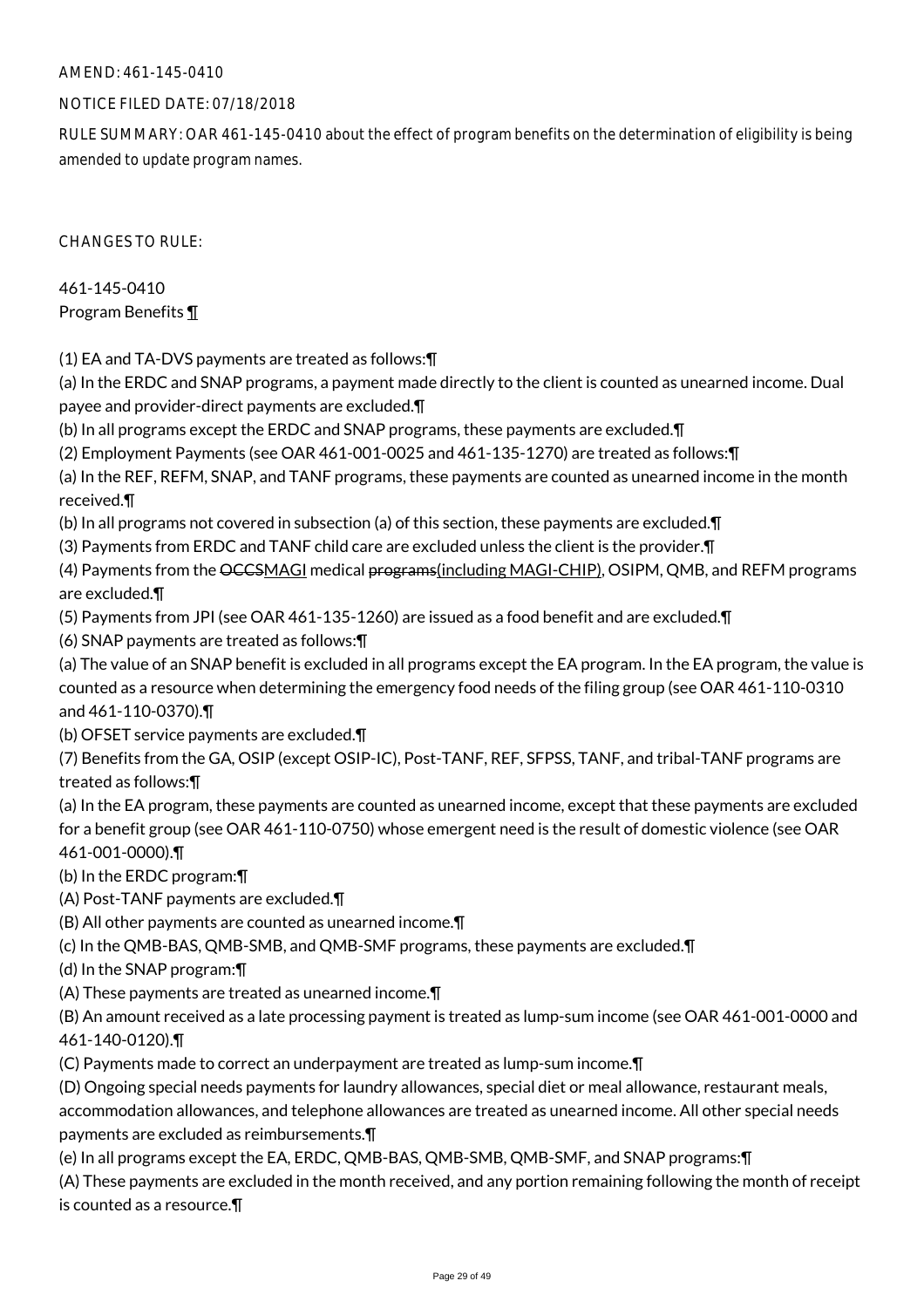(B) Payments made to correct an underpayment are excluded.¶

(f) In all programs:¶

(A) JOBS, REF, and TANF JOBS Plus support service payments are excluded.¶

(B) For the treatment of JOBS Plus income, see OAR 461-145-0130.¶

(C) REF and TANF client incentive payments are treated as follows:¶

(i) Except in the TANF program, the cooperation incentive payment (see OAR 461-135-0210) is counted as unearned income.¶

(ii) Progress and outcome incentive payments other than in-kind payments are counted as lump-sum income (see

OAR 461-140-0120). All other incentives are excluded.¶

(8) Payments from OSIP-IC are treated as follows:¶

(a) In the SNAP program, these payments are counted as unearned income and assets held in a contingency fund (see OAR 411-030-0020) are counted as a resource.¶

(b) In all other programs, these payments and funds held in a contingency fund are excluded.¶

(9) Pre-TANF program payments are treated as follows:¶

(a) In the SNAP program, a payment for basic living expenses, made directly to the client, is counted as unearned income. All other payments are excluded.¶

(b) In all programs except the SNAP program, these payments are excluded.

Statutory/Other Authority: ORS 329A.500, 409.050, 411.06083, 411.404, 411.816, 412.014, 412.049, 413.085, 414.685

Statutes/Other Implemented: ORS 329A.500, 409.010, 411.06083, 411.404, 411.700, 411.816, 412.014, 412.049, 7 CFR 273.9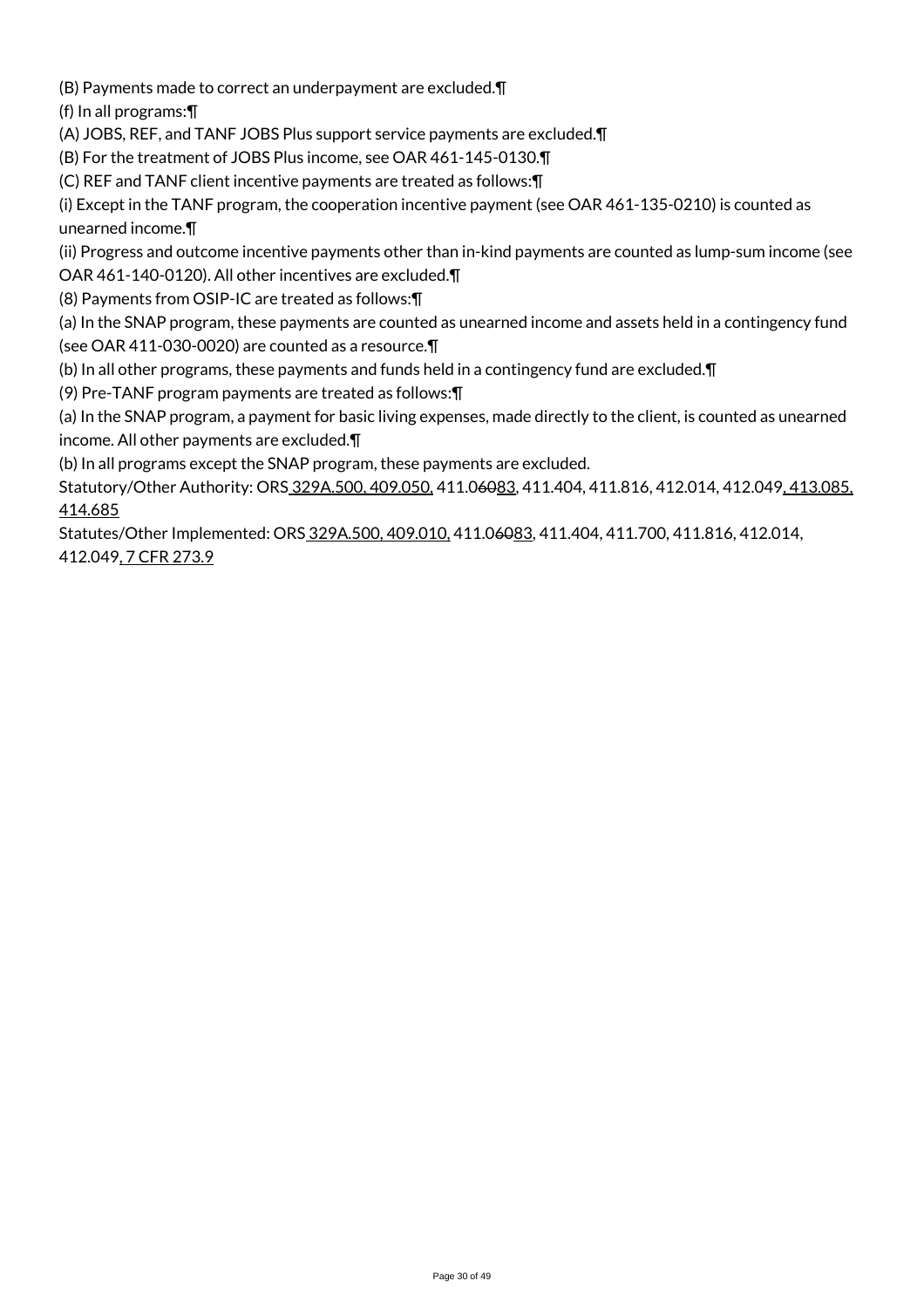#### NOTICE FILED DATE: 07/18/2018

RULE SUMMARY: OAR 461-145-0435 about the effect on program eligibility of refunds and rebates is being amended to exclude these items as a resource in the QMB-BAS, QMB-SMB, and QMB-SMF programs. This rule is also being amended to align programs in the treatment refunds on merchandise, utility, and rental deposits. These changes fit with Integrated Eligibility.

CHANGES TO RULE:

461-145-0435 Refunds ¶

(1) In the OSIP, OSIPM, and QMB programs:¶

(a) Rebates, refunds, and other returns of money an individual did not already pay are counted as unearned income in the month received.¶

(b) Rebates, refunds, and other returns of money an individual already paid are excluded as income.¶

(c) Rebates that constitute a return on an individual's investment are treated in accordance with OAR 461-145- 0108.¶

(d) Income and property tax refunds are treated in accordance with OAR 461-145-0530.¶

(2) In all programs except the OSIP, OSIPM, and QMB programs, the Department excludes the following refunds in the month they are received:¶

(a) Refunds on merchandise that was purchased or received as a gift.¶

(b) Refunds of utility and rental deposits.¶

(3) In all programs except the QMB-BAS, QMB-SMB, and QMB-SMF programs, the Department counts any refund amount remaining after the month of receipt as a resource.

Statutory/Other Authority: ORS 329A.500, 409.050, 411.060, 411.070, 411.083, 411.404, 411.706, 411.816, 412.014, 412.049, 413.085, 414.685

Statutes/Other Implemented: ORS 329A.500, 409.010, 411.060, 411.070, 411.404, 411.706, 411.816, 412.014, 412.049, 413.085, 414.685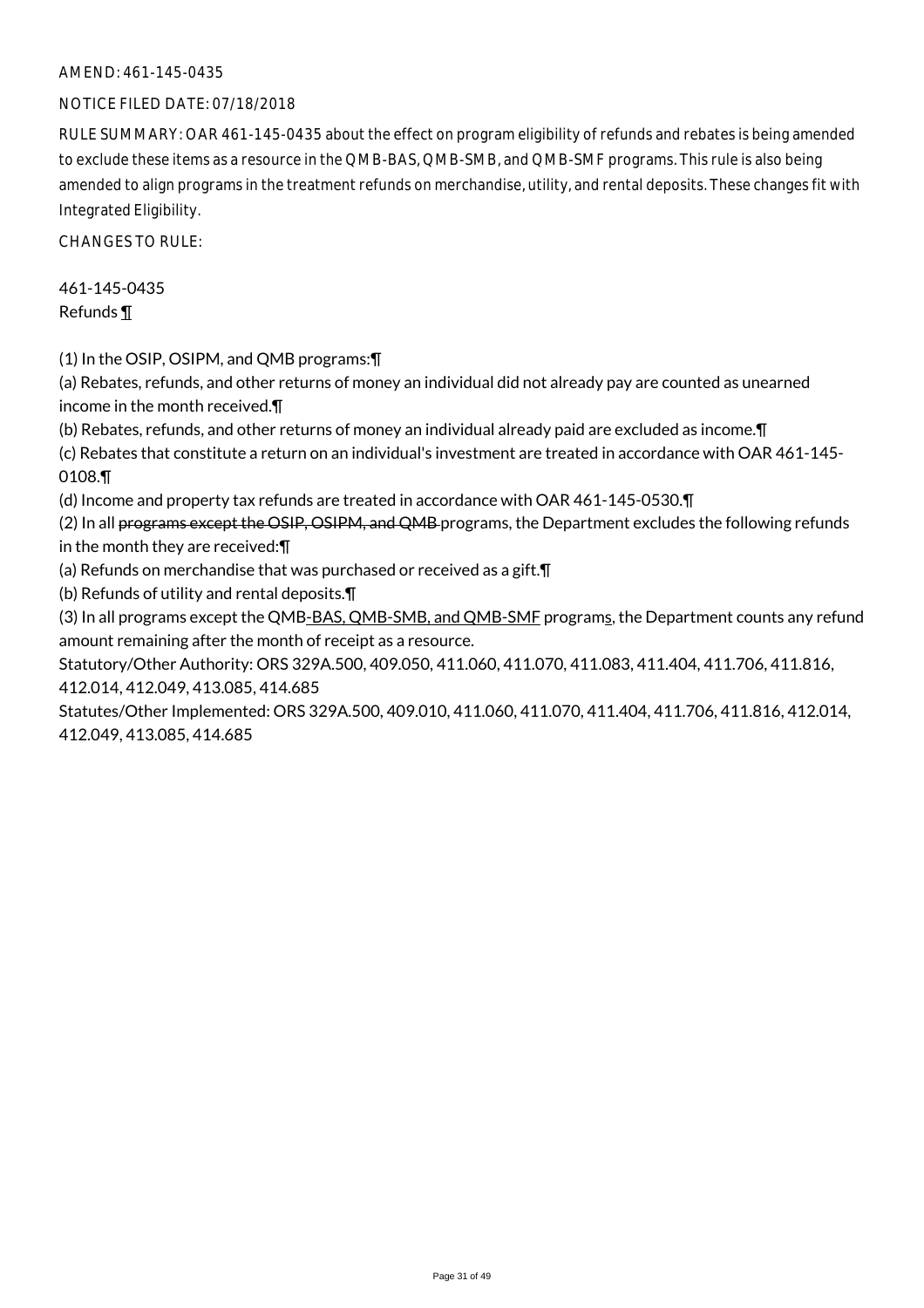#### NOTICE FILED DATE: 07/18/2018

RULE SUMMARY: OAR 461-145-0470 about the effect of shelter in-kind income on program eligibility is being amended to state that there must be no option for the value of the shelter-in-kind to be taken in money for the income to be excluded. This aligns with how Integrated Eligibility will operate and clarifies what is already implied in the "acceptance of the shelter as a condition of employment" provision, since if there was an option to accept the value in money, then the accepting-the-shelter-as-a condition of employment condition would not be met (they are mutually exclusive).

CHANGES TO RULE:

461-145-0470 Shelter-in-Kind Income ¶

(1) Except as provided in section (2) of this rule:¶

(a) In the ERDC program, shelter-in-kind (see OAR 461-001-0000) payments are excluded, except earned shelterin-kind is not excluded in the ERDC program.¶

(b) In the GA program, for the purposes of determining the housing assistance payment (see OAR 461-160-0500), shelter-in-kind in the form of rent or other housing costs paid by a third party is counted as income.¶

(c) In the REF, REFM, and TANF programs, except for child support (see OAR 461-145-0080 and 461-145-0280), shelter-in-kind payments are excluded.¶

(d) In the SNAP program, shelter-in-kind housing and utility payments are excluded (see OAR 461-145-0130 about exclusion of earned in-kind income), except an expenditure by a business entity for shelter costs (see OAR 461-001-0000) of a principal (see OAR 461-145-0088) is counted as income.¶

(e) In the OSIP, OSIPM, and QMB programs:¶

(A) Unearned shelter-in-kind, including payments made to a third party for shelter expenses of the financial group (see OAR 461-110-0530), is excluded.¶

(B) Earned shelter-in-kind income is treated as follows:¶

(i) If shelter is provided on the employer's business premises, living at that location is a reasonable expectation of the job duties, and acceptance of the shelter is a condition of employment with no option to accept the value of the shelter in money, the shelter-in-kind income is excluded. \[

(ii) Except as provided in subparagraph (i) of this paragraph, the fair market value (see OAR 461-001-0000) of the shelter or the amount of any payment made to a third party for shelter expenses of the financial group is counted as earned income.¶

(2) In all programs except the OSIP, OSIPM, and QMB programs, a payment for which there is a legal obligation to pay to a member of the financial group (see OAR 461-110-0530) that is made to a third party for shelter expenses of a member of the financial group is counted as unearned income.

Statutory/Other Authority: ORS 329A.500, 409.050, 411.060, 411.083, 411.404, 411.816, 412.014, 412.049, 413.085, 414.685

Statutes/Other Implemented: ORS 329A.500, 409.010, 411.060, 411.083, 411.404, 411.816, 412.014, 412.049, 413.085, 414.042, 414.685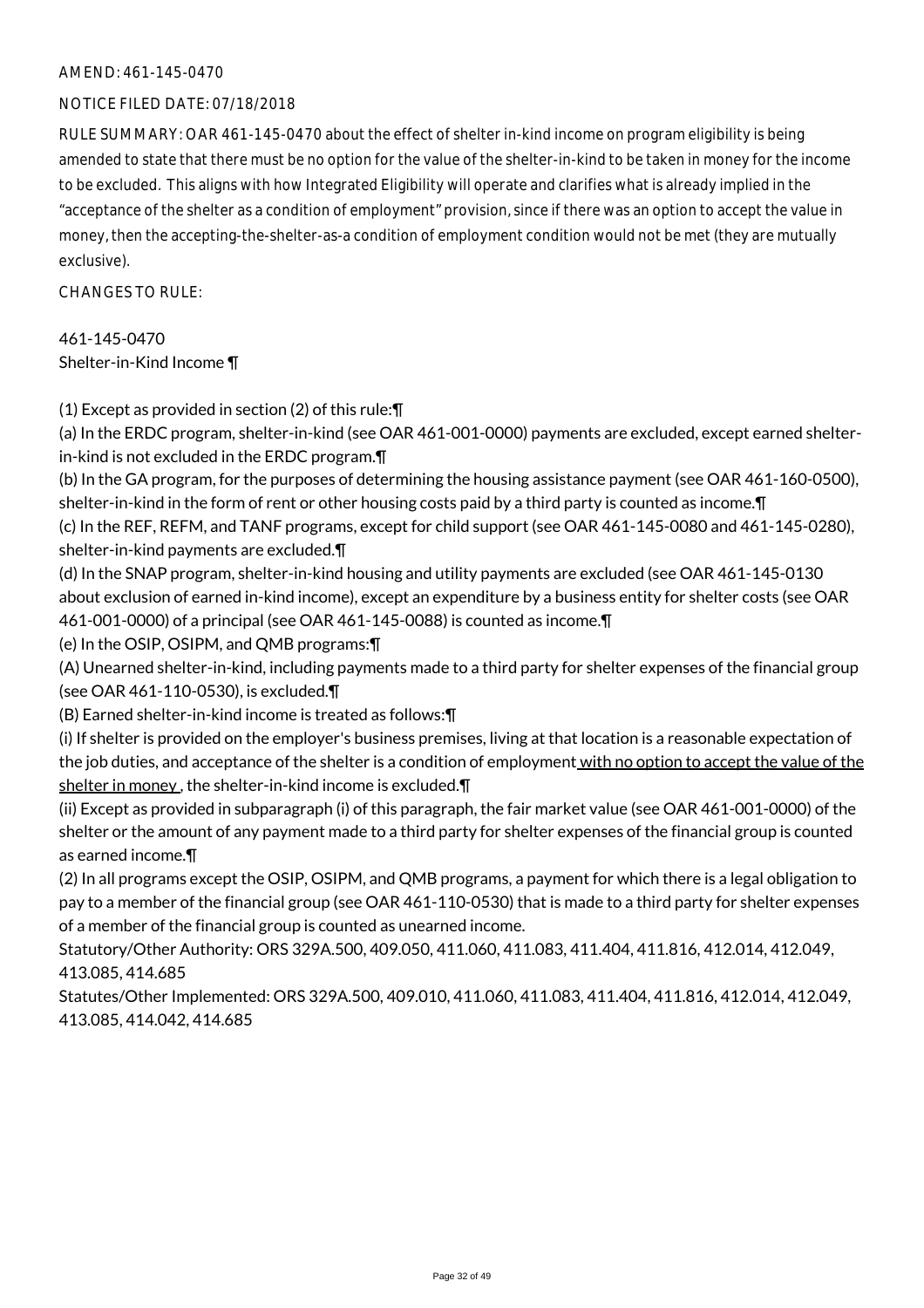#### NOTICE FILED DATE: 07/18/2018

RULE SUMMARY: OAR 461-145-0490 about the effect on program eligibility of Social Security benefits is being amended to exclude retroactive Social Security payments from being treated as a resource for the QMB-BAS, QMB-SMB, and QMB-SMF programs. This rule is also being amended to exclude retroactive payments for nine-months after receipt for EPD, aligning OSIPM-EPD with other OSIPM programs for purposes of Integrated Eligibility.

CHANGES TO RULE:

## 461-145-0490 Social Security Benefits ¶

Except for SSI (see OAR 461-145-0510) and death benefits remaining after burial costs (see OAR 461-145-0500), Social Security benefits are treated as follows:¶

(1) Monthly payments are counted as unearned income.¶

(2) Except as provided in sections (3) and (4) of this rule, all payments other than monthly payments are counted as periodic or lump-sum income (see OAR 461-140-0110 and 461-140-0120).¶

(3) In the SNAP program, the representative payee fee paid by an individual who is required by the Social Security Administration to receive payments through a representative payee is excluded. The amount of the exclusion is limited to the amount authorized by the Social Security Administration.¶

(4) In the OSIP (except OSIP-EPD), OSIPM (except OSIPM-EPD), OSIPM, and all QMB programs:¶

(a) For the purposes of this section, a payment is retroactive if it is issued in any month after the calendar month for which it is intended.¶

(b) Retroactive payments are counted as unearned income in the month of receipt except as provided in subsection (c) of this section.¶

(c) When retroactive payments are made through the representative payee of an individual who is required to have a representative payee because of drug addiction or alcoholism, the retroactive payments may be required to be made in installments. If the payments are made in installments, the total of the benefits to be paid in installments is considered unearned income in the month in which the first installment is made.¶

(d) Except forin the QMB-BAS, QMB-SMB, and QMB-SMF programs, any remaining amount from a retroactive payment after the month of receipt is excluded as a resource for nine calendar months following the month in which the payment is received. After the nine-month period, any remaining amount is a countable (see OAR 461- 001-0000) resource.

Statutory/Other Authority: ORS 409.050, 410.070, 411.060, 411.070, 411.083, 411.404, 411.816, 412.014, 412.049, 413.085, 414.685, ORS 329A.500

Statutes/Other Implemented: ORS 409.010, 409.050, 410.070, 411.060, 411.070, 411.083, 411.404, 411.816, 412.014, 412.049, 413.085, 414.685, 414.839, ORS 329A.500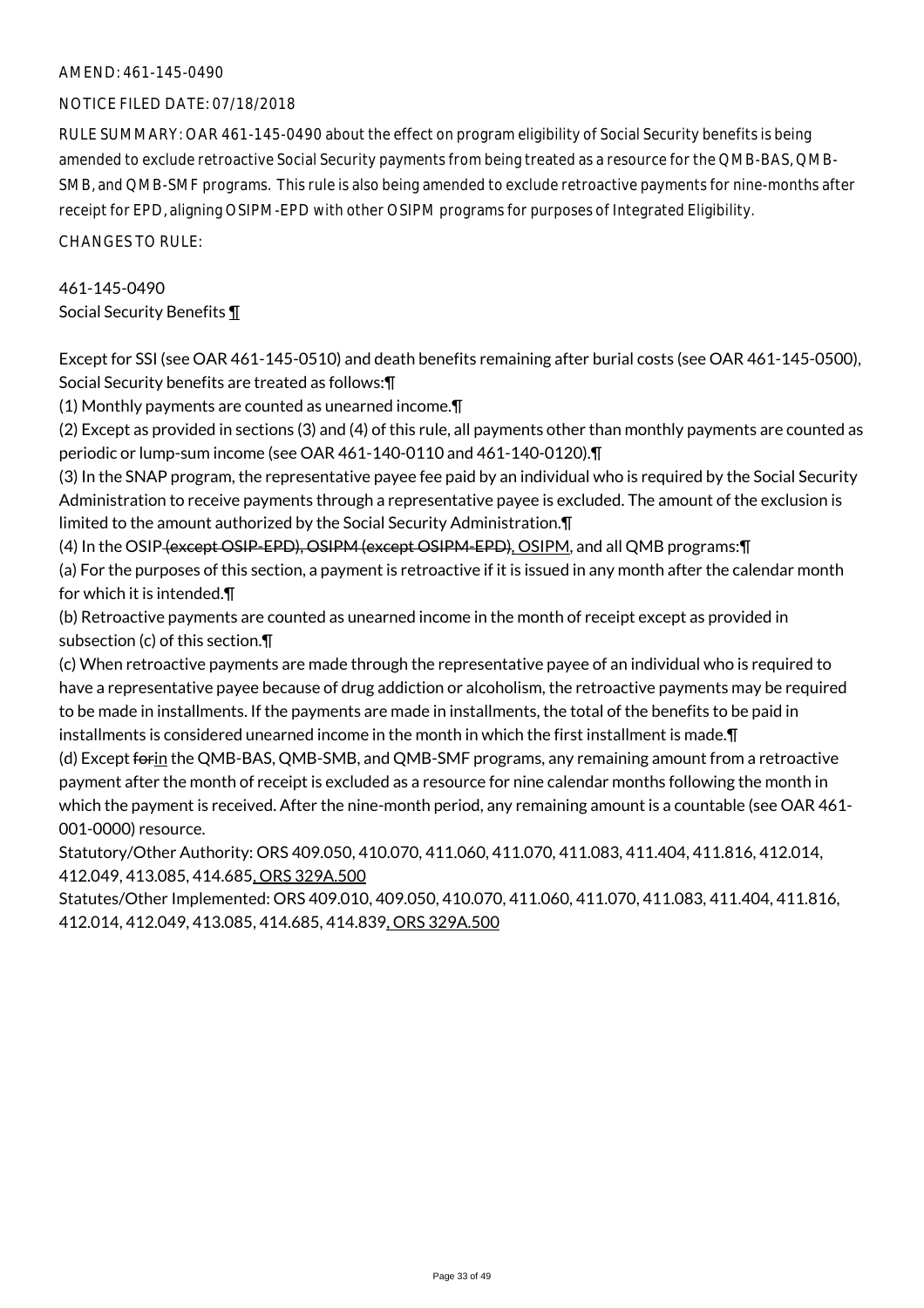#### NOTICE FILED DATE: 07/18/2018

RULE SUMMARY: OAR 461-145-0510 about the effect on program eligibility of SSI payments is being amended to revise how retroactive payments are treated in the QMB programs. This rule is also being amended to add a ninemonth exclusion limit for EPD, aligning OSIPM-EPD with other OSIPM programs for purposes of Integrated Eligibility. This rule is being further amended to clarify that SSI payments received by financial group members are counted as unearned income in the month received.

 $CHANGFS TO RIIF$ 

461-145-0510 SSI ¶

(1) In the ERDC and SNAP programs, if an individual is required by law to receive an SSI benefit through a representative payee, the representative's fee is excluded.¶

(2) In the ERDC program:¶

(a) A monthly SSI payment is counted as unearned income.¶

(b) Lump-sum SSI payments are counted according to OAR 461-140-0120.¶

(3) In the OSIP (except OSIP-EPD), OSIPM (except OSIPM-EPD), OSIPM, and QMB-DW programs:¶

(a) Except in the QMB-BAS, QMB-SMB, and QMB-SMF programs, aA retroactive SSI payment is excluded as a resource for nine months after the month of receipt. After the nine-month period, any remaining amount is a countable (see OAR 461-001-0000) resource. For the purposes of this section, a payment is retroactive if it is issued in any month after the calendar month for which it is intended.¶

(b) All SSI payments received by members of the financial group (see OAR 461-110-0530) are counted as unearned income.¶

(4 in the month received.¶

(4) In the QMB-BAS, QMB-SMB, and QMB-SMF programs, all SSI payments received by members of the financial group are counted as unearned income in the month received.¶

(5) In the REF, REFM, and TANF programs:¶

(a) SSI monthly and lump-sum payments are excluded if the recipient will be removed from the financial group (see OAR 461-110-0530) the month following receipt of the payment.¶

(b) An SSI lump-sum payment is excluded in the month received and the next month.¶

(56) In the SNAP program:¶

(a) A monthly SSI payment is counted as unearned income.¶

(b) A lump-sum SSI payment is excluded.

Statutory/Other Authority: ORS 329A.500, 409.050, 411.060, 411.070, 411.083, 411.404, 411.816, 412.049, 413.085, 414.685

Statutes/Other Implemented: ORS 329A.500, 409.010, 411.060, 411.070, 411.083, 411.404, 411.816, 412.049, 413.085, 414.685, 414.839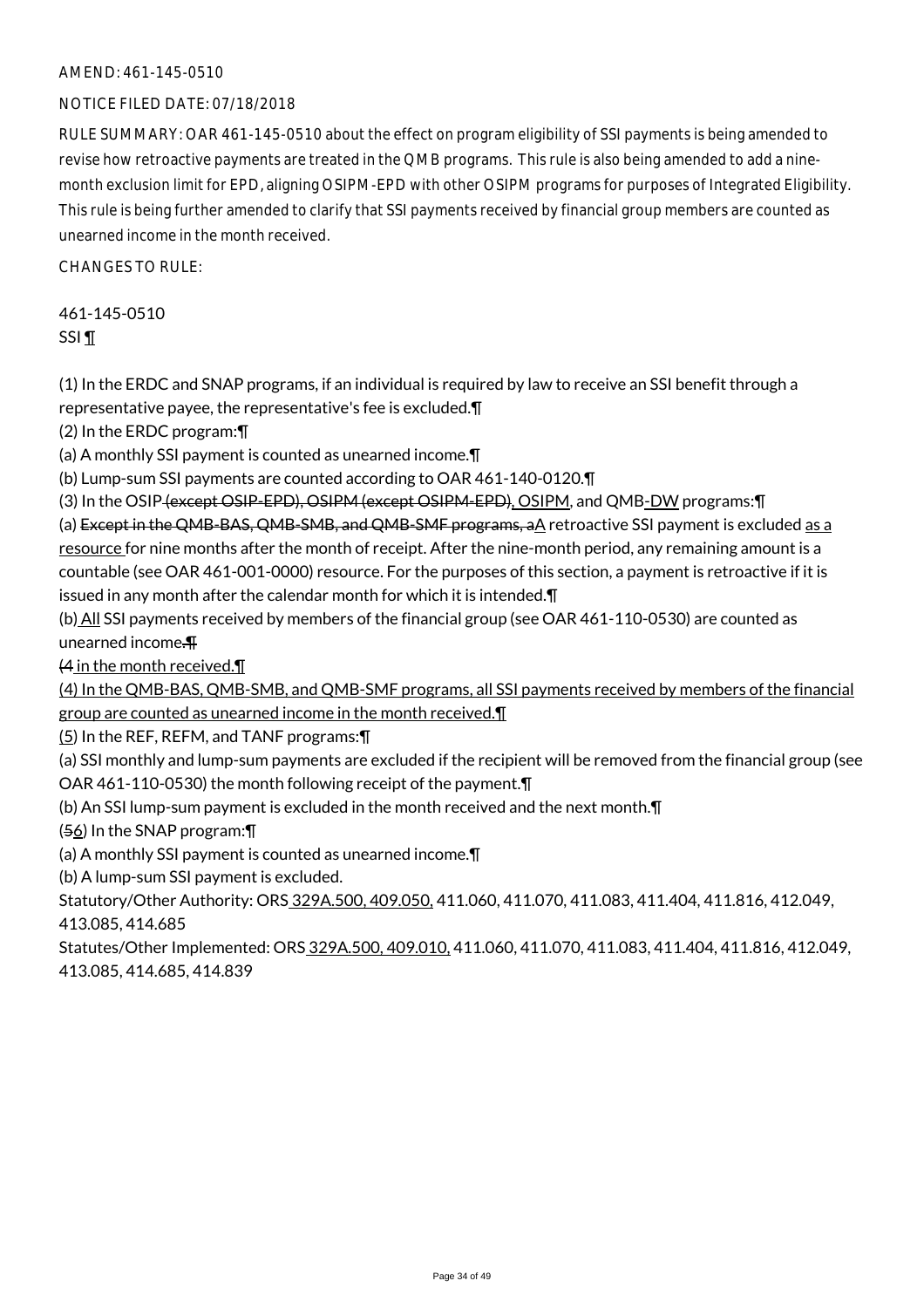#### NOTICE FILED DATE: 07/18/2018

RULE SUMMARY: OAR 461-145-0530 about the effect on program eligibility of tax refunds is being amended to exclude federal tax refunds from being counted as income or as a resource in the QMB-BAS, QMB-SMB, and QMB-SMF programs and change how state tax refunds are treated in the QMB programs, consistent with federal policy.

 $CHANGFS TO RIIF$ 

461-145-0530 Tax Refund ¶

(1) Federal income tax refund In all programs except the QMB-BAS, QMB-SMB, and QMB-SMF programs: [] (a) If received on or after January 1, 2010, federal income tax refunds are excluded from income and resources in the month of receipt and then for 12 full months starting with the month following the month of receipt of the refund or payment. All funds remaining after the 12-month period are counted as a resource.¶ (b) If received before January 1, 2010, federal income tax refunds are counted as a resource. T (2) In the QMB-BAS, QMB-SMB, and QMB-SMF programs, federal income tax refunds are excluded as income and as a resource.¶

 $(3)$  State tax refunds and property tax refunds, including Elderly Rental Assistance (ERA): $-$ 

(a) In all programs except the OSIP, OSIPM, and QMB programs, are considered lump-sum income (see OAR 461- 001-0000) in the month received, and counted as a resource in the month after the month of receipt. I

(b) In the OSIP, OSIPM, and QMB-DW programs, are excluded as income in the month received. All funds remaining after the month of receipt are counted as a resource.¶

(3c) In the QMB-BAS, QMB-SMB, and QMB-SMF programs, are excluded as income and as a resource.¶ (4) The treatment of federal and state Earned Income Tax Credit payments is covered by OAR 461-145-0140. Statutory/Other Authority: ORS 329A.500, 409.050, 411.060, 411.070, 411.404, 411.816, 412.04914, 412.049, 413.085, 414.685

Statutes/Other Implemented: ORS 329A.500, 409.010, 411.060, 411.070, 411.404, 411.816, 412.014, 412.049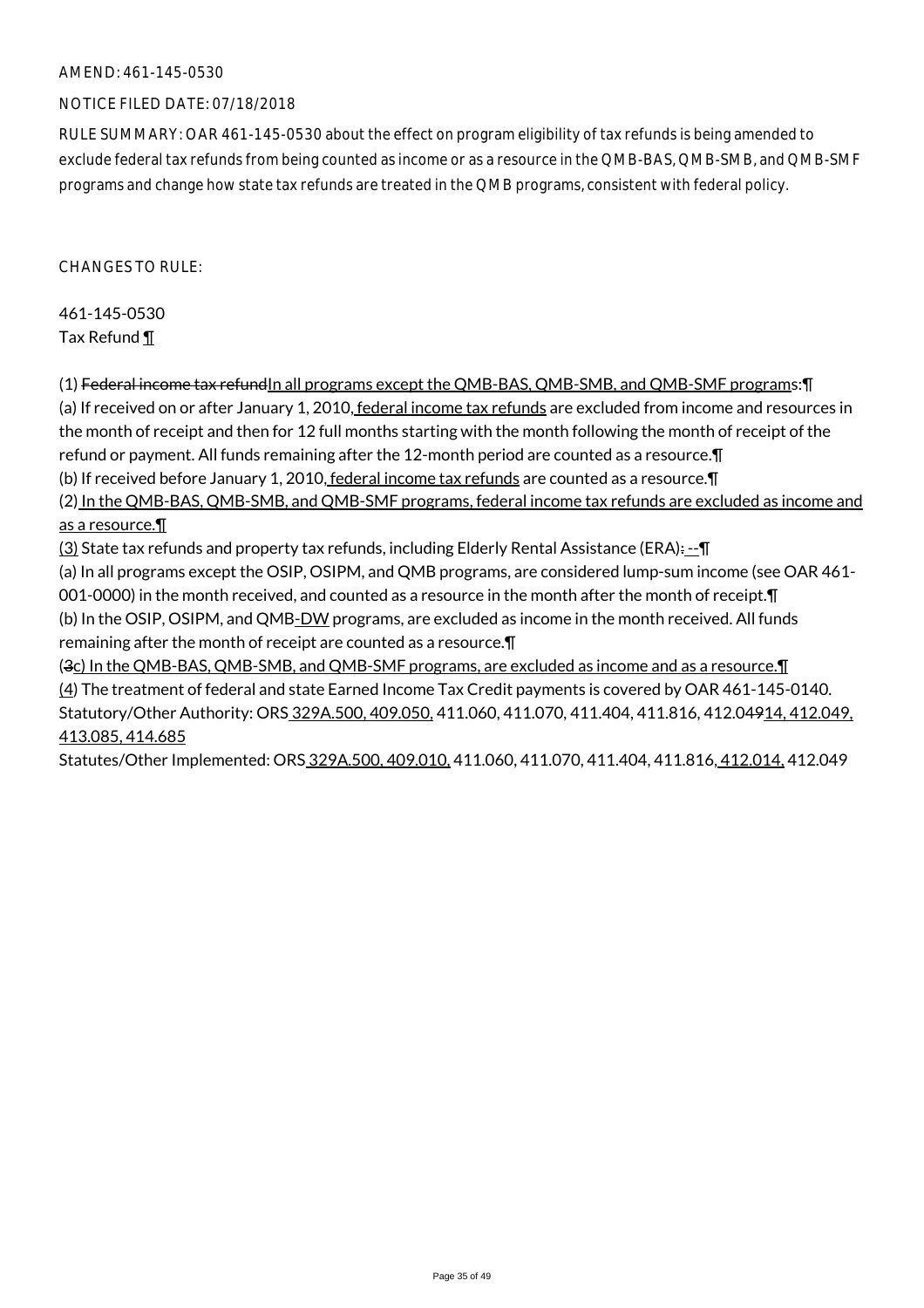#### NOTICE FILED DATE: 07/18/2018

RULE SUMMARY: OAR 461-145-0580 about the effect of veterans benefits on program eligibility is being amended to remove language suggesting the entire VA benefit can be excluded if it includes Aid and Attendance. This change makes the rule consistent with Department and federal practices.

CHANGES TO RULE:

## 461-145-0580

Veterans' Benefits ¶

(1) Veterans' benefits, other than the educational and training and rehabilitation program benefits, are treated as follows:¶

(a) Except as specified in sections (2), (5), and (6) of this rule, monthly payments are counted as unearned income.¶

(b) Other payments are counted as periodic or lump sum income (see OAR 461-140-0110 and 461-140-0120).¶ (2) Veterans' benefits that include aAid-and-attendance and housebound payments are treated as follows:¶

(a) For OSIP and OSIPM clients receiving long-term care or home and community-based care (see OAR 461-001- 0030):¶

(A) When determining eligibility, the entire veterans' a $\Delta$ id-and-attendance and housebound benefit payment iss are excluded.¶

(B) When calculating monthly service benefits or patient liability, the entire veterans' aid-and-attendance and housebound benefit payment is counted as unearned income.¶

(C) Payments for services not covered by the Department's programs are excluded.¶

(D) If the client receives a payment covering a previous period of eligibility, the client is required to turn over to the Department the full amount of the payment up to the cost of institutional and home and community-based care provided to the client during the months covered by the payment. A client's failure to reimburse the Department in this instance constitutes an overpayment of public assistance in accordance with OAR 461-195- 0501 and 461-195-0521 and ORS 411.640 and 411.690. Any excess veterans' benefit payment made to the client is counted as lump sum or periodic income.¶

(b) For all other clients not covered under subsection (a) of this section:¶

(A) In the SNAP program, aid-and-attendance payments used to pay for an attendant are treated as a reimbursement and excluded (see OAR 461-145-0440). The remaining benefits, if any, are counted as unearned income.¶

(B) In the OSIPM and QMB programs, the aid-and-attendance and housebound payments are excluded. Any remaining veterans' benefits are counted as unearned income unless excluded under another rule or another section of this rule.¶

(C) Reimbursements paid to the client for costs and services already paid for by the Department are third-party resources and may be recovered from the client as an overpayment of public assistance pursuant to OAR 461- 195-0501, 461-195-0521, and 461-195-0551. Any unrecovered third-party resource or payment above the actual cost is counted as lump-sum or periodic income (see OAR 461-140-0110 and 461-140-0120).¶

(3) Educational benefits from the United States Veterans Administration are treated in accordance with OAR 461- 145-0150.¶

(4) A subsistence allowance from a training and rehabilitation program of the United States Veterans Administration is treated:¶

- (a) In the SNAP program, as earned income (see OAR 461-145-0130).¶
- (b) In all other programs, as unearned income.¶
- (5) The following payments are excluded:¶
- (a) Payments under 38 USC 1805 to biological children of Vietnam veterans who are born with spina bifida.¶
- (b) Payments under 38 USC 1815 to children with birth defects born to female Vietnam veterans.¶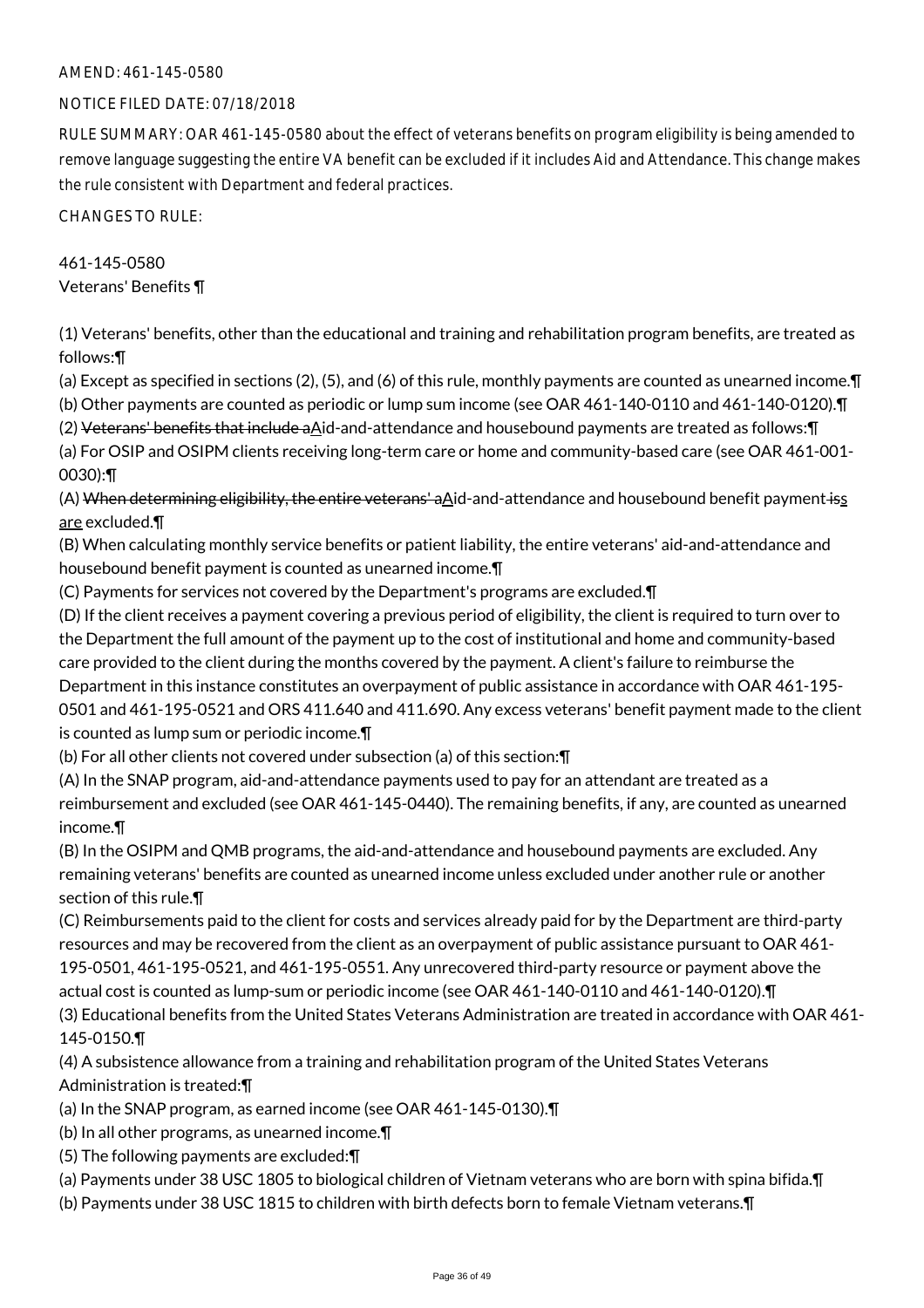(6) In the OSIPM and QMB programs:¶

(a) Payments made as part of a Veterans Administration vocational rehabilitation are excluded.¶

(b) Medal of Honor pension payments are excluded.

Statutory/Other Authority: ORS 414.685, ORS 411.060, 411.404, 411.816, 412.014, 412.049, 329A.500, 413.085

Statutes/Other Implemented: ORS 411.060, 411.404, 411.620, 411.640, 411.690, 411.700, 411.816, 412.014, 412.049, 329A.500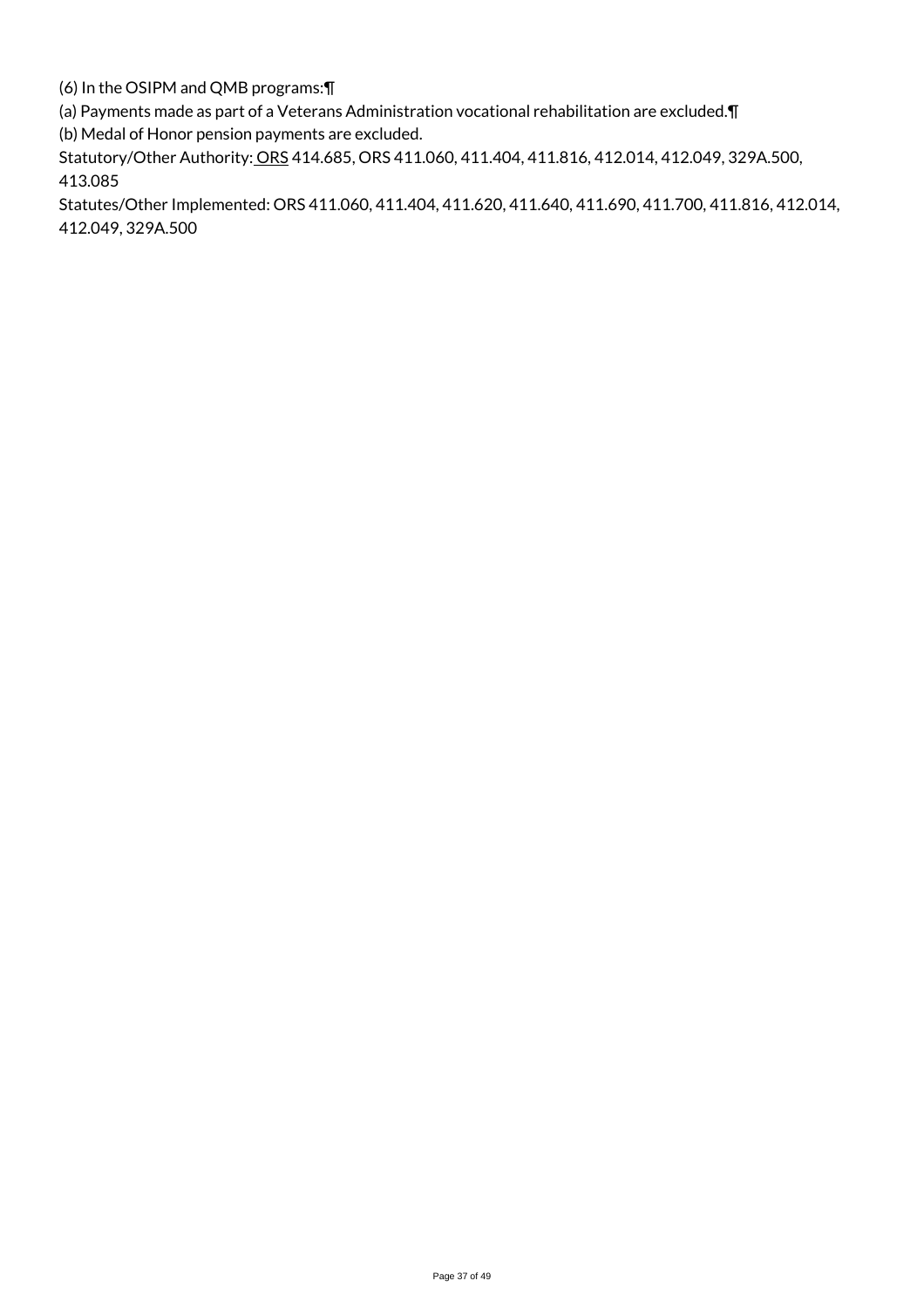#### NOTICE FILED DATE: 07/18/2018

RULE SUMMARY: OAR 461-155-0250 about the income and payment standards for the OSIPM program is being amended to identify the newly adopted 150 percent of federal poverty guidelines income standard for individuals residing in a 24-hour mental health residential care setting as an exception to the \$750 income standard. This corrects an omission when this rule was amended as of July 1, 2018 and provides a higher income limit for these individuals. This rule is also being amended to clarify that income must be equal to or below the applicable income standard for OSIPM-EPD and individuals residing in a 24-hour mental health residential care setting.

CHANGES TO RULE:

461-155-0250 Income and Payment Standard; OSIPM ¶

## In the OSIPM program:¶

(1) An individual who is assumed eligible per OAR 461-135-0010 is presumed to meet the income limits for the OSIPM program.¶

(2) An individual meeting the requirements of OAR 461-135-0745 or OAR 461-135-0750, who is not assumed eligible and does not meet the income standards set out in sections (3) or (5) of this rule, must have countable (see OAR 461-001-0000) income that is equal to or less than 300 percent of the full SSI standard for a single individual or have established a qualifying trust as specified in OAR 461-145-0540(10)(c).¶

(3) An individual, other than one identified in sections  $(1)$ ,  $(2)$ ,  $(5)$ , or  $(56)$  of this rule, must have adjusted income (see OAR 461-001-0000) below the standard in this section. [see attached table]¶

(4) In the OSIPM (except OSIPM-EPD) program, an individual in a nursing facility or an ICF-ID is allowed the following amounts for clothing and personal incidentals:¶

(a) For an individual who receives a VA pension based on unreimbursed medical expenses (UME), \$90 is allowed.¶ (b) For all other individuals, \$61.38 is allowed.¶

(c) For an individual identified in subsection (b) of this section with countable income (including any SSI) that is less than \$61.38, the payment standard is equal to the difference between the individual's countable income (including any SSI) and \$61.38. For the purposes of this subsection, countable income includes income that would otherwise be countable for an individual who is assumed eligible under OAR 461-135-0010.¶

(5) In the OSIPM-EPD program, than individual must have adjusted earned income limit isequal to or below 250 percent of the federal poverty level for a family of one.¶

(6) For a $\Delta n$  individual who meets the requirements of OAR 461-135-0755, who is not assumed eligible, and does not meet the income standards set out in sections (3) or (5) or f this rule, thmust have adjusted income limit isequal to or below 150 percent of the federal poverty level for a family of one.

Statutory/Other Authority: ORS 40911.0560, 411ORS 409.0650, 411.070, 411.404, 411.704, 411.706, 413.085, 414.685

Statutes/Other Implemented: ORS 411.060, ORS 409.010, 411.070, 411.404, 411.704, 411.706

RULE ATTACHMENTS DO NOT SHOW CHANGES. PLEASE CONTACT AGENCY REGARDING CHANGES.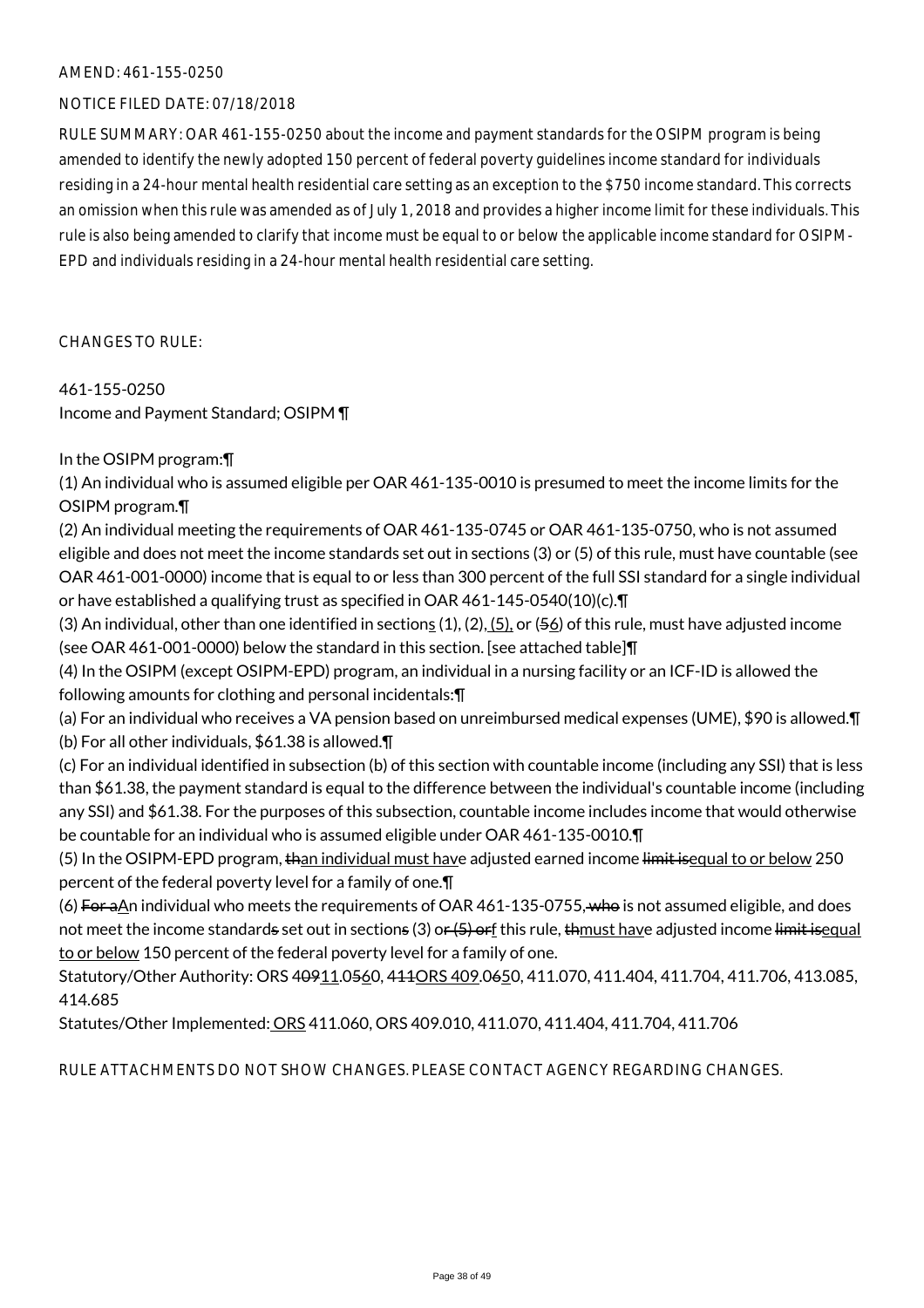In the OSIPM program:

- (1) An individual who is assumed eligible per OAR 461-135-0010 is presumed to meet the income limits for the OSIPM program.
- (2) An individual meeting the requirements of OAR 461-135-0745 or OAR 461-135-0750, who is not assumed eligible and does not meet the income standards set out in sections (3) or (5) of this rule, must have *countable* (see OAR 461-001-0000) income that is equal to or less than 300 percent of the full SSI standard for a single individual or have established a qualifying trust as specified in OAR 461-145-0540(10)(c).
- (3) An individual, other than one identified in sections  $(1)$ ,  $(2)$ ,  $(5)$ , or  $(6)$  of this rule, must have *adjusted income* (see OAR 461-001-0000) below the standard in this section.

| <b>OSIPM</b>                     |        |          |
|----------------------------------|--------|----------|
| <b>Adjusted Income Standards</b> |        |          |
| Number in Need<br>Group          | One    | Two      |
| AB/AD/OAA                        | 750.00 | 1,125.00 |

- (4) In the OSIPM (except OSIPM-EPD) program, an individual in a nursing facility or an ICF-MR is allowed the following amounts for clothing and personal incidentals:
	- (a) For an individual who receives a VA pension based on unreimbursed medical expenses (UME), \$90 is allowed.
	- (b) For all other individuals, \$61.38 is allowed.
	- (c) For an individual identified in subsection (b) of this section with *countable* income (including any SSI) that is less than \$61.38, the payment standard is equal to the difference between the individual's *countable* income (including any SSI) and \$61.38. For the purposes of this subsection, *countable* income includes income that would otherwise be *countable* for an individual who is assumed eligible under OAR 461-135-0010.
- (5) In the OSIPM-EPD program, an individual must have adjusted earned income equal to or below 250 percent of the federal poverty level for a family of one.
- (6) An individual who meets the requirements of OAR 461-135-0755, is not assumed eligible, and does not meet the income standard set out in section (3) of this rule, must have *adjusted income* equal to or below 150 percent of the federal poverty level for a family of one.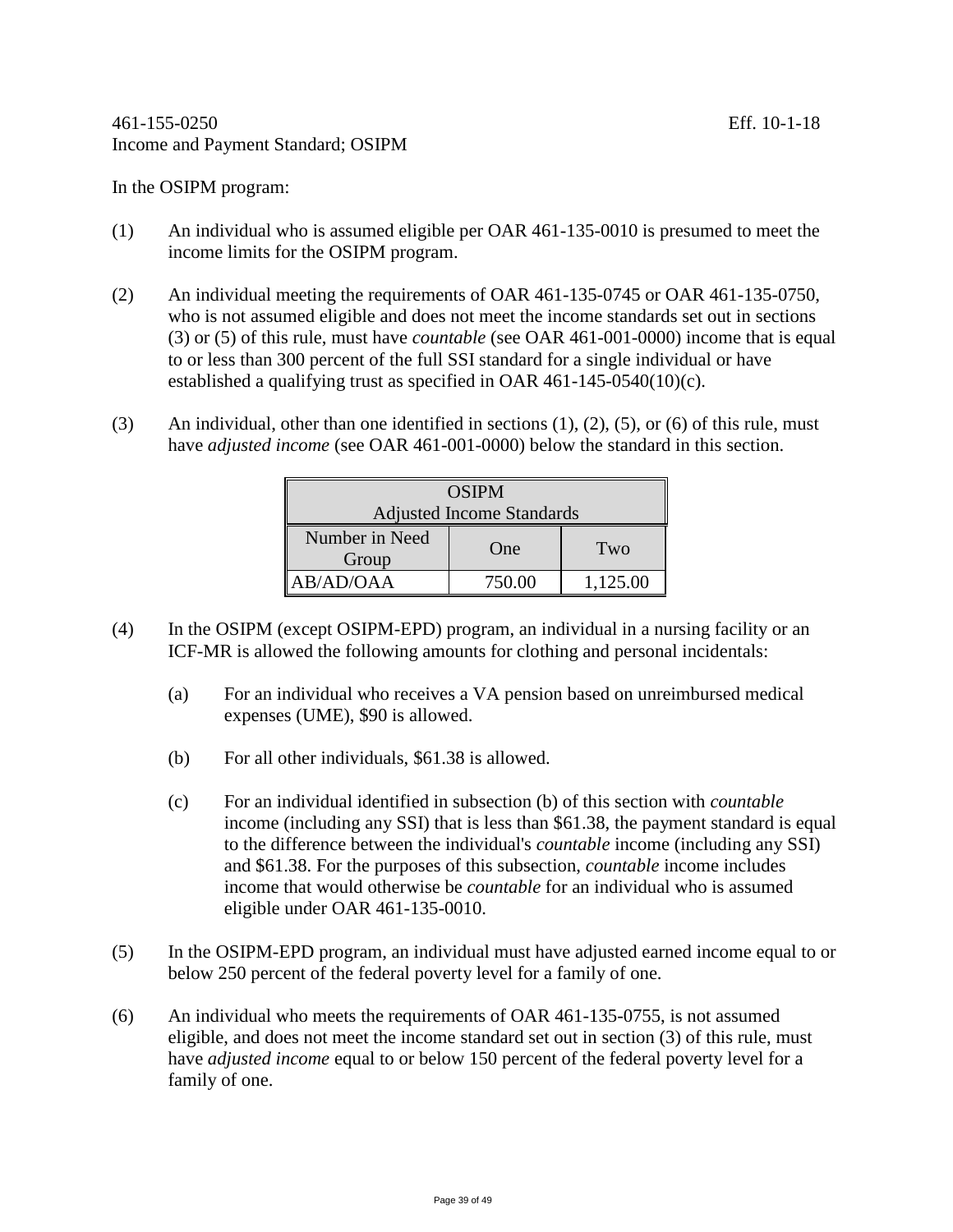461-155-0250 Page 2

Stat. Auth.: ORS 409.050, 411.060, 411.070, 411.404, 411.704, 411.706, 413.085, 414.685 Stats. Implemented: ORS 409.010, 411.060, 411.070, 411.404, 411.704, 411.706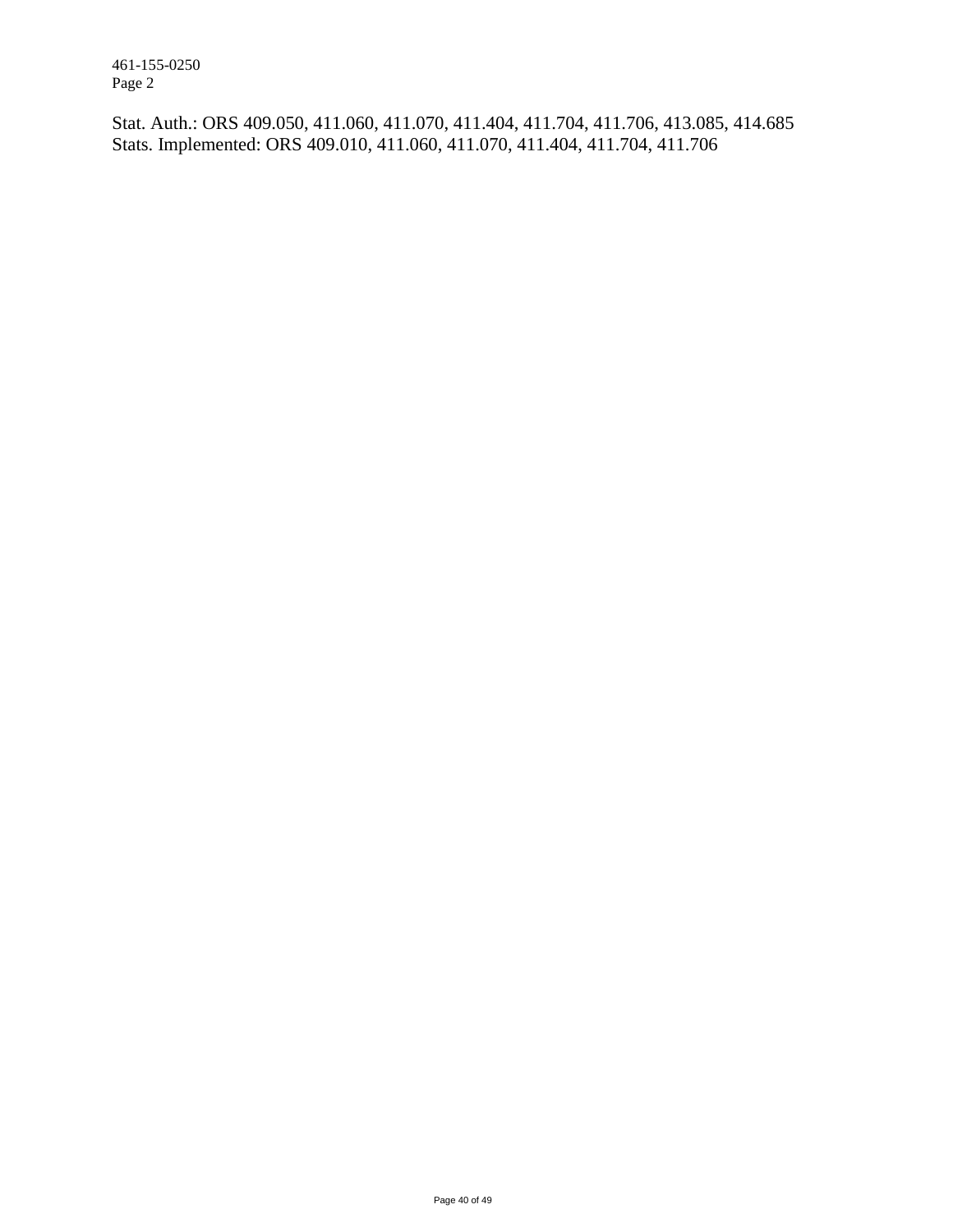#### NOTICE FILED DATE: 07/18/2018

RULE SUMMARY: OAR 461-155-0526 about special need payments for community transition services in the OSIP and OSIPM programs is being amended to revise the description of the eligibility requirements to clarify who is eligible for these payments and under what circumstances they are eligible.

CHANGES TO RULE:

#### 461-155-0526

Special Need; Community Transition Services; OSIP and OSIPM ¶

 $(1)$  In the OSIP and OSIPM programs,  $\pm$ : [[

(1) When an individual who has been admitted as an inpatient is leaving a psychiatric hospital or is being transitioned out of a nursing facility:¶

(a) The Department will may authorize one-time payments for allowable expenses necessary for a client to set up housing in Oregon in the elientindividual's own home or apartment, or an assisted living facility as long as community-based care facility.¶

(b) Payments made to a community-based care facility under subsection (a) of this section may only be made if the facility is not required to provide the item covered by the payment by contract or by the administrative rules governing assisted living facilities (OAR 411-054-0000 to 411-054-0300). Payments are allowed only for a clientn individual leaving a psychiatric hospital or nursing facility and returning to the community if the clientindividual meets the criteria for one of the service priority levels served by the Department according to OAR 411-015-  $0015(1)$ :.T

 $(a_2)$  A client leaving a nursing facility. $\P$ 

(b) A client who has been admitted as an inpatient and is leaving an acute care hospitaln individual eligible for transition services under OAR 411-035-0070 is ineligible for payments under this rule.¶

(23) Examples of allowable expenses are expenses for: moving belongings; housing security deposits; essential furnishings; eating utensils; food preparation items; deposits for utility hook-ups for heat, electricity, and telephone; climate control; and health and safety measures such as pest eradication or allergen control. [1] (34) Expenses not allowed include: rent for housing or temporaryongoing housing; ongoing utility costs; medical supplies such as lift chairs, reachers, grabbers, wheelchairs, and transfer trays; orpayments; and recreational items

such as a television or, cable television, or internet access.¶

(45) Payment will be authorized only for the minimum amount necessary to establish the elientindividual's basic living arrangement.

Statutory/Other Authority: ORS 409.050, 411.060, 411.070, 411.404, 413.085, 414.685 Statutes/Other Implemented: ORS 409.010, 411.060, 411.070, 411.404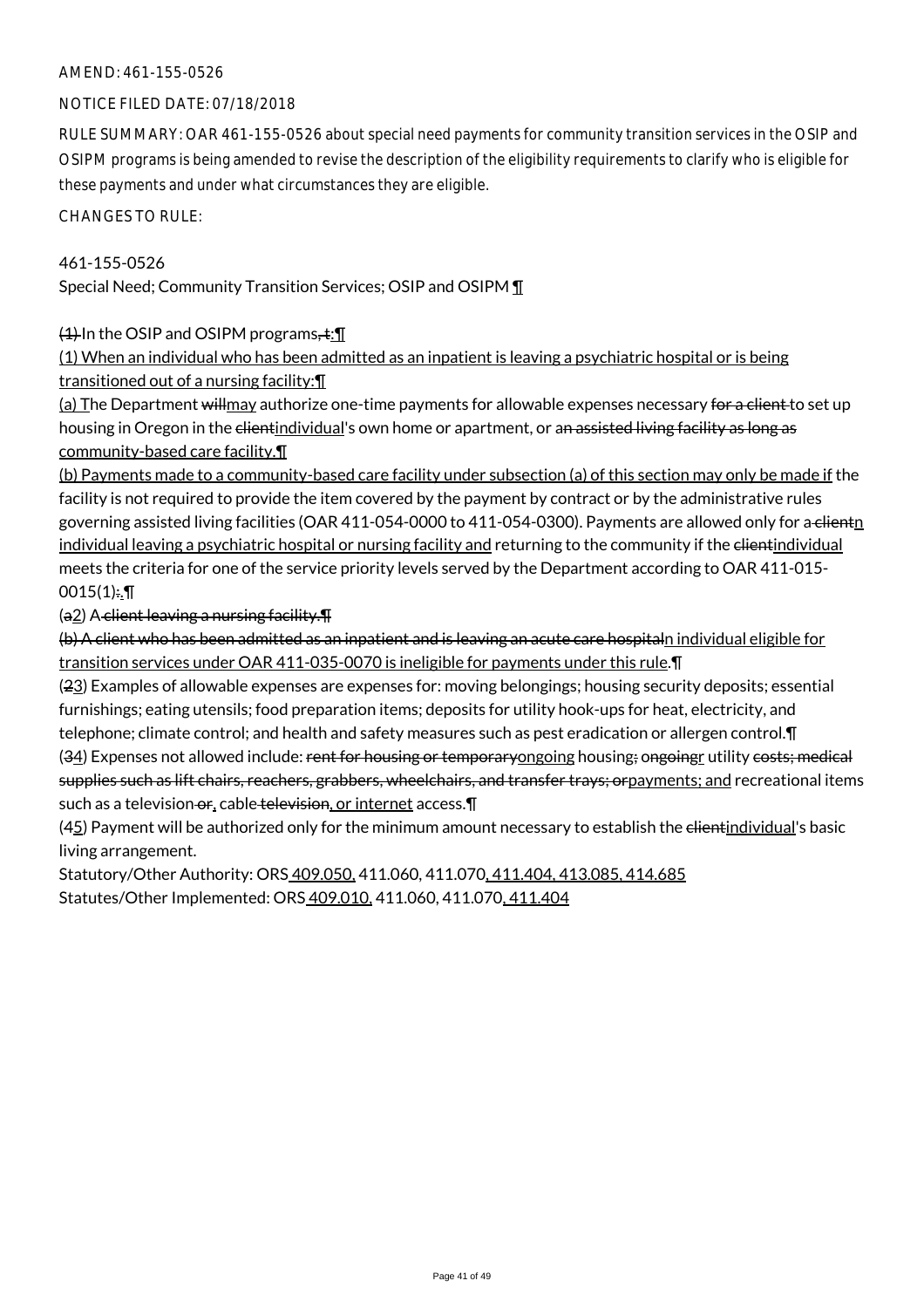#### NOTICE FILED DATE: 07/18/2018

RULE SUMMARY: OAR 461-155-0710 about special need payments for diversion and transition services in the OSIP and OSIPM programs is being amended to remove references to "transition" services and revise the description of the eligibility requirements to clarify who is eligible for these payments and under what circumstances they are eligible.

CHANGES TO RULE:

#### 461-155-0710

Special Need; Diversion and Transition Services; OSIP and OSIPM ¶

In the OSIP and OSIPM programs:¶

(1) The Department may authorize one-time payments for expenses that the Department has determined are necessary to divert or transition individuals from nursing facility servicesindividuals who might otherwise be served in nursing facilities to community based care (see OAR 461-001-0000). Payments are allowed for elients who are receiving or eligible to receive community based care (seeindividuals who meet the criteria established in OAR 4611-0015-000015(1)(a). T

(2) Payments will be authorized at the lowest possible cost.¶

(3) To be eligible for payment, clients may not be eligible for the item through Medicare, Medicaid, or any other medical coverage.¶

(4) Payment for a household item is not allowed if the community based care facility is required to provide the item by contract or administrative rule.¶

(5) Payment is not allowed if the item or service may be provided under any other special need rule in this division (OAR 461-155-0510 to 461-155-0700).

Statutory/Other Authority: ORS 409.050, 411.060, 411.070, 411.404, 413.085, 414.685 Statutes/Other Implemented: ORS 409.010, 411.060, 411.070, 411.404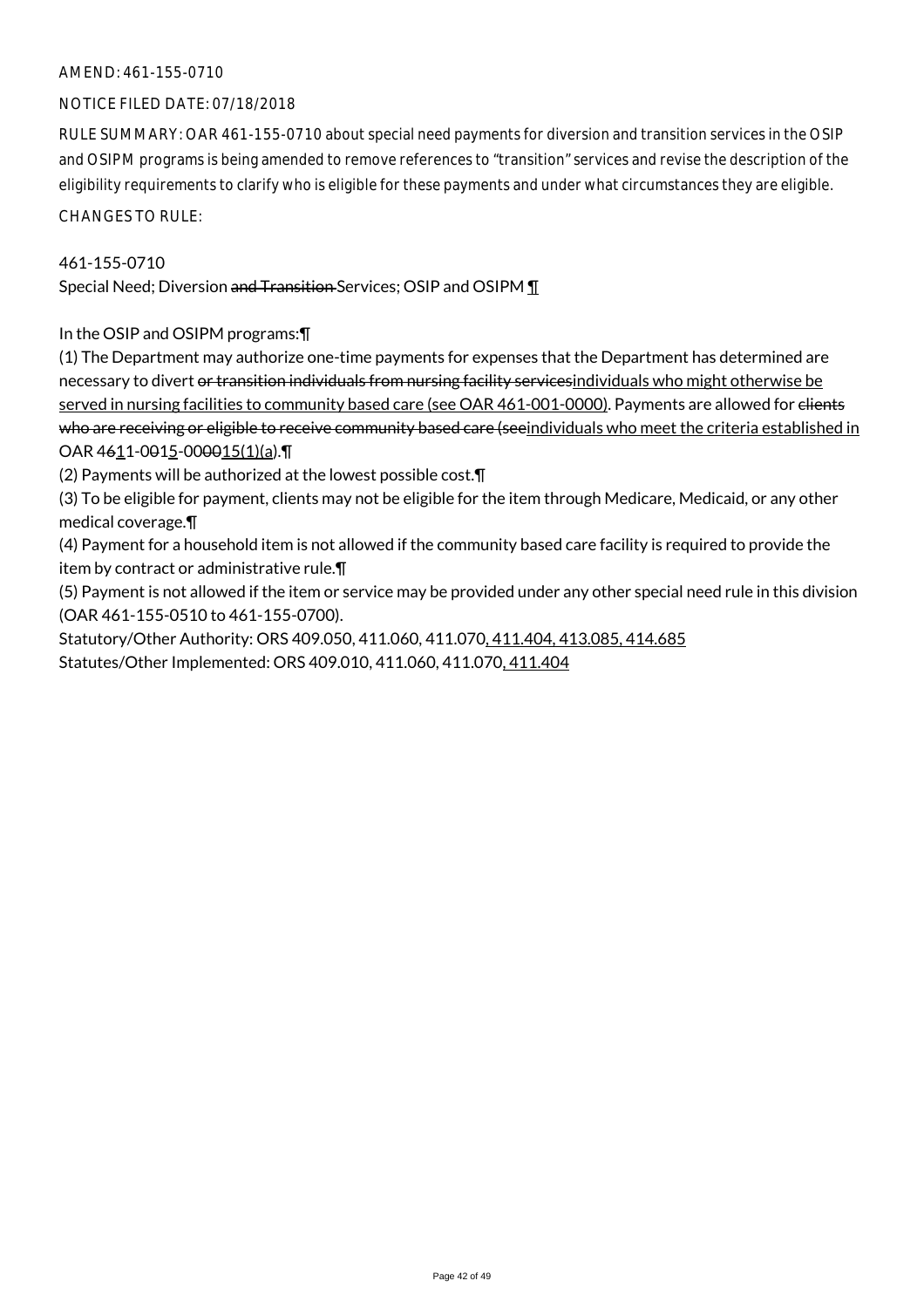### AMEND: 461-160-0540

#### NOTICE FILED DATE: 07/18/2018

RULE SUMMARY: OAR 461-160-0540 about income eligibility requirements in the QMB and OSIPM programs is being amended clarify that the adjusted income of the financial group must be below the applicable income standard, not the income of the individual.

CHANGES TO RULE:

#### 461-160-0540

Determining Income Eligibility; QMB and OSIPM (except OSIPM-EPD) Living in the Community or Residing in a 24-Hour Mental Health Residential Care Setting ¶

(1) This rule is used to determine income eligibility for the OSIPM (except OSIPM-EPD) and QMB programs for individuals who---¶

(a) Live in the community or a 24-hour mental health residential care setting;¶

(b) Do not receive SSI; and¶

(c) Do not receive home and community-based care (see OAR 461-001-0030).¶

(2) In the OSIPM program:¶

(a) Individuals residing in a 24-hour mental health residential care setting --- such as an adult foster home, residential treatment home, residential treatment facility, or a secure treatment facility --- meet the income requirements if their adjusted income (see OAR 461-001-0000) is equal to or less than the income standard specified in OAR 461-155-0250(6).¶

(b) Except as provided in subsection (a) of this section, individuals meet the income requirements if their adjusted income of the individual's financial group (see OAR 461-110-0530) is less than the OSIPM program adjusted income standard.¶

(3) In the QMB-BAS and QMB-DW programs, an individual meets the income requirements if their adjusted income of the individual's financial group is equal to or less than the QMB program adjusted income standard.¶ (4) In the QMB-SMB and QMB-SMF programs, an individual meets the income requirements if their adjusted income of the individual's financial group is less than the adjusted income standard.

Statutory/Other Authority: ORS 409.050, 411.060, 411.070, 411.404, 411.706, 413.085, 414.685 Statutes/Other Implemented: ORS 409.010, 411.060, 411.070, 411.404, 411.706, 42 CFR 435.219, 42 CFR 435.726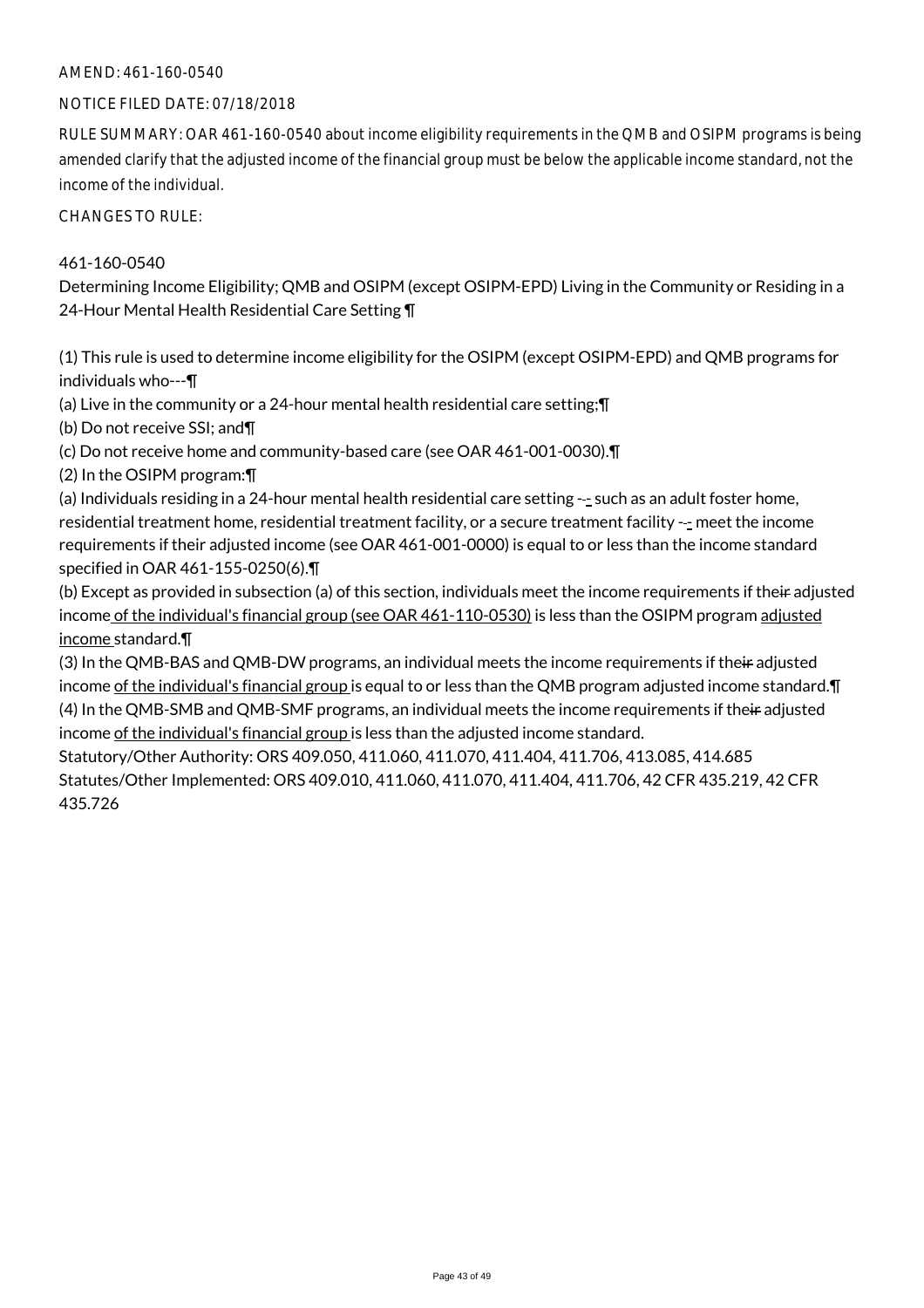#### NOTICE FILED DATE: 07/18/2018

RULE SUMMARY: OAR 461-175-0340 about notices issued in response to voluntary actions is being amended to permit the Department to use a voluntary agreement form in response to a withdrawn application in the OSIPM and QMB programs to fit the use of this form in Integrated Eligibility.

CHANGES TO RULE:

#### 461-175-0340

Notice Situation; Voluntary Action ¶

(1) Unless the Department chooses to proceed as described in section (2) of this rule:¶

(a) For all programs except the SNAP program, if the primary person (see OAR 461-001-0000), another adult member of the filing group, or the authorized representative:¶

(A) Makes an oral request to end or reduce benefits, a timely continuing benefit decision notice (see OAR 461- 001-0000) is sent.¶

(B) Makes a signed, written request to withdraw, end, or reduce benefits, a basic decision notice (see OAR 461- 001-0000) is sent.¶

(C) Makes an oral request to withdraw an application for benefits, a basic decision notice is sent.¶

(b) In the SNAP program, when the filing group (see OAR 461-110-0370) states it wishes to withdraw its benefits request, or states it wishes to reduce or no longer receive benefits:¶

(A) If the request is made by phone to end or reduce benefits, a timely continuing benefit decision notice is sent.¶ (B) If the request is made in person to reduce benefits, a basic decision notice is sent.¶

(C) If the request to reduce benefits is signed by the primary person (see OAR 461-001-0000), another adult member of the filing group, or the authorized representative, a basic decision notice is sent.¶

(D) If the request to end benefits is signed by the primary person, another adult member of the filing group, or the authorized representative in the presence of a worker, no notice is required. If it is not signed in the presence of a worker, a basic decision notice is sent.¶

(E) If the client withdraws a signed request for benefits, a basic decision notice is sent.¶

(2) The Department may reduce or terminate benefits to an individual, and in the OSIPM and QMB programs, an individual may withdraw an application, when the individual completes a voluntary agreement on a Department form used for this purpose.¶

(a) The Department provides the individual with a copy of the completed agreement and except to the extent provided by OAR 461-175-0220(4) no other notice is required.¶

(b) The individual may request a hearing to set aside this agreement on the grounds of fraud, duress, or reliance on misinformation provided by the Department, subject to the time limits for hearing requests in OAR 461-025- 0310.¶

(3) In the SNAP program, a timely continuing benefit decision notice is sent if the filing group returns a signed Change Report form with information that requires a reduction or closure of benefits.

Statutory/Other Authority: ORS 329A.500, 409.050, 411.060, 411.404, 411.816, 412.014, 412.049, 4143.04285. 414.685

Statutes/Other Implemented: ORS 183.417, 411.060329A.500, ORS 183.417, 329A.500, 409.010, 411.060, 411.404, 411.816, 412.014, 412.049, 414.042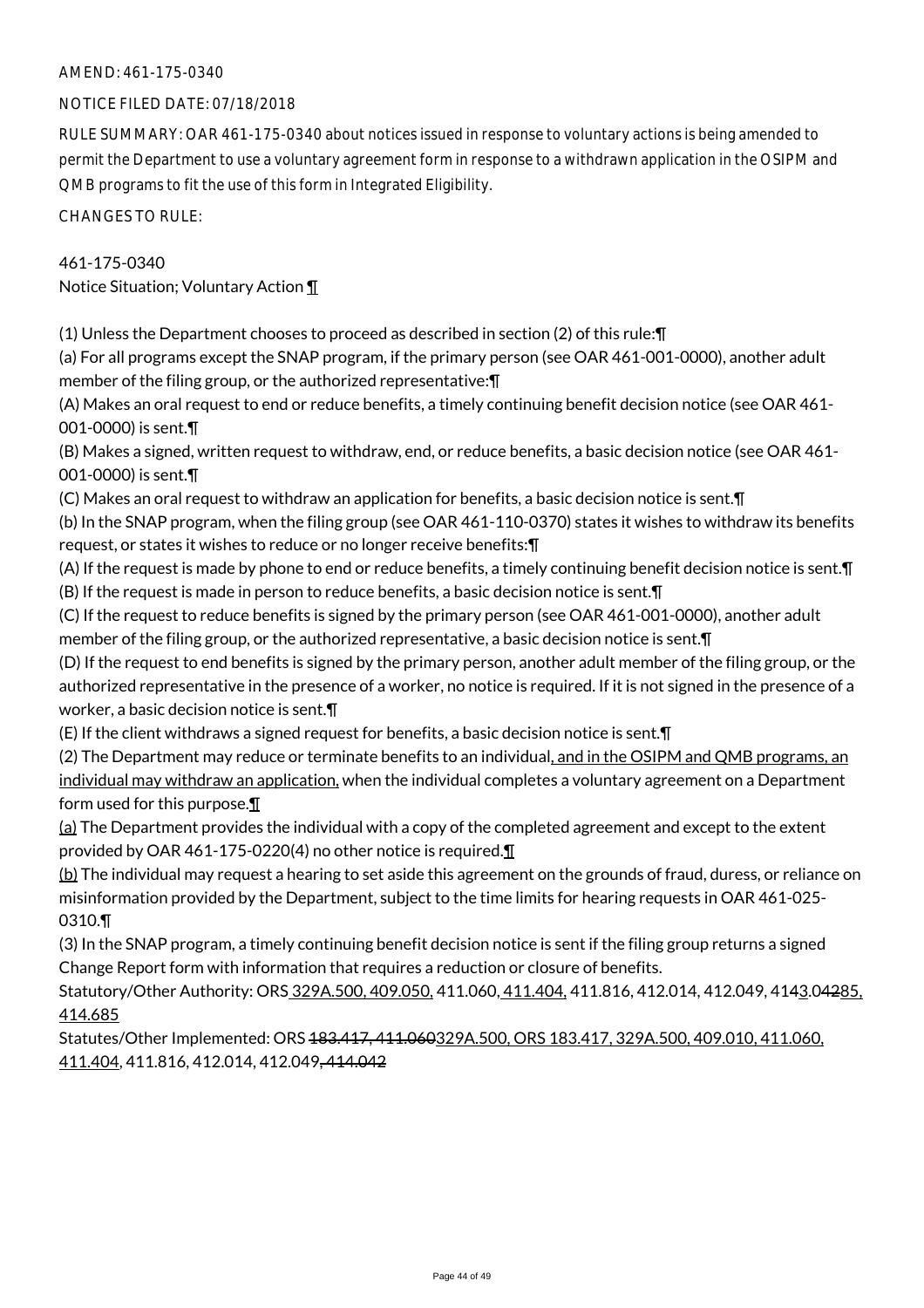#### AMEND: 461-180-0020

#### NOTICE FILED DATE: 07/18/2018

RULE SUMMARY: OAR 461-180-0020 about the effective date for a change in income or income deductions that cause an increase in benefits is being amended to specify that changes resulting in eligibility for an APD program with a higher benefit level are effective in accordance with the effective dates for initial benefits. This rule is also being amended to specifically address when participant fee or liability decreases take effect in different scenarios. These changes are intended to fill gaps in policy in the rules, clarify the rules, and fit with Integrated Eligibility.

 $CHANGFS TO RIIF$ 

#### 461-180-0020

Effective Dates; Changes in Income or Income Deductions That Cause Increases ¶

For all programs in Chapter 461, except the ERDC program, this rule is used to determine the effective date when a change in income or income deductions causes an increase in benefits. For all changes, the effective date is one of the following:¶

(1) In the GA, REF, SFPSS, and TANF programs, the effective date for an anticipated change reported before the payment month is the first of the payment month in which it will occur. If the change is not reported until the month it occurs or later, the effective date is the first of the month following the month in which the change was reported.¶

(2) In the SNAP program:¶

(a) The effective date when verification is not requested is the first of the month following the date the change was reported.¶

(b) The effective date if verification is requested is:¶

(A) The first of the month following the date the change was reported if verification is received no later than the due date for the verification.¶

(B) The first of the month following the date the verification is received by the Department, if received after the verification due date.¶

(3) In the OSIPM and QMB programs, the effective date for an anticipaincreases resulting from reported changes is:¶

(a) The first of the month in whic determined as follows:¶

(a) If, based on the reported change, the individual is determined eligible for a new program with a higher benefit level, the effective date for the new program is determined in accordance with OAR 461-180-0090.¶

(b) For changes in income that reduce liability or the OSIPM-EPD participant fee:¶

(A) If the change was reported timely, the change is effective the month the change occurs-ired. $\P$ 

(B) If the change iswas not reported by the 10th day of the month following the month the change occurred; or timely, the change is effective the month it is reported or discovered. I

(c) For changes in medical deductions that reduce liability:¶

(A) For both ongoing and one-time expenses, the change is effective the month the change occurred, if the change was reported timely.¶

(bB) 10 day For ongoing expenses that are not reported timely, the change is before fective the month the change is reported, if it is reported after the 10th day of the month follow.

(C) One-time expenses that have been paid in full but are not reported timely will not be used.¶

(d) When the decrease in liability is caused by increased deductions due to a change to an individual's marital status or number of eligible dependents, the effective date is: [[

(A) The first of the month the change occurred, if the change was reported timely.¶

(B) The first of the month the change was reported or discovered, if the change was not reported timely.¶

(e) When the decrease in liability is caused by a higher maintenance standard due to a change in service setting,

the month the change occurredeffective date is the date the individual moves into the new service setting. In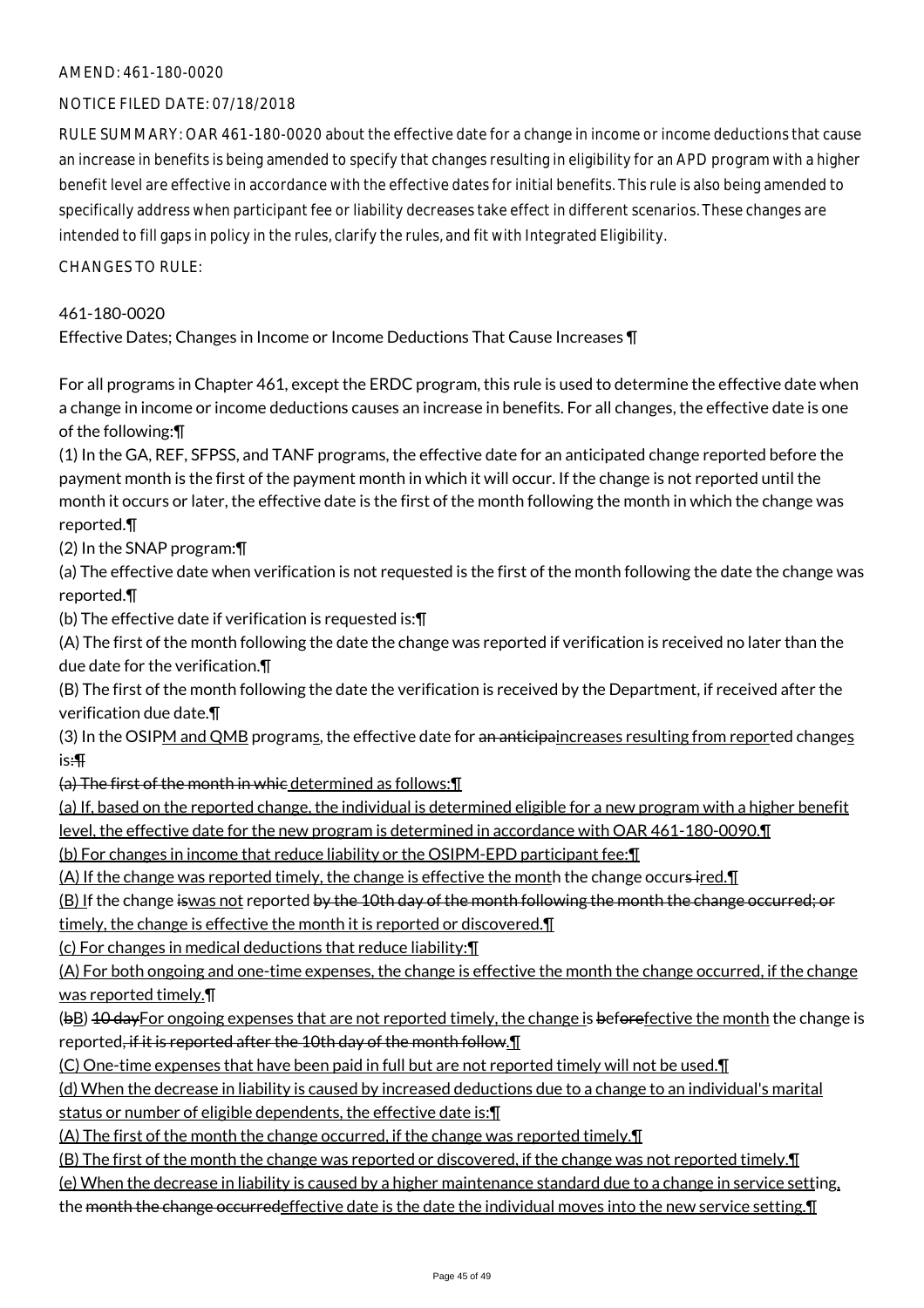(f) When a decrease in liability is caused by a change in income and a change in service setting that occurs in the same month, the effective date is the day the individual moves into the new service setting.

Statutory/Other Authority: ORS 409.050, 411.060, 411.070, 411.404, 411.706, 411.816, 412.014, 412.049, 413.085, 414.685

Statutes/Other Implemented: ORS 409.010, 411.060, 411.070, 411.404, 411.706, 411.816, 412.014, 412.049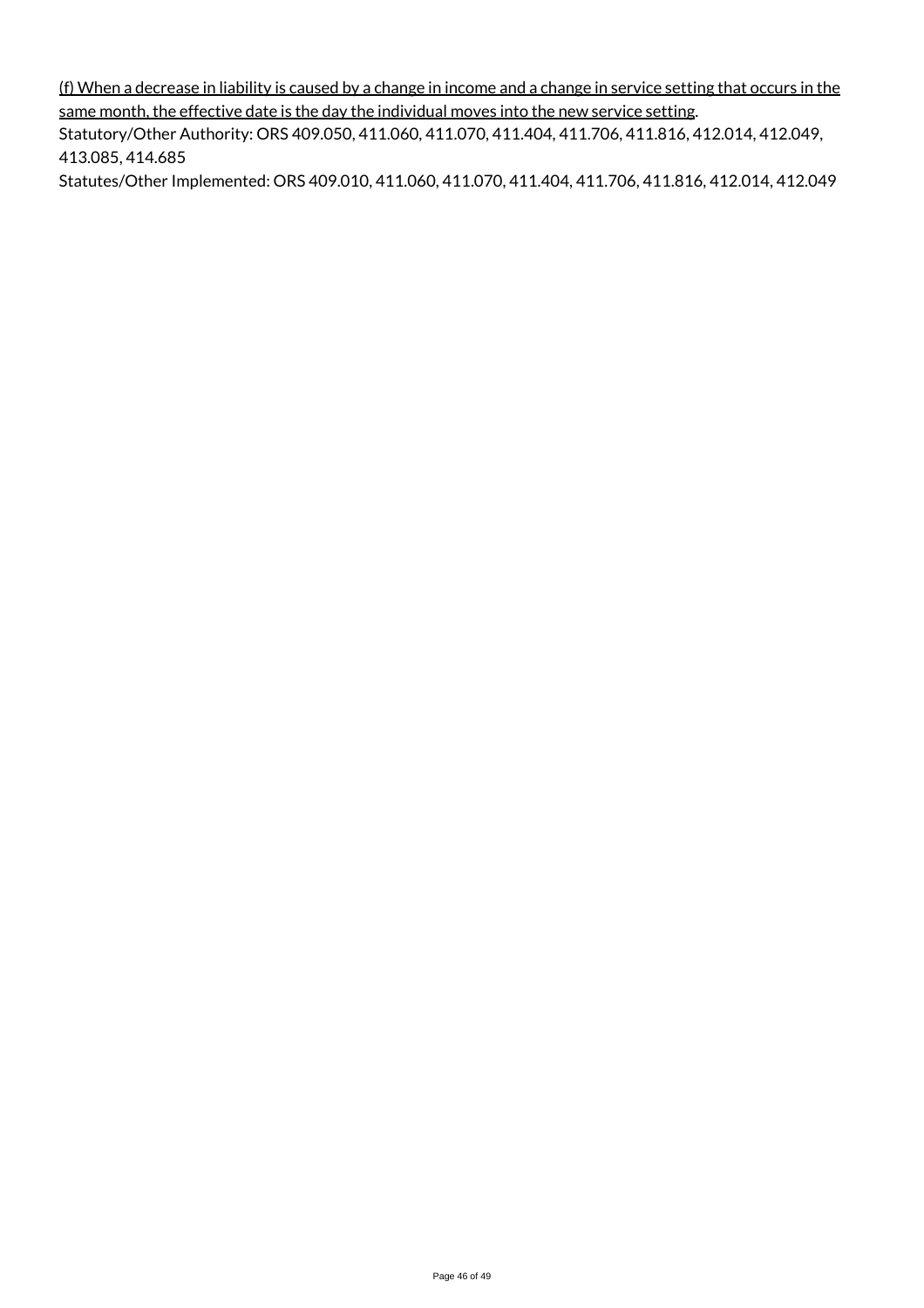#### ADOPT: 461-180-0083

### NOTICE FILED DATE: 07/18/2018

RULE SUMMARY: OAR 461-180-0083 about the effective date when reported changes, other than changes in income or income deductions, cause an increase in benefits in the OSIP, OSIPM, and QMB benefits is being adopted to set out policy on this topic to fill gaps in policy in the rules, clarify the rules, and fit with Integrated Eligibility.

CHANGES TO RULE:

#### 461-180-0083

Effective Dates; Other Changes That Cause Increases; OSIP, OSIPM, and QMB

(1) In the OSIP, OSIPM, and QMB programs, this rule is used to determine the effective date when reported changes, other than changes in income or income deductions, cause an increase in benefits. See OAR 461-180- 0020 for information about changes in income and income deductions that cause increases.¶

(2) The effective date is determined in accordance with OAR 461-180-0090 if a current recipient of OSIPM or

QMB program benefits is determined eligible for a new program with a higher benefit level due to any of the

following factors:¶

(a) Changes to the number in the need group (see OAR 461-110-0630).¶

(b) Changes to the amount of countable (see OAR 461-001-0000) resources.¶

(c) Changes to employment status.¶

(d) Changes to service eligibility.¶

(3) If a current recipient of OSIPM-CAWEM is determined eligible for the full OSIPM package due to a change in non-citizen status, the effective date is the day the individual reports the change.¶

(4) If a current OSIPM or OSIPM-CAWEM recipient is determined eligible for a higher benefit level due to

pregnancy, the effective date is the date the pregnancy was reported.

Statutory/Other Authority: ORS 409.050, 411.060, 411.070, 411.404, 411.706, 413.085, 41

Statutes/Other Implemented: ORS 409.010, 411.060, 411.070, 411.404, 411.706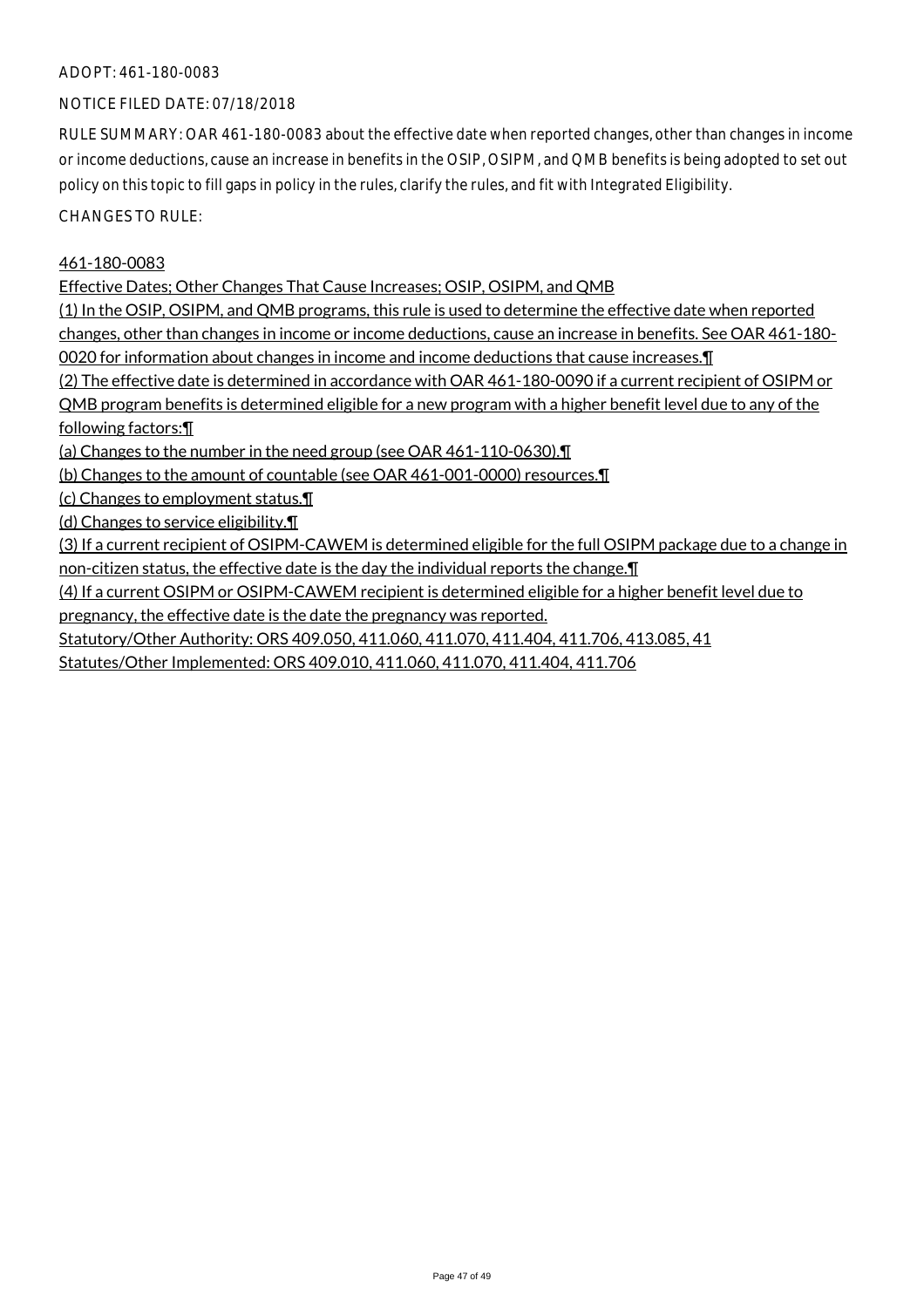#### NOTICE FILED DATE: 07/18/2018

RULE SUMMARY: OAR 461-195-0305 regarding liens of the Department, Coordinated Care Organization, or Prepaid Managed Care Health Services Organization is being amended retroactively to restore the policy that existed prior to October 1, 2017, making permanent a temporary rule change. This amendment restores the rebuttable presumption that settlement or judgment proceeds of a Medicaid an assistance recipient are first allocated to medical expenses. This amendment places burden to rebut the presumption on the Medicaid assistance recipient by clear and convincing evidence. This amendment addresses the federal Bipartisan Budget Act of 2018 that repealed with retroactive effect federal legislation that had taken effect on October 1, 2017. The 2018 federal legislation effectively reinstated the US Supreme Court decision in Arkansas v Ahlborn which limits the personal injury lien program reimbursement to that portion of a personal injury settlement or judgment, of a Medicaid recipient, that is reimbursement for medical damages.

CHANGES TO RULE:

## 461-195-0305

Lien of the Department, Coordinated Care Organization, or Prepaid Managed Care Health Services Organization ¶

(1) Whenever a recipient (see OAR 461-195-0301) has a claim (see OAR 461-195-0301) for damages for a personal injury (see OAR 461-195-0301), the Department (see OAR 461-195-0301) shall have a lien upon the amount of any judgment (see OAR 461-195-0301) in favor of a recipient or amount payable to the recipient under a settlement (see OAR 461-195-0301) or compromise (see OAR 461-195-0301) as a result of that claim for all assistance (see OAR 461-195-0301) received from the date of the injury to - ¶

(a) The date of satisfaction of the judgment favorable to the recipient; or¶

(b) The date of the payment under the settlement or compromise.¶

(2) The person or public body, agency or commission bound by the judgment, settlement, or compromise shall be responsible for immediately informing the Personal Injury Liens Unit (see OAR 461-195-0310 for address) when a judgment has been issued or a settlement or compromise has been reached so that the exact amount of the lien of the Department may be determined. For the purposes of this rule, immediately means within ten calendar days. ¶ (3) The lien does not attach to the amount of any judgment, settlement, or compromise to the extent of the attorney fees, costs and expenses which the recipient incurred in order to obtain that judgment, settlement, or compromise.¶

(4) The lien does not attach to the amount of any judgment, settlement, or compromise to the extent of medical, surgical and hospital expenses incurred by the recipient on account of the personal injuries for which the recipient had a claim or action (see OAR 461-195-0301). "Incurred" refers only to those medical, surgical and hospital expenses the recipient has paid or is legally obligated to pay at the time of the judgment, settlement, or compromise, excluding any expenses that a third party will reimburse the recipient.¶

(5) The lien of the Department must be satisfied or specific approval must be given by the Department staff of the Personal Injury Liens Unit before any portion of the claim judgment, settlement, or compromise is released to the recipient. The Department shall have a cause of action against any person, public body, agency, or commission bound by the judgment, settlement, or compromise who releases any portion of the claim judgment, settlement, or compromise to the recipient or the agent of the recipient before meeting this obligation.¶

(6) This rule applies to any lien assigned by the Department under OAR 461-195-0321.¶

(7) Notwithstanding any other provision in this rule, there is a rebuttable presumption that the entire proceeds from any judgment, settlement, or compromise are in payment for medical care or services. The presumption may be rebutted only by clear and convincing evidence. This presumption applies to any lien created under ORS 416.540, regardless of whether the lien, judgment, settlement, compromise, or claim occurred before, on, or after October 1, 2017.